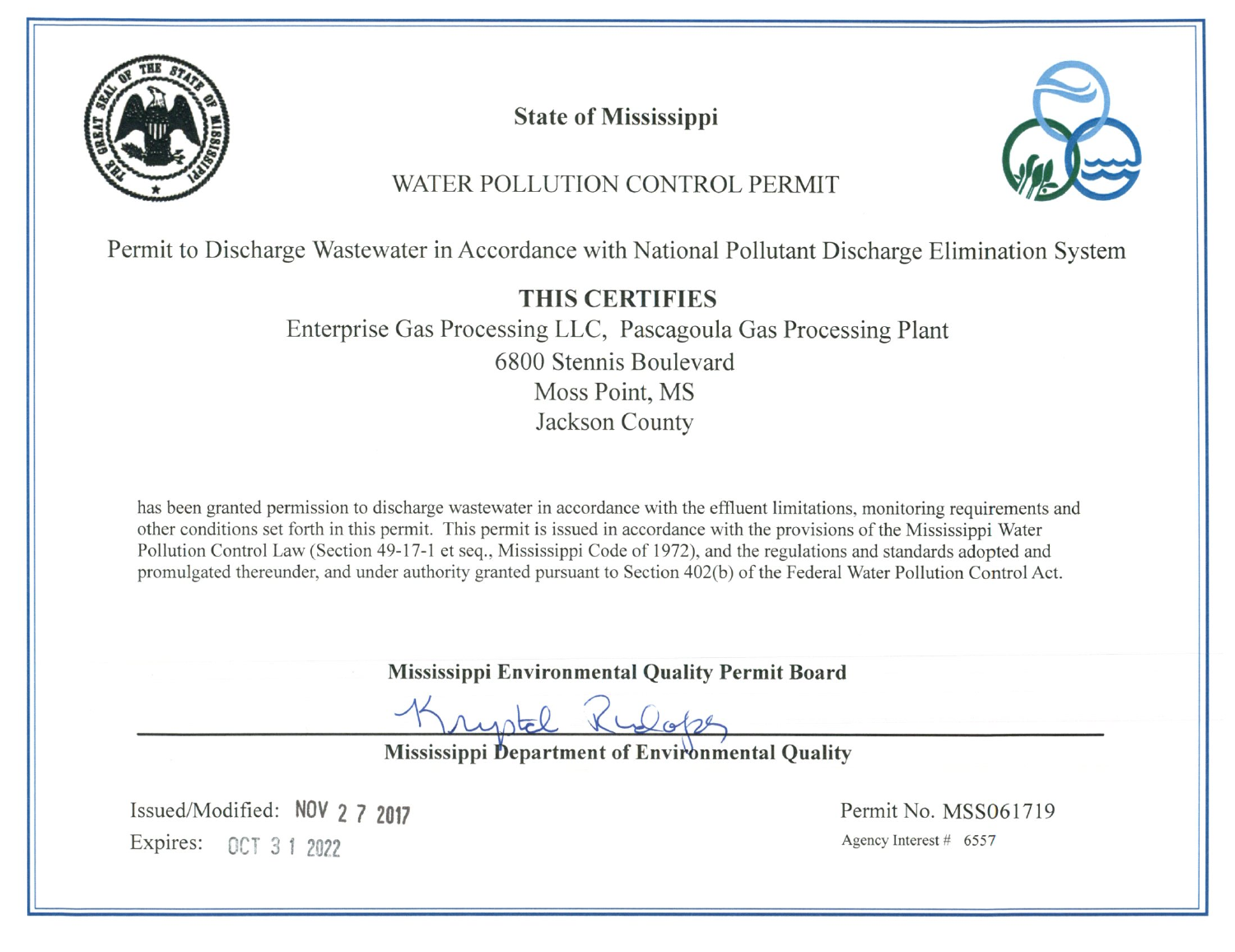### **Table of Contents**

| <b>Other Relevant Documents:</b> |  |
|----------------------------------|--|

Form 1, Form 2-C, Form 2-F, Drawing, Cover Letter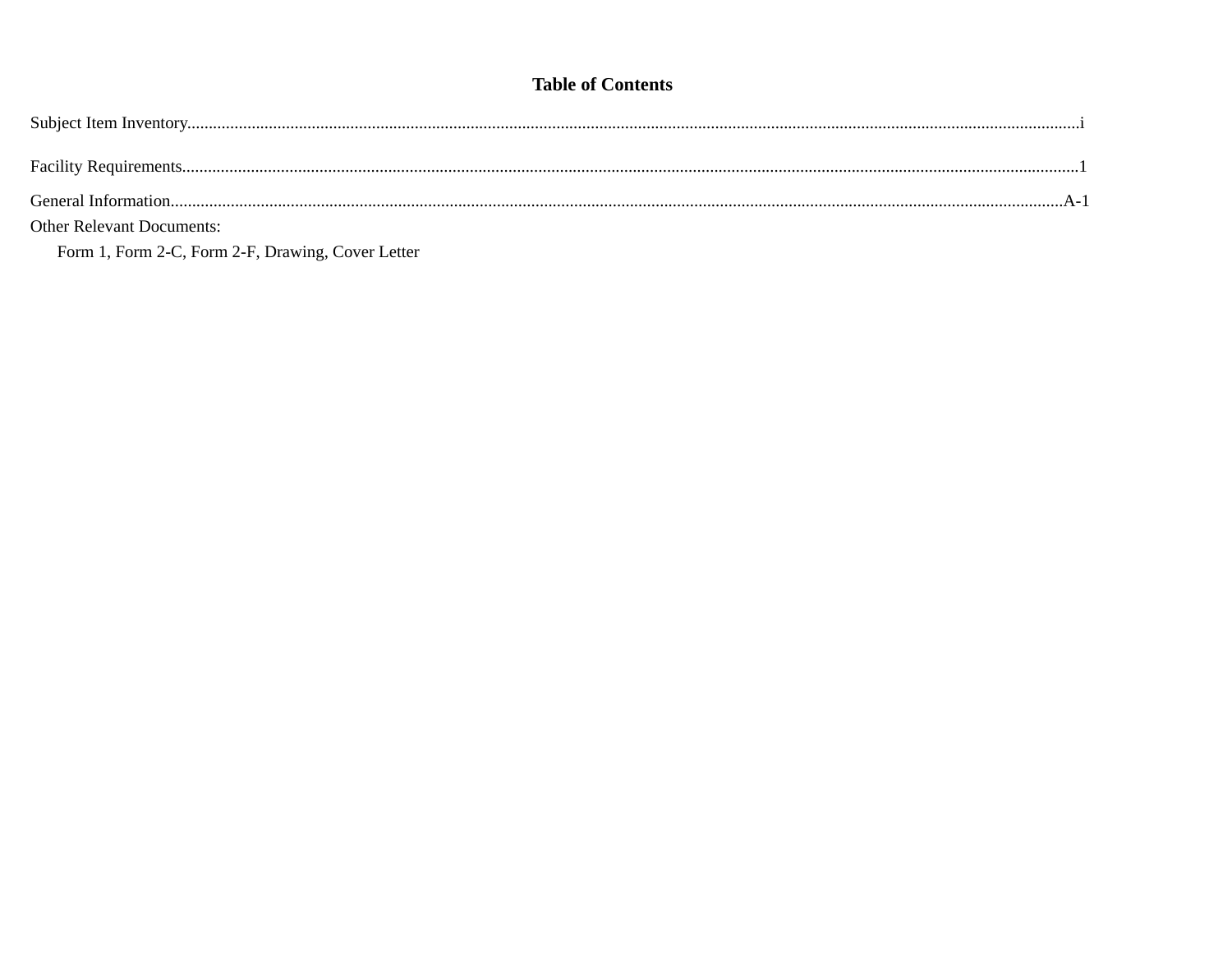#### Permit Number:MSS061719 Activity ID No.: PER20160004 Enterprise Gas Processing LLC, Pascagoula Gas Processing Plant Subject Item Inventory

### **Subject Item Inventory:**

| ID                | <b>Designation</b> | <b>Description</b>                                                                                                                                                                                                                                                                                                                                                                                                                          |
|-------------------|--------------------|---------------------------------------------------------------------------------------------------------------------------------------------------------------------------------------------------------------------------------------------------------------------------------------------------------------------------------------------------------------------------------------------------------------------------------------------|
| AI6557            |                    | Natural Gas Refinement/Treatment                                                                                                                                                                                                                                                                                                                                                                                                            |
| RPNT4             | MSS061719-001      | Outfall 001 ((Fed by OWS-1 and OWS-2) - Storm water collected from truck loading/unloading area and stabilization area including<br>the berm area around the bulk storage tanks and the chemical drum storage area drains to an oil/water separator (OWS)-1 and<br>OWS-2. After storm water processed in the OWSs, it drains into the aeration lagoon, then into a lined secondary treatment lagoon<br>prior to discharge into Outfall 001) |
| RPNT <sub>5</sub> | MSS061719-002      | Outfall 002 ((Fed by OWS-7) - Storm water collected from northwest area of the site and from NGL lube oil pumps and lube oil<br>reservior located in a secondary containment structure drains to OWS-7)                                                                                                                                                                                                                                     |
| RPNT <sub>6</sub> | MSS061719-003      | Outfall 003 ((Fed by OWS-3) - Storm water collected from the northeast area of the site and from a containment area with the residue<br>compressor lube oil reservoirs and compressor skids drains to OWS-3)                                                                                                                                                                                                                                |
| RPNT7             | MSS061719-004      | Outfall 004 ((Fed by OWS-5 and OWS-6) - Storm water collected from the refrigeration compressor area, from the hot oil pump<br>containment area, and the Train A and Train B expander skids drains to OWS-5 and OWS-6)                                                                                                                                                                                                                      |
| RPNT <sub>8</sub> | MSS061719-005      | Outfall 005 (Fed by OWS-4) - Storm water collected from the east residue building and from the NGL lube oil pumps and lube oil<br>reservior located in a secondary containment structure drains to OWS-4)                                                                                                                                                                                                                                   |

## **Subject Item Groups:**

| ID    | <b>Description</b>        | <b>Components</b>                                                                                                                                                                                                                                                                                                                                                                                                                                                                                                                         |
|-------|---------------------------|-------------------------------------------------------------------------------------------------------------------------------------------------------------------------------------------------------------------------------------------------------------------------------------------------------------------------------------------------------------------------------------------------------------------------------------------------------------------------------------------------------------------------------------------|
| GRPT4 | <b>SWPPP Requirements</b> | RPNT4 Outfall 001 ((Fed by OWS-1 and OWS-2) - Storm water collected from truck loading/unloading area and<br>stabilization area including the berm area around the bulk storage tanks and the chemical drum storage area drains<br>to an oil/water separator (OWS)-1 and OWS-2. After storm water processed in the OWSs, it drains into the                                                                                                                                                                                               |
|       |                           | aeration lagoon, then into a lined secondary treatment lagoon prior to discharge into Outfall 001)<br>RPNT5 Outfall 002 ((Fed by OWS-7) - Storm water collected from northwest area of the site and from NGL lube<br>oil pumps and lube oil reservior located in a secondary containment structure drains to OWS-7)<br>RPNT6 Outfall 003 ((Fed by OWS-3) - Storm water collected from the northeast area of the site and from a<br>containment area with the residue compressor lube oil reservoirs and compressor skids drains to OWS-3) |
|       |                           | RPNT7 Outfall 004 ((Fed by OWS-5 and OWS-6) - Storm water collected from the refrigeration compressor<br>area, from the hot oil pump containment area, and the Train A and Train B expander skids drains to OWS-5 and<br>$OWS-6$                                                                                                                                                                                                                                                                                                          |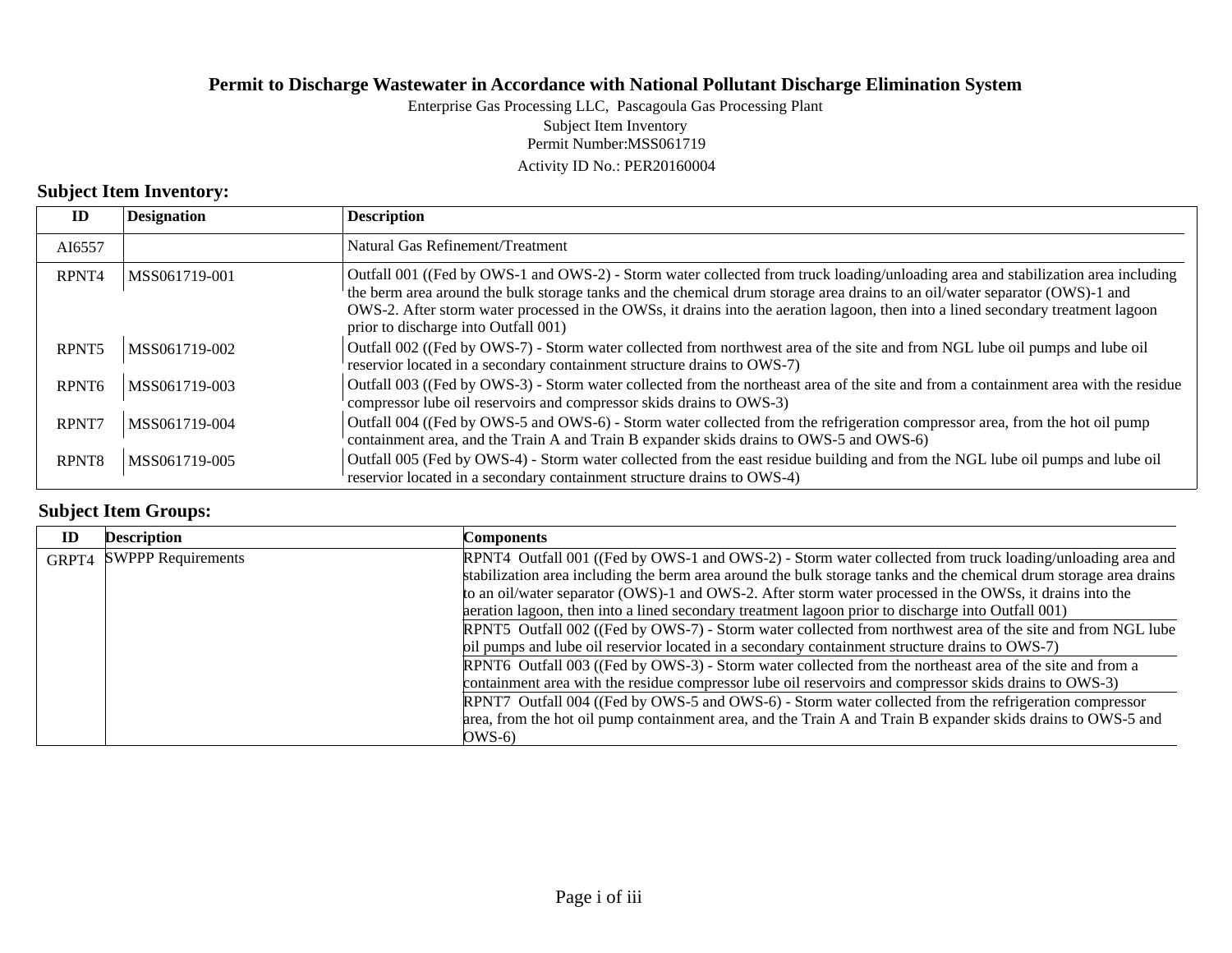Enterprise Gas Processing LLC, Pascagoula Gas Processing Plant Subject Item Inventory

Permit Number:MSS061719

Activity ID No.: PER20160004

| Description              | <b>Components</b>                                                                                        |
|--------------------------|----------------------------------------------------------------------------------------------------------|
| GRPT4 SWPPP Requirements | RPNT8 Outfall 005 (Fed by OWS-4) - Storm water collected from the east residue building and from the NGL |
|                          | lube oil pumps and lube oil reservior located in a secondary containment structure drains to OWS-4)      |

### **Receiving Stream Relationships:**

| <b>Subject Item</b>                                                                                                                                                                                                                                                                                                                                                                                                                               | Relationship    | <b>Receiving Stream</b> |
|---------------------------------------------------------------------------------------------------------------------------------------------------------------------------------------------------------------------------------------------------------------------------------------------------------------------------------------------------------------------------------------------------------------------------------------------------|-----------------|-------------------------|
| AI 6557 Natural Gas Refinement/Treatment                                                                                                                                                                                                                                                                                                                                                                                                          | Discharges Into | <b>Bayou Casotte</b>    |
| RPNT4 Outfall 001 ((Fed by OWS-1 and OWS-2) - Storm water collected from truck loading/unloading area and<br>stabilization area including the berm area around the bulk storage tanks and the chemical drum storage area drains to an<br>oil/water separator (OWS)-1 and OWS-2. After storm water processed in the OWSs, it drains into the aeration lagoon, then<br>into a lined secondary treatment lagoon prior to discharge into Outfall 001) | Discharges Into | Unnamed Tributary of    |
|                                                                                                                                                                                                                                                                                                                                                                                                                                                   | Then Into       | <b>Bayou Casotte</b>    |
| RPNT5 Outfall 002 ((Fed by OWS-7) - Storm water collected from northwest area of the site and from NGL lube oil pumps<br>and lube oil reservior located in a secondary containment structure drains to OWS-7)                                                                                                                                                                                                                                     | Discharges Into | Unnamed Tributary of    |
|                                                                                                                                                                                                                                                                                                                                                                                                                                                   | Then Into       | <b>Bayou Casotte</b>    |
| RPNT6 Outfall 003 ((Fed by OWS-3) - Storm water collected from the northeast area of the site and from a containment<br>area with the residue compressor lube oil reservoirs and compressor skids drains to OWS-3)                                                                                                                                                                                                                                | Discharges Into | Unnamed Tributary of    |
|                                                                                                                                                                                                                                                                                                                                                                                                                                                   | Then Into       | <b>Bayou Casotte</b>    |
| RPNT7 Outfall 004 ((Fed by OWS-5 and OWS-6) - Storm water collected from the refrigeration compressor area, from the<br>hot oil pump containment area, and the Train A and Train B expander skids drains to OWS-5 and OWS-6)                                                                                                                                                                                                                      | Discharges Into | Unnamed Tributary of    |
|                                                                                                                                                                                                                                                                                                                                                                                                                                                   | Then Into       | <b>Bayou Casotte</b>    |
| RPNT8 Outfall 005 (Fed by OWS-4) - Storm water collected from the east residue building and from the NGL lube oil<br>pumps and lube oil reservior located in a secondary containment structure drains to OWS-4)                                                                                                                                                                                                                                   | Discharges Into | Unnamed Tributary of    |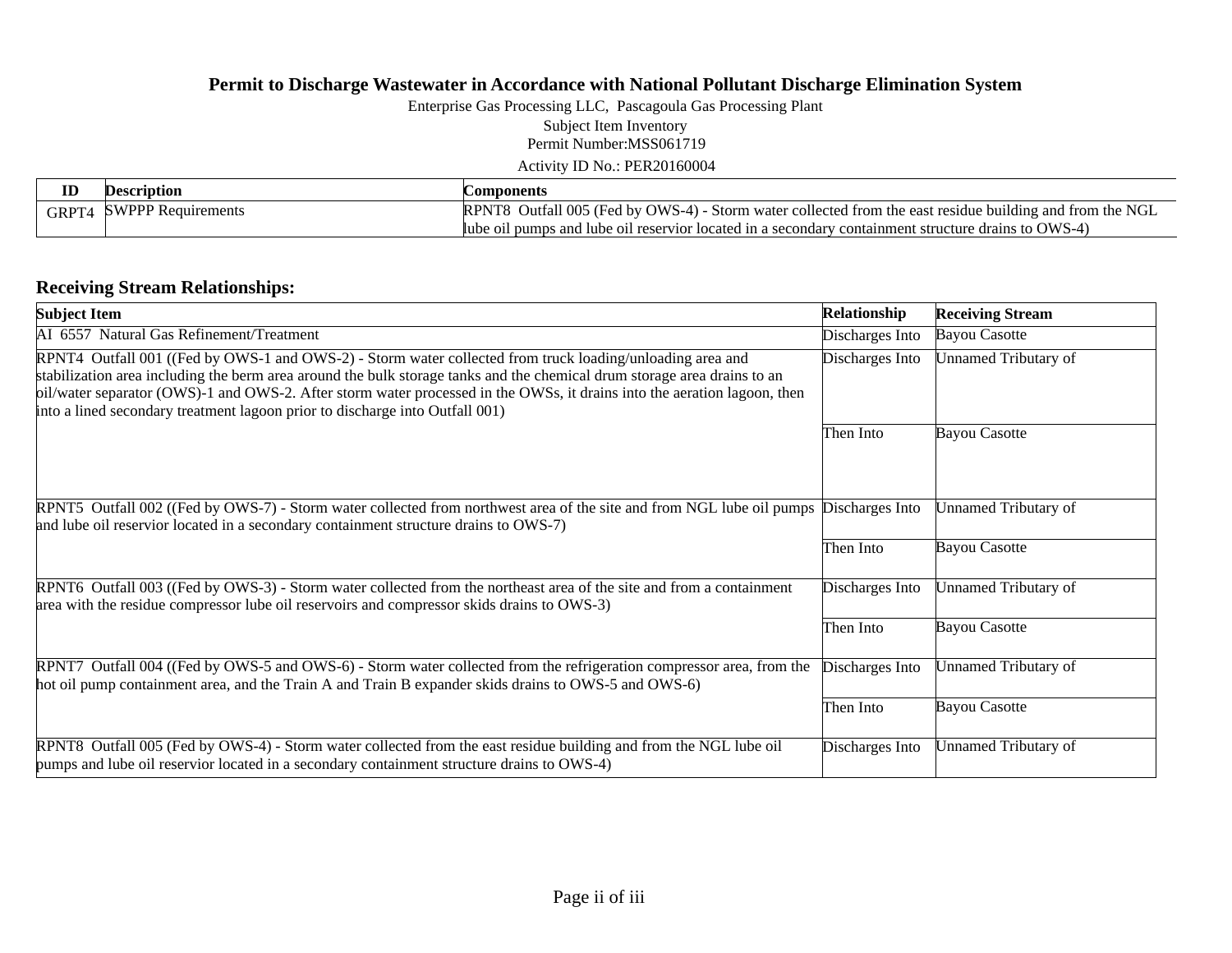Permit Number:MSS061719 Enterprise Gas Processing LLC, Pascagoula Gas Processing Plant Subject Item Inventory

Activity ID No.: PER20160004

| <b>Subject Item</b>                                                                                                                                                                                             | Relationship                                   | <b>Receiving Stream</b> |  |
|-----------------------------------------------------------------------------------------------------------------------------------------------------------------------------------------------------------------|------------------------------------------------|-------------------------|--|
| RPNT8 Outfall 005 (Fed by OWS-4) - Storm water collected from the east residue building and from the NGL lube oil<br>pumps and lube oil reservior located in a secondary containment structure drains to OWS-4) | Then Into                                      | <b>Bayou Casotte</b>    |  |
|                                                                                                                                                                                                                 |                                                |                         |  |
| <b>KEY</b>                                                                                                                                                                                                      |                                                |                         |  |
| $ACT = Activity$                                                                                                                                                                                                | $AI = Agency Interest$                         |                         |  |
| $AREA = Area$                                                                                                                                                                                                   | $CAFO =$ Concentrated Animal Feeding Operation |                         |  |
| $CONT = Control$ Device                                                                                                                                                                                         | $EQPT =$ Equipment                             |                         |  |
| $IA = Insignificant Activity$                                                                                                                                                                                   | $IMPD = Impoundment$                           |                         |  |
| $MAFO = Animal Feeding Operation$                                                                                                                                                                               | $PCS = PCS$                                    |                         |  |
| $RPNT = Release Point$                                                                                                                                                                                          | $TRMT = Treatment$                             |                         |  |
| $W$ DPT = Withdrawal Point                                                                                                                                                                                      |                                                |                         |  |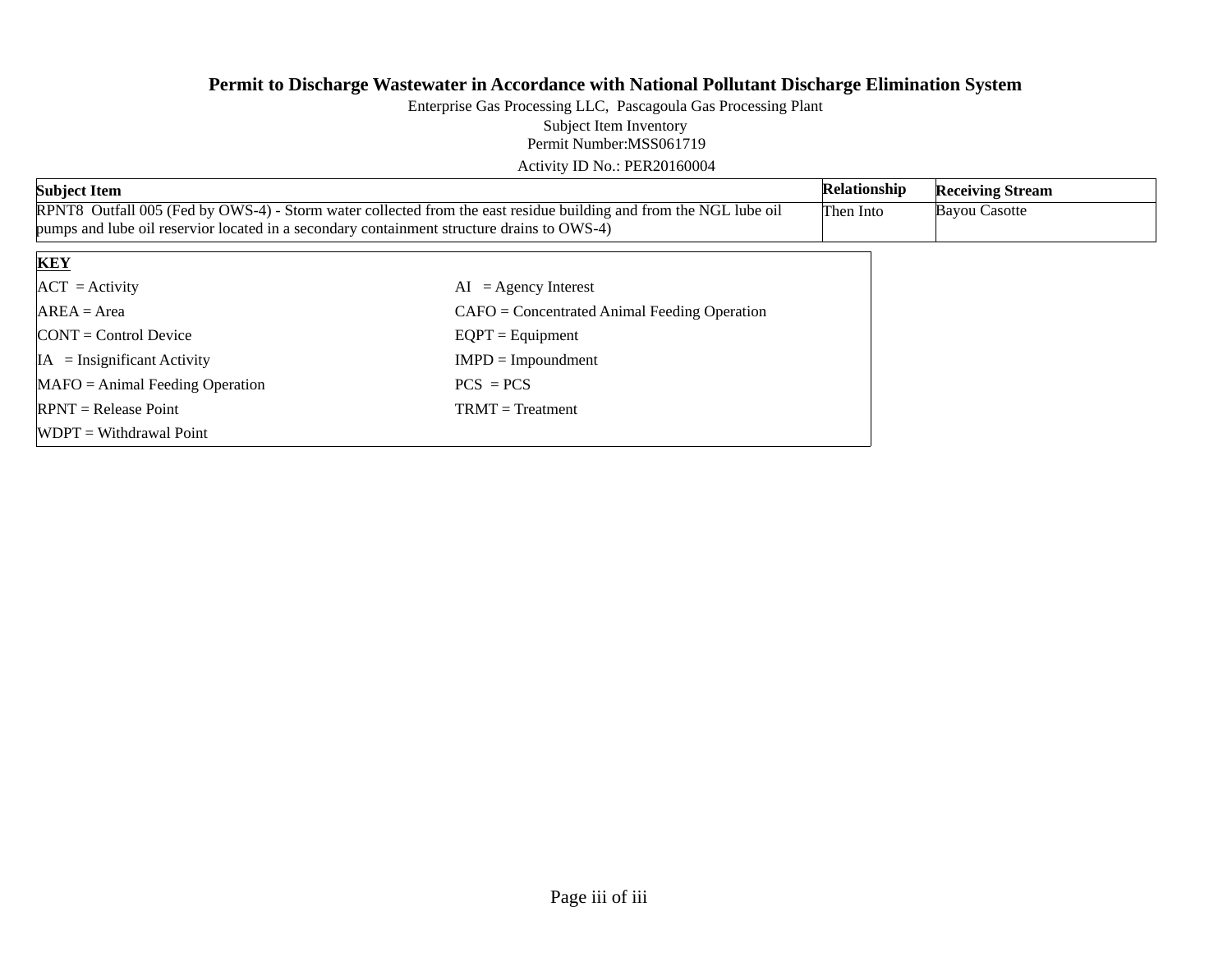**Outfall 001 ((Fed by OWS-1 and OWS-2) - Storm water collected from truck loading/unloading area and stabilization area including the berm area around the bulk storage tanks and the chemical drum storage area drains to an oil/water separator (OWS)-1 and OWS-2. After storm water processed in the OWSs, it drains into the aeration lagoon, then into a lined secondary treatment lagoon prior to discharge into Outfall 001) RPNT0000000004: MSS061719-001 Subject Item:**

|                                   | <b>Discharge Limitations</b>                          |                                                       |                                                   |                                           |                                           |                                             |                                           |           | <b>Monitoring Requirements</b> |                     |  |
|-----------------------------------|-------------------------------------------------------|-------------------------------------------------------|---------------------------------------------------|-------------------------------------------|-------------------------------------------|---------------------------------------------|-------------------------------------------|-----------|--------------------------------|---------------------|--|
| <b>Parameter</b>                  | <b>Quantity</b> /<br><b>Loading</b><br><b>Average</b> | <b>Quantity</b> /<br><b>Loading</b><br><b>Maximum</b> | <b>Quantity</b><br><b>Loading</b><br><b>Units</b> | <b>Quality</b><br>Conc.<br><b>Minimum</b> | <b>Quality</b><br>Conc.<br><b>Average</b> | <b>Quality</b> /<br>Conc.<br><b>Maximum</b> | <b>Quality</b> /<br>Conc.<br><b>Units</b> | Frequency | <b>Sample Type</b>             | <b>Which Months</b> |  |
| <b>Flow</b><br><b>Effluent</b>    | Report<br>Annual<br>Average                           | Report<br>Annual<br>Maximum                           | Million<br>Gallons per<br>Day                     | ******                                    | ******                                    | ******                                      | ******                                    | Quarterly | Instantaneous<br>Sampling      | Jan-Dec             |  |
| Oil and grease<br><b>Effluent</b> | ******                                                | ******                                                | ******                                            | ******                                    | 10<br>Annual<br>Average                   | 15<br>Annual<br>Maximum                     | mg/L                                      | Quarterly | <b>Grab Sampling</b>           | Jan-Dec             |  |
| pH<br><b>Effluent</b>             | ******                                                | ******                                                | ******                                            | <sub>6</sub><br>Minimum                   | ******                                    | $\mathbf Q$<br>Maximum                      | <b>SU</b>                                 | Quarterly | <b>Grab Sampling</b>           | Jan-Dec             |  |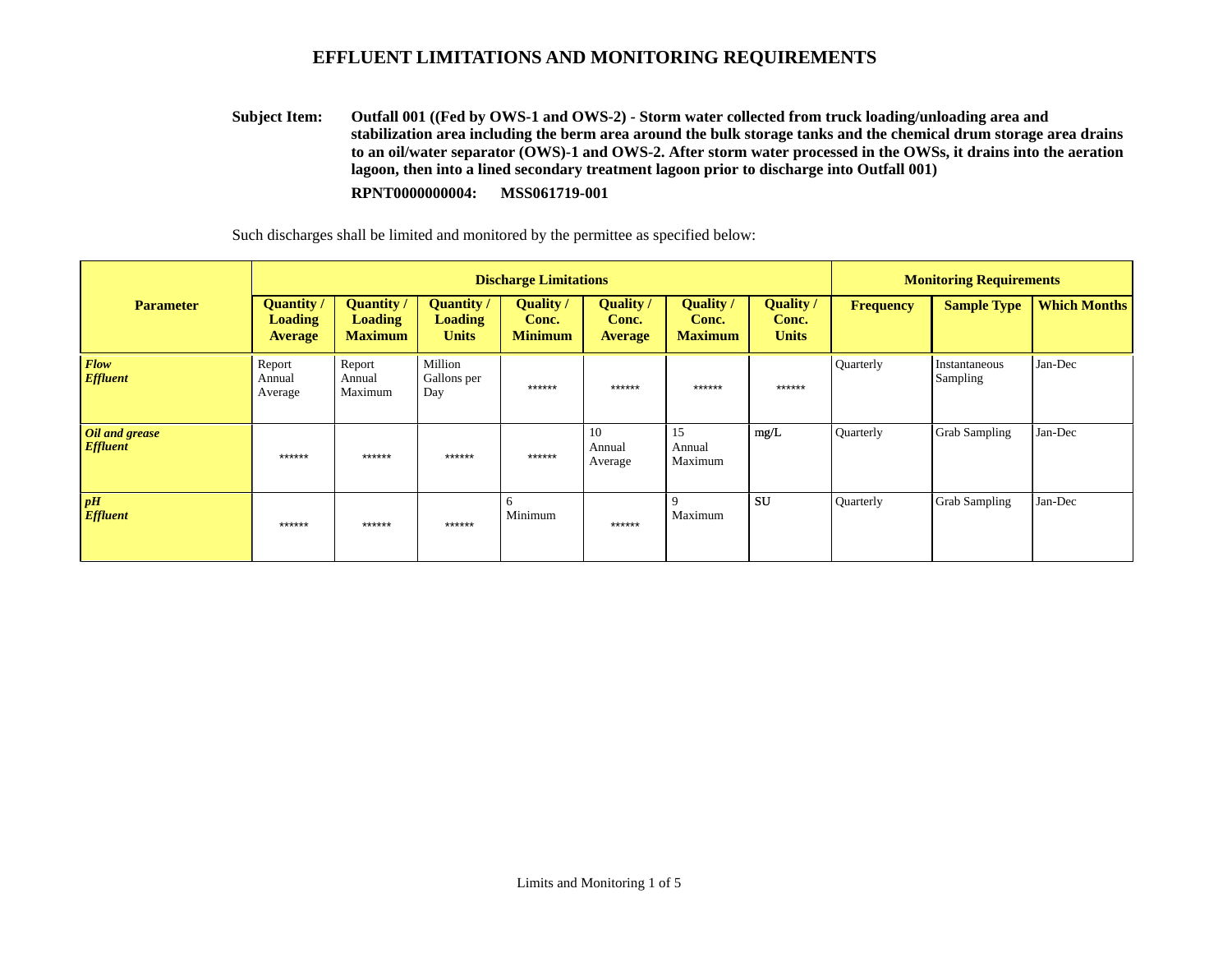#### **Outfall 002 ((Fed by OWS-7) - Storm water collected from northwest area of the site and from NGL lube oil pumps and lube oil reservior located in a secondary containment structure drains to OWS-7) RPNT0000000005: MSS061719-002 Subject Item:**

|                                   |                                                       |                                                       | <b>Discharge Limitations</b>                        |                                           | <b>Monitoring Requirements</b>            |                                      |                                           |           |                           |                     |
|-----------------------------------|-------------------------------------------------------|-------------------------------------------------------|-----------------------------------------------------|-------------------------------------------|-------------------------------------------|--------------------------------------|-------------------------------------------|-----------|---------------------------|---------------------|
| <b>Parameter</b>                  | <b>Quantity</b> /<br><b>Loading</b><br><b>Average</b> | <b>Quantity</b> /<br><b>Loading</b><br><b>Maximum</b> | <b>Quantity</b> /<br><b>Loading</b><br><b>Units</b> | <b>Quality</b><br>Conc.<br><b>Minimum</b> | <b>Quality</b><br>Conc.<br><b>Average</b> | Quality /<br>Conc.<br><b>Maximum</b> | <b>Quality</b> /<br>Conc.<br><b>Units</b> | Frequency | <b>Sample Type</b>        | <b>Which Months</b> |
| <b>Flow</b><br><b>Effluent</b>    | Report<br>Annual<br>Average                           | Report<br>Annual<br>Maximum                           | Million<br>Gallons per<br>Day                       | ******                                    | ******                                    | ******                               | ******                                    | Quarterly | Instantaneous<br>Sampling | Jan-Dec             |
| Oil and grease<br><b>Effluent</b> | ******                                                | ******                                                | ******                                              | ******                                    | 10<br>Annual<br>Average                   | 15<br>Annual<br>Maximum              | mg/L                                      | Quarterly | <b>Grab Sampling</b>      | Jan-Dec             |
| pH<br><b>Effluent</b>             | ******                                                | ******                                                | ******                                              | 6<br>Minimum                              | ******                                    | 9<br>Maximum                         | <b>SU</b>                                 | Quarterly | <b>Grab Sampling</b>      | Jan-Dec             |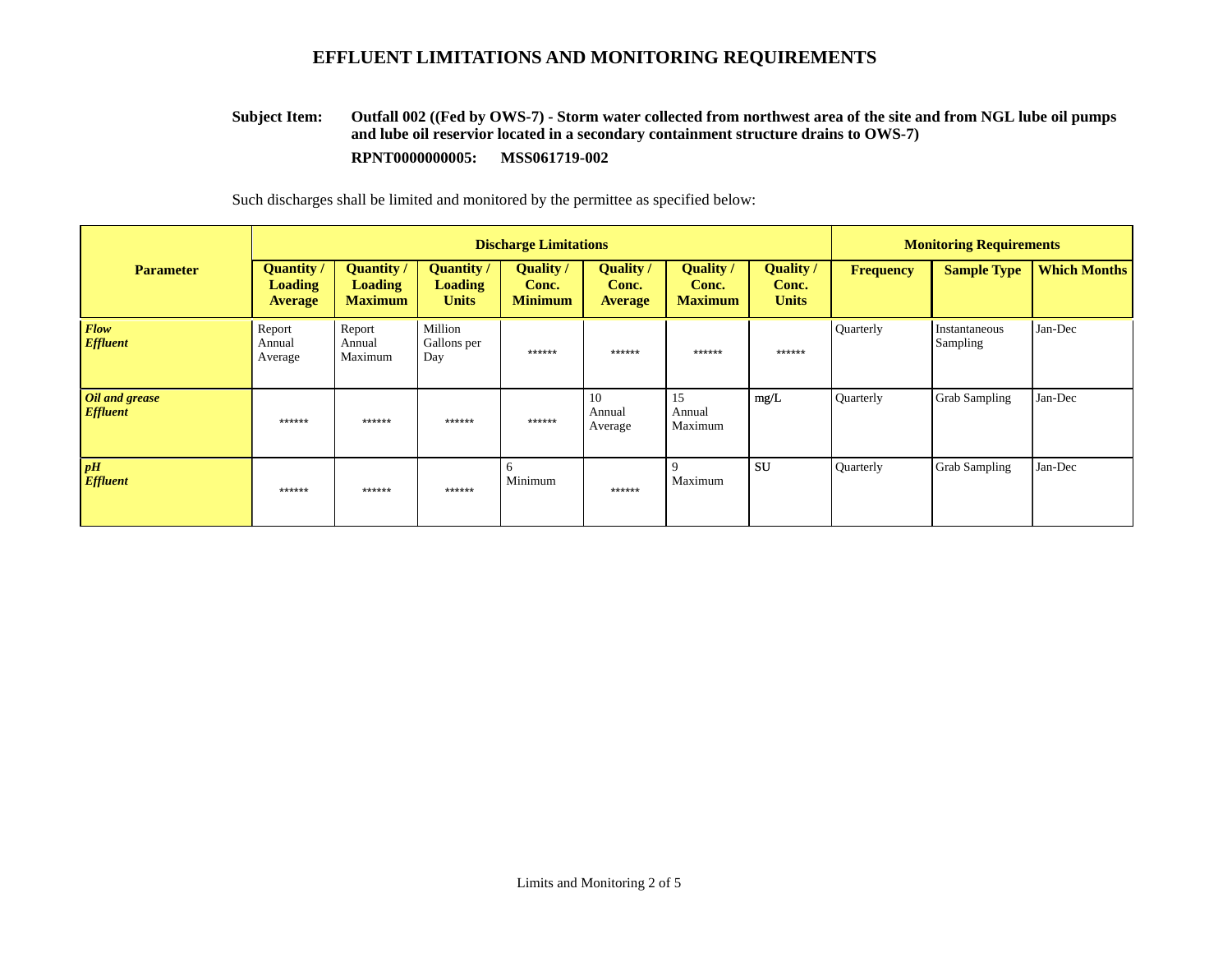#### **Outfall 003 ((Fed by OWS-3) - Storm water collected from the northeast area of the site and from a containment area with the residue compressor lube oil reservoirs and compressor skids drains to OWS-3) RPNT0000000006: MSS061719-003 Subject Item:**

|                                   |                                                       |                                                | <b>Discharge Limitations</b>                        |                                           | <b>Monitoring Requirements</b>      |                                      |                                           |                  |                                  |                     |
|-----------------------------------|-------------------------------------------------------|------------------------------------------------|-----------------------------------------------------|-------------------------------------------|-------------------------------------|--------------------------------------|-------------------------------------------|------------------|----------------------------------|---------------------|
| <b>Parameter</b>                  | <b>Quantity</b> /<br><b>Loading</b><br><b>Average</b> | <b>Quantity</b> /<br>Loading<br><b>Maximum</b> | <b>Quantity</b> /<br><b>Loading</b><br><b>Units</b> | <b>Quality</b><br>Conc.<br><b>Minimum</b> | Quality/<br>Conc.<br><b>Average</b> | Quality /<br>Conc.<br><b>Maximum</b> | <b>Quality</b> /<br>Conc.<br><b>Units</b> | <b>Frequency</b> | <b>Sample Type</b>               | <b>Which Months</b> |
| <b>Flow</b><br><b>Effluent</b>    | Report<br>Annual<br>Average                           | Report<br>Annual<br>Maximum                    | Million<br>Gallons per<br>Day                       | ******                                    | ******                              | ******                               | ******                                    | Quarterly        | Instantaneous<br><b>Sampling</b> | Jan-Dec             |
| Oil and grease<br><b>Effluent</b> | ******                                                | ******                                         | ******                                              | ******                                    | 10<br>Annual<br>Average             | 15<br>Annual<br>Maximum              | mg/L                                      | Quarterly        | <b>Grab Sampling</b>             | Jan-Dec             |
| pH<br><b>Effluent</b>             | ******                                                | ******                                         | ******                                              | 6<br>Minimum                              | $******$                            | 9<br>Maximum                         | <b>SU</b>                                 | Quarterly        | <b>Grab Sampling</b>             | Jan-Dec             |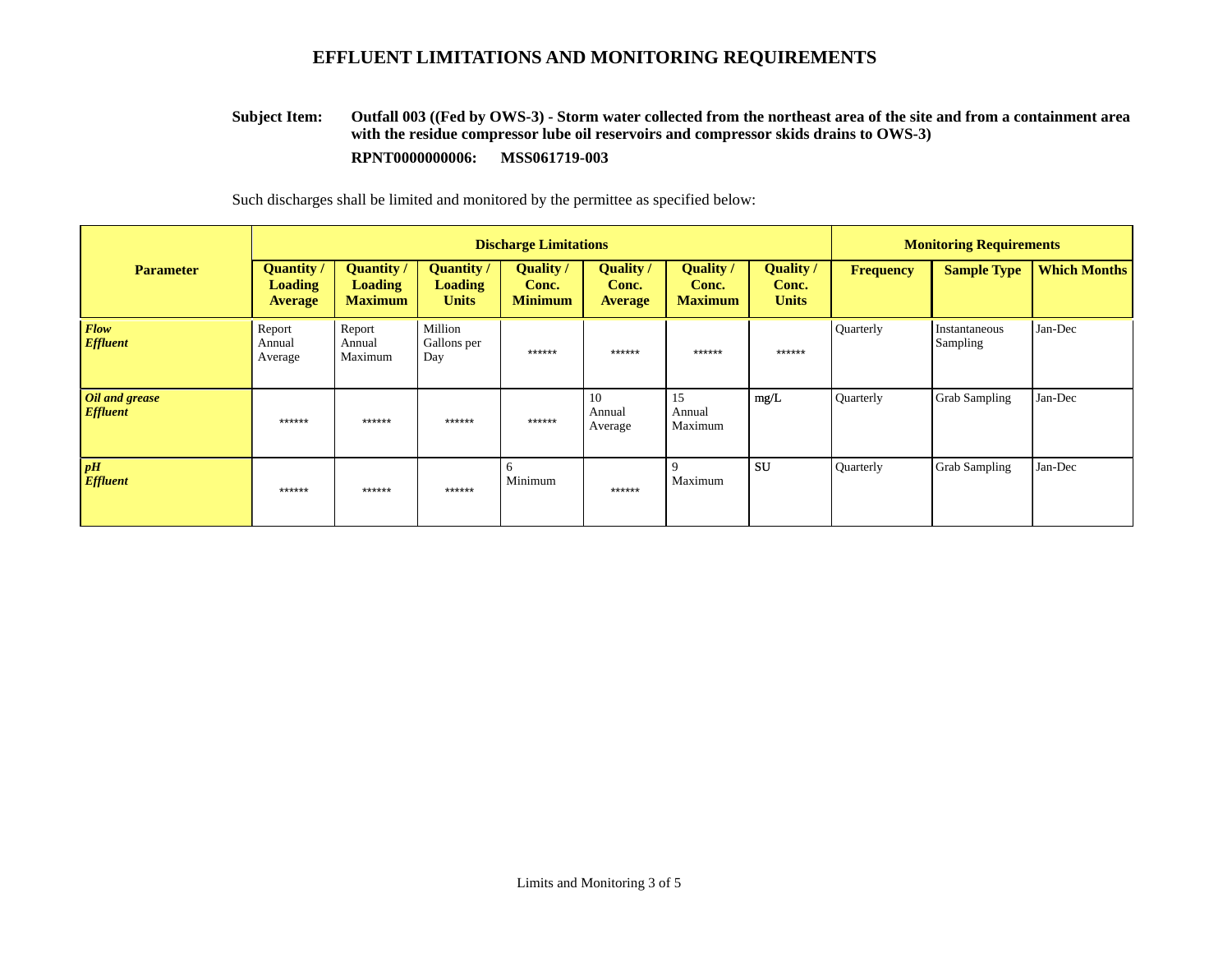#### **Outfall 004 ((Fed by OWS-5 and OWS-6) - Storm water collected from the refrigeration compressor area, from the hot oil pump containment area, and the Train A and Train B expander skids drains to OWS-5 and OWS-6) RPNT0000000007: MSS061719-004 Subject Item:**

|                                   |                                                       |                                                       | <b>Discharge Limitations</b>                        |                                           | <b>Monitoring Requirements</b>              |                                      |                                           |           |                           |                     |
|-----------------------------------|-------------------------------------------------------|-------------------------------------------------------|-----------------------------------------------------|-------------------------------------------|---------------------------------------------|--------------------------------------|-------------------------------------------|-----------|---------------------------|---------------------|
| <b>Parameter</b>                  | <b>Quantity</b> /<br><b>Loading</b><br><b>Average</b> | <b>Quantity /</b><br><b>Loading</b><br><b>Maximum</b> | <b>Quantity</b> /<br><b>Loading</b><br><b>Units</b> | <b>Quality</b><br>Conc.<br><b>Minimum</b> | <b>Quality</b> /<br>Conc.<br><b>Average</b> | Quality /<br>Conc.<br><b>Maximum</b> | <b>Quality</b> /<br>Conc.<br><b>Units</b> | Frequency | <b>Sample Type</b>        | <b>Which Months</b> |
| <b>Flow</b><br><b>Effluent</b>    | Report<br>Annual<br>Average                           | Report<br>Annual<br>Maximum                           | Million<br>Gallons per<br>Day                       | ******                                    | ******                                      | ******                               | ******                                    | Quarterly | Instantaneous<br>Sampling | Jan-Dec             |
| Oil and grease<br><b>Effluent</b> | ******                                                | ******                                                | ******                                              | ******                                    | 10<br>Annual<br>Average                     | 15<br>Annual<br>Maximum              | mg/L                                      | Quarterly | <b>Grab Sampling</b>      | Jan-Dec             |
| pH<br><b>Effluent</b>             | ******                                                | ******                                                | ******                                              | 6<br>Minimum                              | ******                                      | 9<br>Maximum                         | <b>SU</b>                                 | Quarterly | <b>Grab Sampling</b>      | Jan-Dec             |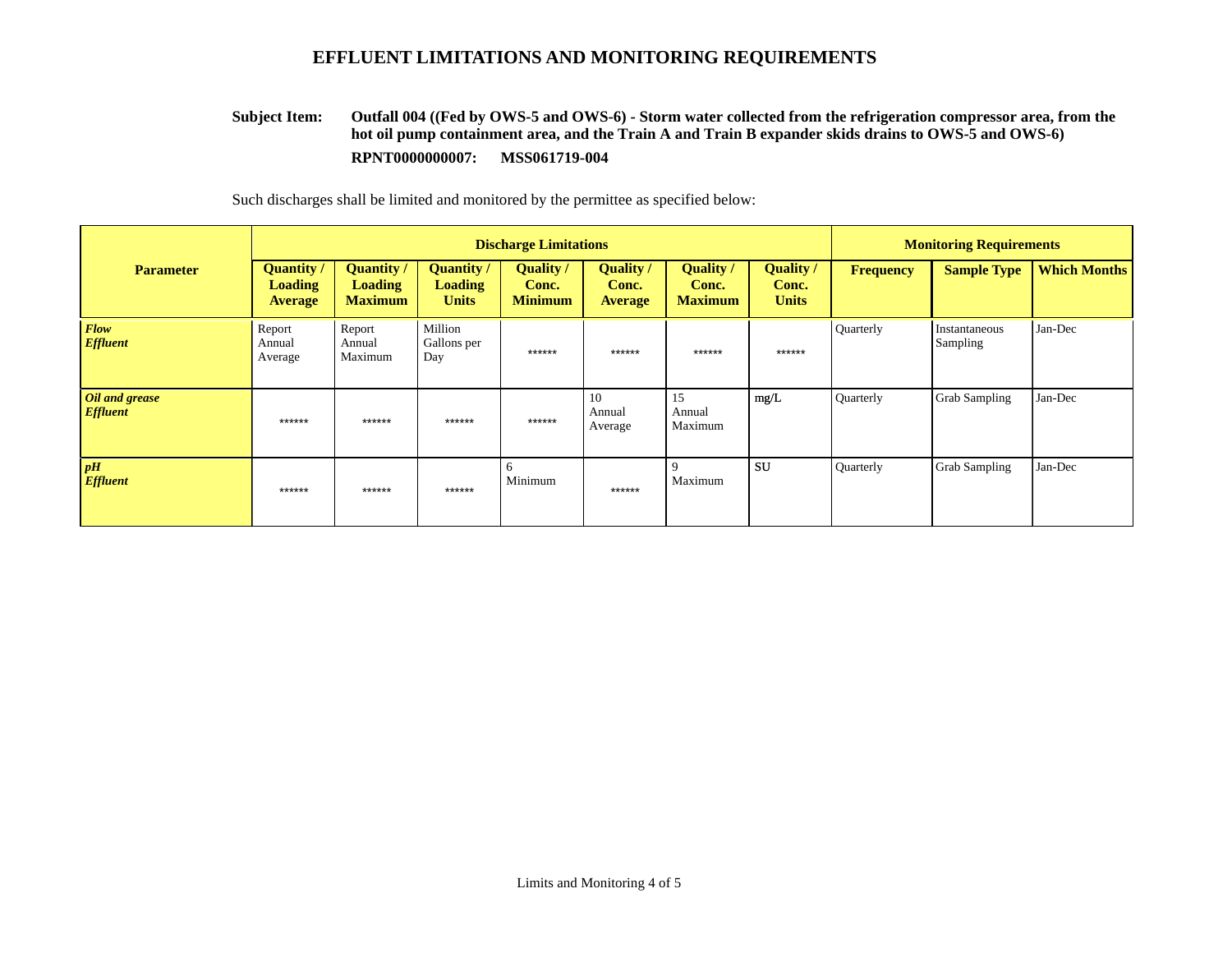#### **Outfall 005 (Fed by OWS-4) - Storm water collected from the east residue building and from the NGL lube oil pumps and lube oil reservior located in a secondary containment structure drains to OWS-4) RPNT0000000008: MSS061719-005 Subject Item:**

|                                   |                                                       |                                                | <b>Discharge Limitations</b>                        |                                           | <b>Monitoring Requirements</b>      |                                      |                                           |                  |                                  |                     |
|-----------------------------------|-------------------------------------------------------|------------------------------------------------|-----------------------------------------------------|-------------------------------------------|-------------------------------------|--------------------------------------|-------------------------------------------|------------------|----------------------------------|---------------------|
| <b>Parameter</b>                  | <b>Quantity</b> /<br><b>Loading</b><br><b>Average</b> | <b>Quantity</b> /<br>Loading<br><b>Maximum</b> | <b>Quantity</b> /<br><b>Loading</b><br><b>Units</b> | <b>Quality</b><br>Conc.<br><b>Minimum</b> | Quality/<br>Conc.<br><b>Average</b> | Quality /<br>Conc.<br><b>Maximum</b> | <b>Quality</b> /<br>Conc.<br><b>Units</b> | <b>Frequency</b> | <b>Sample Type</b>               | <b>Which Months</b> |
| <b>Flow</b><br><b>Effluent</b>    | Report<br>Annual<br>Average                           | Report<br>Annual<br>Maximum                    | Million<br>Gallons per<br>Day                       | ******                                    | ******                              | ******                               | ******                                    | Quarterly        | Instantaneous<br><b>Sampling</b> | Jan-Dec             |
| Oil and grease<br><b>Effluent</b> | ******                                                | ******                                         | ******                                              | ******                                    | 10<br>Annual<br>Average             | 15<br>Annual<br>Maximum              | mg/L                                      | Quarterly        | <b>Grab Sampling</b>             | Jan-Dec             |
| pH<br><b>Effluent</b>             | ******                                                | ******                                         | ******                                              | 6<br>Minimum                              | $******$                            | 9<br>Maximum                         | <b>SU</b>                                 | Quarterly        | <b>Grab Sampling</b>             | Jan-Dec             |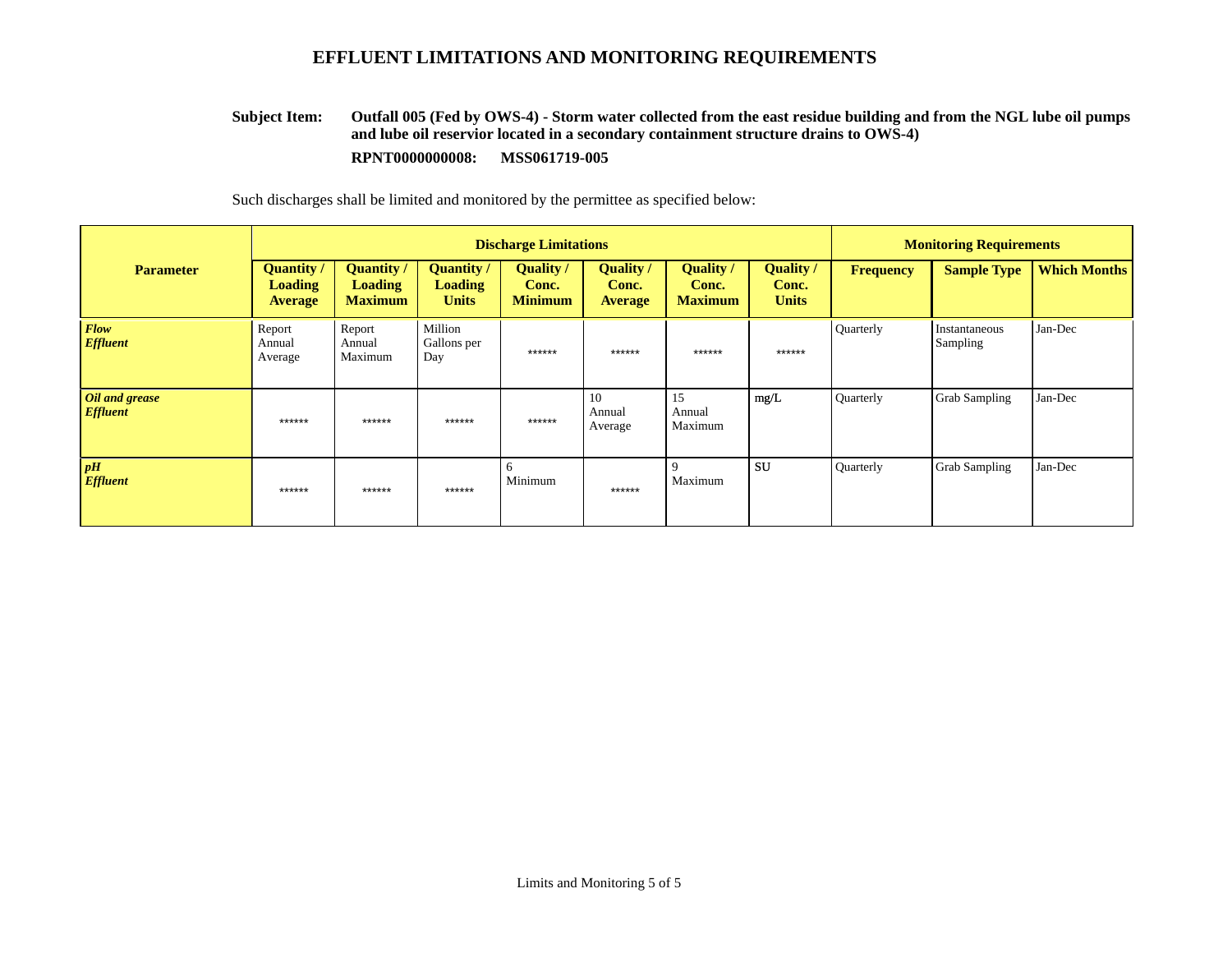Enterprise Gas Processing LLC, Pascagoula Gas Processing Plant Facility Requirements Permit Number:MSS061719 Activity ID No.: PER20160004

#### **AI0000006557 Natural Gas Refinement/Treatment:**

Limitation Requirements:

| Condition<br>No. | Parameter | Condition                                                                                                                                                                                                                                                                                              |
|------------------|-----------|--------------------------------------------------------------------------------------------------------------------------------------------------------------------------------------------------------------------------------------------------------------------------------------------------------|
| $L-1$            |           | There shall be no discharge of floating solids or visible foam in other than trace amounts. [11 Miss. Admin. Code Pt. 6, R.<br>2.2.A(2).                                                                                                                                                               |
| $L-2$            |           | The discharges shall not cause the occurrence of a visible sheen on the surface of the receiving waters. [11 Miss. Admin. Code Pt.<br>6, R. 2.2.A(2).                                                                                                                                                  |
| $L-3$            |           | Samples taken in compliance with the monitoring requirements specified in this permit shall be taken at the nearest accessible<br>point after final treatment but prior to mixing with the receiving stream or as otherwise specified in this permit. [11 Miss. Admin.<br>Code Pt. 6, R. 1.1.4.A(28).] |

Record-Keeping Requirements:

| Condition<br>No. | Condition                                                                                                                                                                                                         |
|------------------|-------------------------------------------------------------------------------------------------------------------------------------------------------------------------------------------------------------------|
| $R-1$            | Recording of Results                                                                                                                                                                                              |
|                  | For each measurement or sample taken pursuant to the requirements of this permit, the permittee shall maintain records of all information obtained from such<br>monitoring including:                             |
|                  | (1) The exact place, date, and time of sampling;<br>(2) The dates the analyses were performed;<br>(3) The person(s) who performed the analyses;<br>(4) The analytical techniques, procedures or methods used; and |

 $(5)$  The results of all required analyses. [11 Miss. Admin. Code Pt. 6, R. 1.1.4.A $(29)(a)$ .]

Page 1 of 26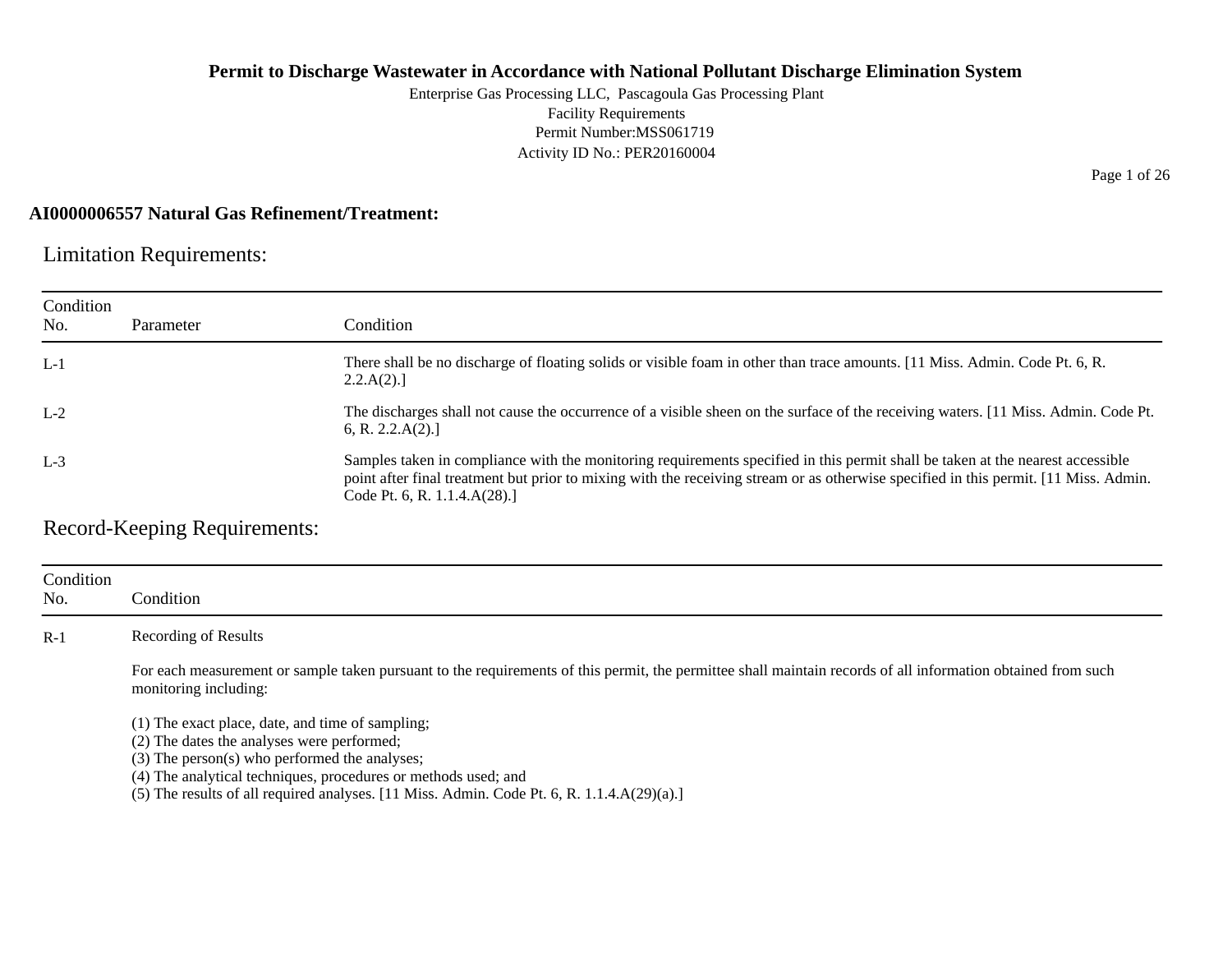Enterprise Gas Processing LLC, Pascagoula Gas Processing Plant Facility Requirements Permit Number:MSS061719 Activity ID No.: PER20160004

#### **AI0000006557 (continued):**

Submittal/Action Requirements:

| Condition<br>No. | Condition                                                                                                                                                                                                                                                                                                                                                                                                                                                                                                                                                                                                                                                                                                                                                                                                                                                                                                                                                                                                                                                                                                                                                                                                                                               |
|------------------|---------------------------------------------------------------------------------------------------------------------------------------------------------------------------------------------------------------------------------------------------------------------------------------------------------------------------------------------------------------------------------------------------------------------------------------------------------------------------------------------------------------------------------------------------------------------------------------------------------------------------------------------------------------------------------------------------------------------------------------------------------------------------------------------------------------------------------------------------------------------------------------------------------------------------------------------------------------------------------------------------------------------------------------------------------------------------------------------------------------------------------------------------------------------------------------------------------------------------------------------------------|
| $S-1$            | Reporting                                                                                                                                                                                                                                                                                                                                                                                                                                                                                                                                                                                                                                                                                                                                                                                                                                                                                                                                                                                                                                                                                                                                                                                                                                               |
|                  | Monitoring results obtained during the previous reporting period shall be summarized and reported on a Discharge Monitoring Report (DMR). DMR data must be<br>submitted submitted electronically using the MDEQ NetDMR system NO LATER THAT THE 28TH DAY OF THE MONTH FOLLOWING THE COMPLETED<br>REPORTING PERIOD.                                                                                                                                                                                                                                                                                                                                                                                                                                                                                                                                                                                                                                                                                                                                                                                                                                                                                                                                      |
|                  | DMRs and all other reports required herein, shall be signed in accordance with 11 Miss. Admin. Code Pt. 6, R. 1.1.4.A(15)(c)(1). of the Mississippi Wastewater<br>Regulations. [11 Miss. Admin. Code Pt. 6, R. 1.1.4.A(15)c(1)., 40 CFR 122.21(1)(4)(i)]                                                                                                                                                                                                                                                                                                                                                                                                                                                                                                                                                                                                                                                                                                                                                                                                                                                                                                                                                                                                |
| $S-2$            | <b>Reporting Requirements - Planned Changes</b>                                                                                                                                                                                                                                                                                                                                                                                                                                                                                                                                                                                                                                                                                                                                                                                                                                                                                                                                                                                                                                                                                                                                                                                                         |
|                  | The permittee shall give notice to the Permit Board as soon as possible of any planned physical alterations or additions, including but not limited to, a change of<br>operation to the permitted facility. Notice is required in the circumstances that follow:<br>(1) The alteration or addition to a permitted facility may meet one of the criteria for determining whether the facility is a new source in 40 CFR 122.29(b); or<br>(2) The alteration or addition could significantly change the nature or increase the quantity of pollutants discharged. This notification applies to pollutants which<br>are not subject to either effluent limitations in the permit or notification requirements under 40 CFR $122.42(a)(1)$ .<br>(3) The alteration or addition results in a significant change in the permittee's sludge use or disposal practices, and such alteration, addition, or change may justify<br>the application of permit conditions that are different from or absent in the existing permit, including notification of additional use or disposal sites not reported<br>during the permit application process or not reported pursuant to an approved land application plan; [11 Miss. Admin. Code Pt. 6, R. 1.1.4.A(15)(a).] |
| $S-3$            | Reporting Requirements - Anticipated Noncompliance                                                                                                                                                                                                                                                                                                                                                                                                                                                                                                                                                                                                                                                                                                                                                                                                                                                                                                                                                                                                                                                                                                                                                                                                      |
|                  | The permittee shall give advance notice to the Permit Board of any planned changes in the permitted facility or activity which may result in noncompliance with                                                                                                                                                                                                                                                                                                                                                                                                                                                                                                                                                                                                                                                                                                                                                                                                                                                                                                                                                                                                                                                                                         |

permit requirements. [11 Miss. Admin. Code Pt. 6, R. 1.1.4.A(29)(b).]

Page 2 of 26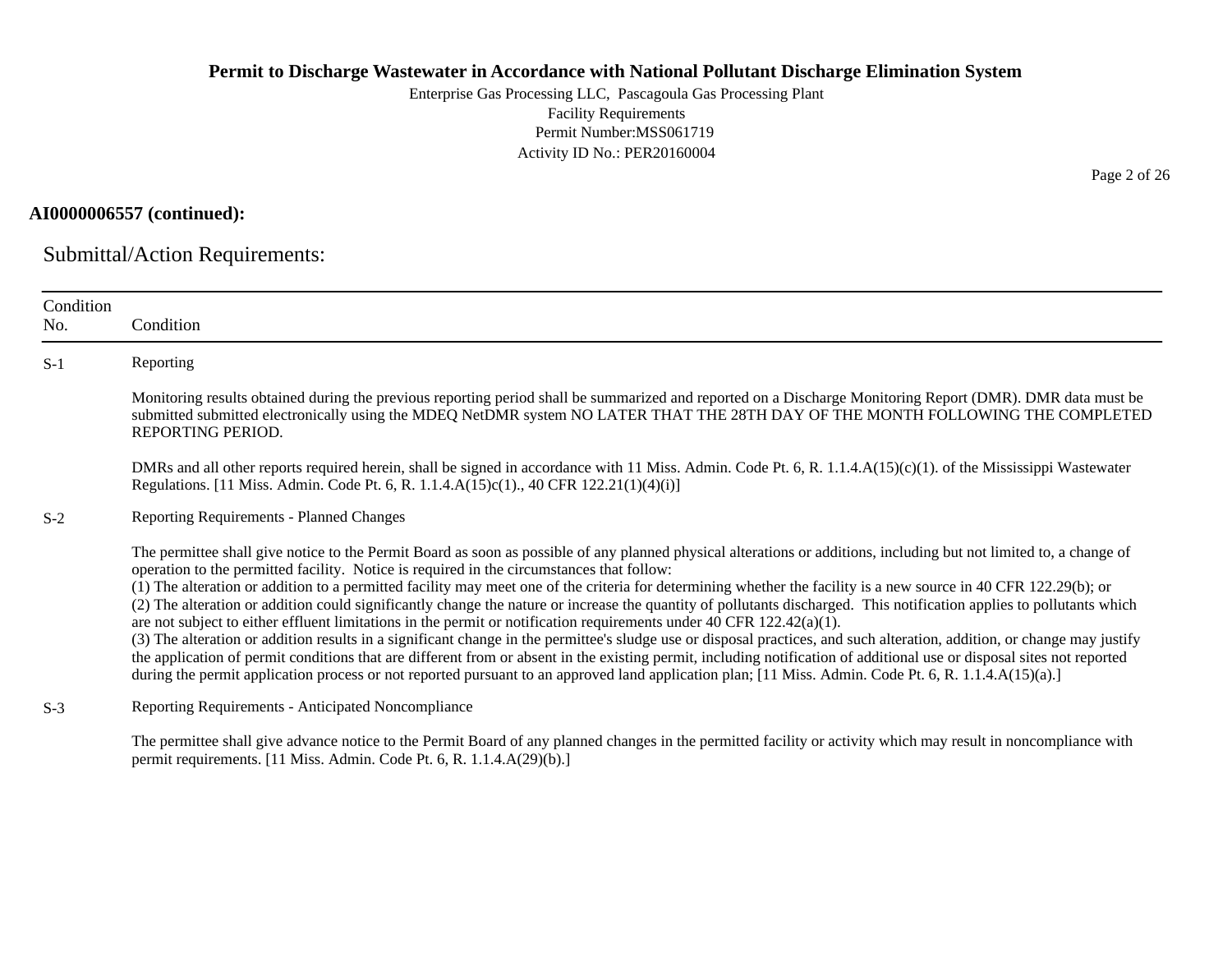Enterprise Gas Processing LLC, Pascagoula Gas Processing Plant Facility Requirements Permit Number:MSS061719 Activity ID No.: PER20160004

### **AI0000006557 (continued):**

Submittal/Action Requirements:

| Condition<br>No. | Condition                                                                                                                                                                                                                                                                                                                                                                                                                                                                                                                                                                                                                                                                                                           |
|------------------|---------------------------------------------------------------------------------------------------------------------------------------------------------------------------------------------------------------------------------------------------------------------------------------------------------------------------------------------------------------------------------------------------------------------------------------------------------------------------------------------------------------------------------------------------------------------------------------------------------------------------------------------------------------------------------------------------------------------|
| $S-4$            | Noncompliance Notification - Twenty-Four Hour Reporting                                                                                                                                                                                                                                                                                                                                                                                                                                                                                                                                                                                                                                                             |
|                  | (1) The permittee shall report any noncompliance which may endanger health or the environment. Any information shall be provided orally within 24 hours from<br>the time the permittee becomes aware of the circumstances. A written submission shall also be provided within 5 days of the time the permittee becomes aware of<br>the circumstances. The written submission shall contain a description of the noncompliance and its cause; the period of noncompliance, including exact dates and<br>times, and if the noncompliance has not been corrected, the anticipated time it is expected to continue; and steps taken or planned to reduce, eliminate, and/or<br>prevent recurrence of the noncompliance. |
|                  | (2) The following shall be included as information which must be reported within 24 hours under this paragraph.<br>(i) Any unanticipated bypass which exceeds any effluent limitation in the permit.<br>(ii) Any upset which exceeds any effluent limitation in the permit.<br>(iii) Violation of a maximum daily discharge limitation for any of the pollutants listed by the Permit Board in the permit to be reported within 24 hours.<br>(iv) The Executive Director may waive the written report on a case-by-case basis for reports under paragraph (1) of this section if the oral report has been received<br>within 24 hours.                                                                              |
|                  | All reports required by this condition which are submitted after December 20, 2020, shall be submitted by the permittee electronically as instructed by MDEQ. [11<br>Miss. Admin. Code Pt. 6, R. 1.1.4.A(29)(e)., 40 CFR 122.41.(1)(6)]                                                                                                                                                                                                                                                                                                                                                                                                                                                                             |
| $S-5$            | Noncompliance Notification - Other Noncompliance                                                                                                                                                                                                                                                                                                                                                                                                                                                                                                                                                                                                                                                                    |
|                  | The permittee shall report all instances of noncompliance not reported under the twenty-four hour reporting requirements, at the time monitoring reports are<br>submitted or within 30 days from the end of the month in which the noncompliance occurs. The reports shall contain the same information as is required under the<br>twenty-four hour reporting requirements contained in this permit.                                                                                                                                                                                                                                                                                                               |
|                  | All reports required by this condition which are submitted after December 20, 2020, shall be submitted by the permittee electronically as instructed by MDEQ. [11]                                                                                                                                                                                                                                                                                                                                                                                                                                                                                                                                                  |

Miss. Admin. Code Pt. 6, R. 1.1.4.A(29)(f)., 40 CFR 122.41.(1)(7)]

Page 3 of 26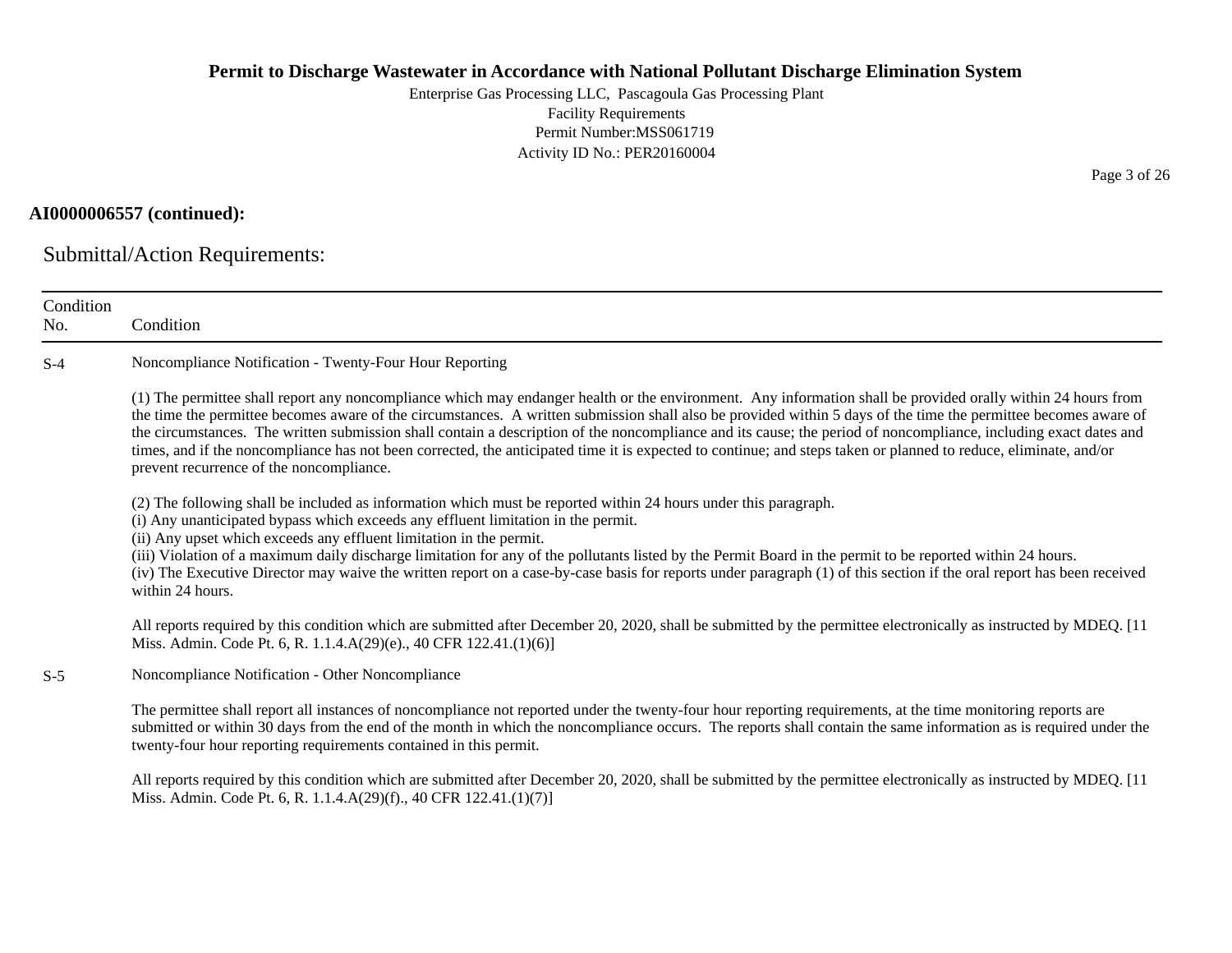Enterprise Gas Processing LLC, Pascagoula Gas Processing Plant Facility Requirements Permit Number:MSS061719 Activity ID No.: PER20160004

### **AI0000006557 (continued):**

Submittal/Action Requirements:

| Condition<br>No. | Condition                                                                                                                                                                                                                                                                                                                                                                                                                         |
|------------------|-----------------------------------------------------------------------------------------------------------------------------------------------------------------------------------------------------------------------------------------------------------------------------------------------------------------------------------------------------------------------------------------------------------------------------------|
| $S-6$            | Noncompliance Notification - Other Information                                                                                                                                                                                                                                                                                                                                                                                    |
|                  | Where the permittee becomes aware that it failed to submit any relevant facts in a permit application, or submitted incorrect information in a permit application or<br>in any report to the Permit Board, it shall promptly submit such facts or information. [11 Miss. Admin. Code Pt. 6, R. 1.1.4.A(29)(g).]                                                                                                                   |
| $S-7$            | <b>Bypassing -Notice</b>                                                                                                                                                                                                                                                                                                                                                                                                          |
|                  | Anticipated bypass-<br>If the permittee knows in advance of the need for a bypass, it shall submit prior notice, if possible at least ten days before the date of the bypass.                                                                                                                                                                                                                                                     |
|                  | Unanticipated bypass-<br>The permittee shall submit notice of an unanticipated bypass as required by the twenty-four hour reporting requirements set forth in this permit.                                                                                                                                                                                                                                                        |
|                  | All reports required by this condition which are submitted after December 20, 2020, shall be submitted by the permittee electronically as instructed by MDEQ. [40]<br>CFR $122.41(m)(3)(i, ii)$ ]                                                                                                                                                                                                                                 |
| $S-8$            | <b>Expiration of Permit</b>                                                                                                                                                                                                                                                                                                                                                                                                       |
|                  | At least 180 days prior to the expiration date of this permit pursuant to the State law and regulation, the permittee who wishes to continue to operate under this<br>permit shall submit an application to the Permit Board for reissuance. The Permit Board may grant permission to submit an application later than this, but no later<br>than the expiration date of the permit. [11 Miss. Admin. Code Pt. 6, R. 1.1.5.B(1).] |

Page 4 of 26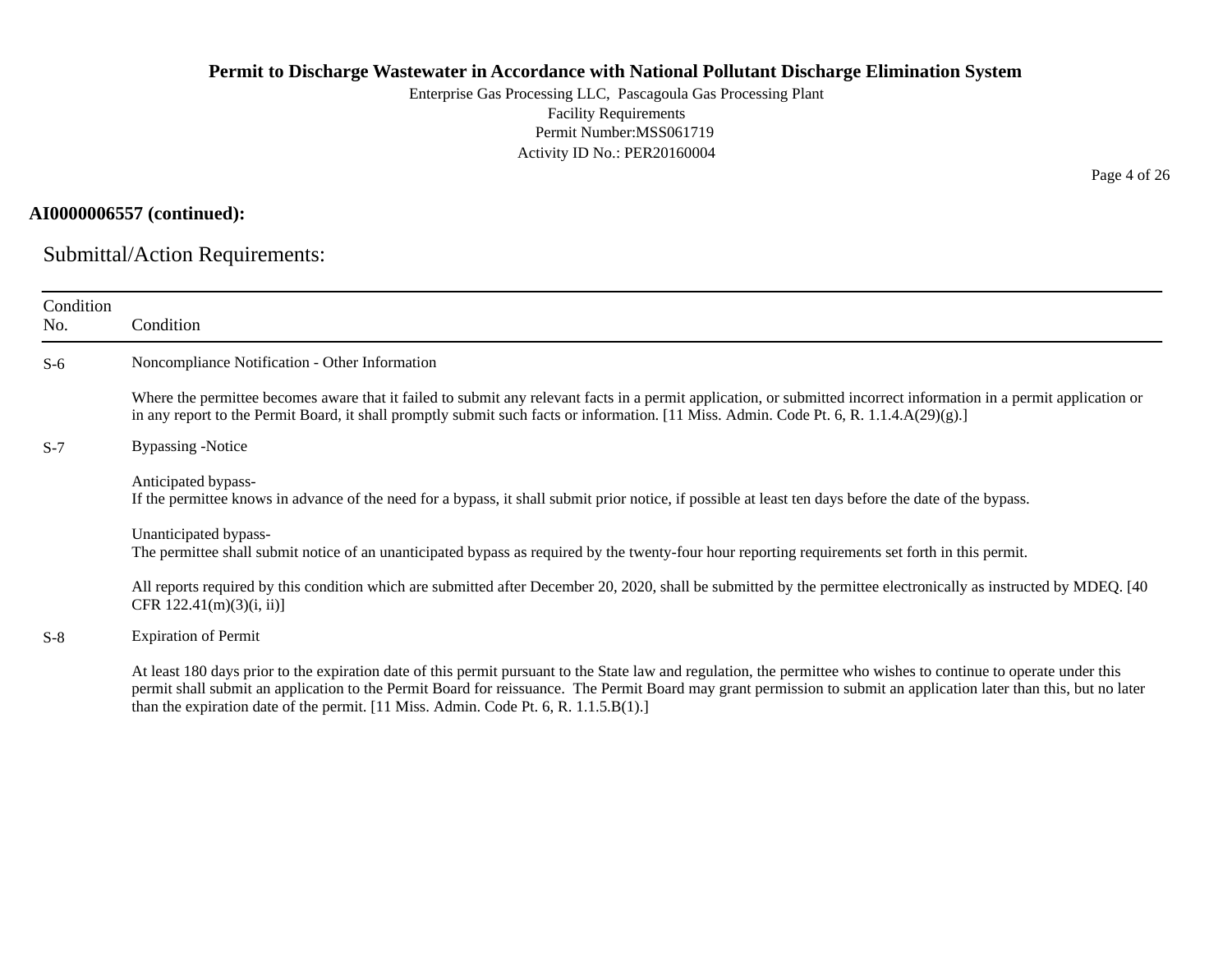Enterprise Gas Processing LLC, Pascagoula Gas Processing Plant Facility Requirements Permit Number:MSS061719 Activity ID No.: PER20160004

### **AI0000006557 (continued):**

Submittal/Action Requirements:

| Condition<br>No.    | Condition                                                                                                                                                                                                                                                                                                                                       |
|---------------------|-------------------------------------------------------------------------------------------------------------------------------------------------------------------------------------------------------------------------------------------------------------------------------------------------------------------------------------------------|
| $S-9$               | Requirements Regarding Cooling and Boiler Water Additives                                                                                                                                                                                                                                                                                       |
|                     | Notification shall be made to the permitting authority in writing not later than sixty (60) days prior to initiating the addition of any chemical product to the cooling<br>water and/or boiler water which is subject to discharge, other than those previously approved and/or used. Such notification should include, but not be limited to: |
|                     | (1) Name and composition of the proposed additive,<br>(2) Proposed discharge concentration,<br>(3) Dosage addition rates,<br>(4) Frequency of use,<br>(5) EPA registration, if applicable, and<br>(6) Aquatic species toxicological data.                                                                                                       |
|                     | Written approval must be received from the permitting authority prior to initiating use. [11 Miss. Admin. Code Pt. 6, R. 1.1.4.A(14).]                                                                                                                                                                                                          |
|                     | <b>Narrative Requirements:</b>                                                                                                                                                                                                                                                                                                                  |
| <b>Definitions:</b> |                                                                                                                                                                                                                                                                                                                                                 |
| Condition           |                                                                                                                                                                                                                                                                                                                                                 |
| No.                 | Condition                                                                                                                                                                                                                                                                                                                                       |
| $T-1$               | Definitions: General                                                                                                                                                                                                                                                                                                                            |
|                     | The permittee shall refer to 11 Miss. Admin. Code Pt. 6, R. 1.1.1.A for definitions of any permit term not specified in this permit. [11 Miss. Admin. Code Pt. 6, R.<br>1.1.1.A.]                                                                                                                                                               |

Page 5 of 26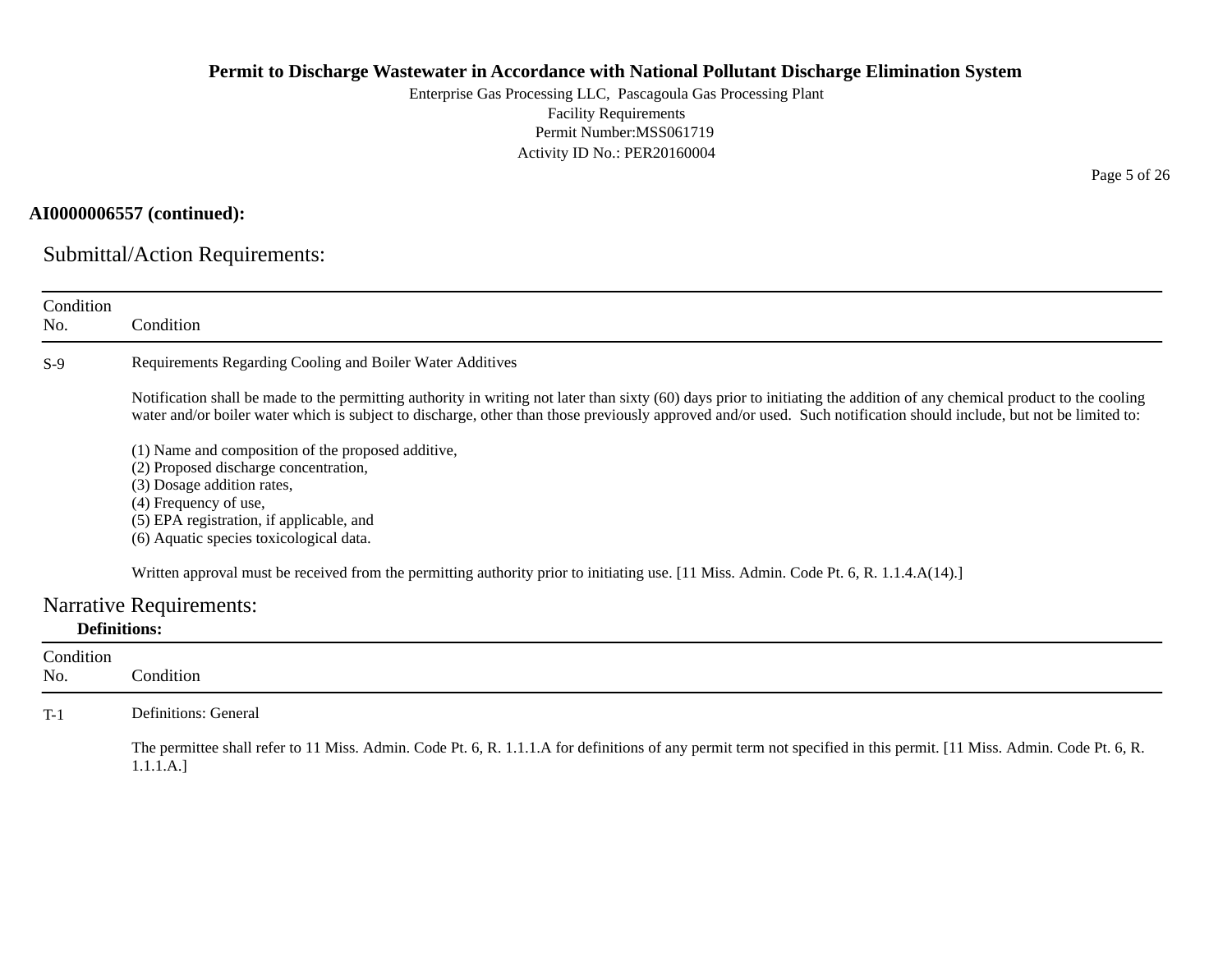Enterprise Gas Processing LLC, Pascagoula Gas Processing Plant Facility Requirements Permit Number:MSS061719Activity ID No.: PER20160004

#### **AI0000006557 (continued):**

Narrative Requirements: **Definitions:**

**Condition** No. ConditionT-2 Definitions: Monthly Average "Monthly Average" means the average of "daily discharges" over a calendar month, calculated as the sum of all "daily discharges" measured during a calendar month divided by the number of "daily discharges" measured during the month. The monthly average for E coli bacteria is the geometric mean of "daily discharges" measured during the calendar month. In computing the geometric mean for E coli bacteria, the value one (1) shall be substituted for sample results of zero. [11 Miss. Admin. Code Pt. 6, R. 1.1.1.A(44).] T-3 Definitions: Daily Discharge "Daily discharge" means the "discharge of a pollutant" measured during a calendar day or any 24-hour period that reasonably represents the calendar day for purposes of sampling. For pollutants with limitations expressed in units of mass, the "daily discharge" is calculated as the total mass of the pollutant discharged over the day. For pollutants with limitations expressed in other units of measurements, the "daily average" is calculated as the average measurement of the discharge of the pollutant over the day. [11 Miss. Admin. Code Pt. 6, R. 1.1.1.A(15).] T-4 Definitions: Daily Maximum "Daily maximum" means the highest "daily discharge" over a calendar month. [11 Miss. Admin. Code Pt. 6, R. 1.1.1.A(16).] T-5 Definitions: Toxic Pollutants "Toxic pollutants" means any pollutant listed as toxic under Section  $307(a)(1)$  or, in the case of "sludge use or disposal practices", any pollutant identified in regulations implementing Section 405(d) of the Clean Water Act. [11 Miss. Admin. Code Pt. 6, R. 1.1.1.A(71).] T-6 Definitions: Hazardous Substances "Hazardous substances" are defined in 40 CFR 116.4. [40 CFR 116.4]

Page 6 of 26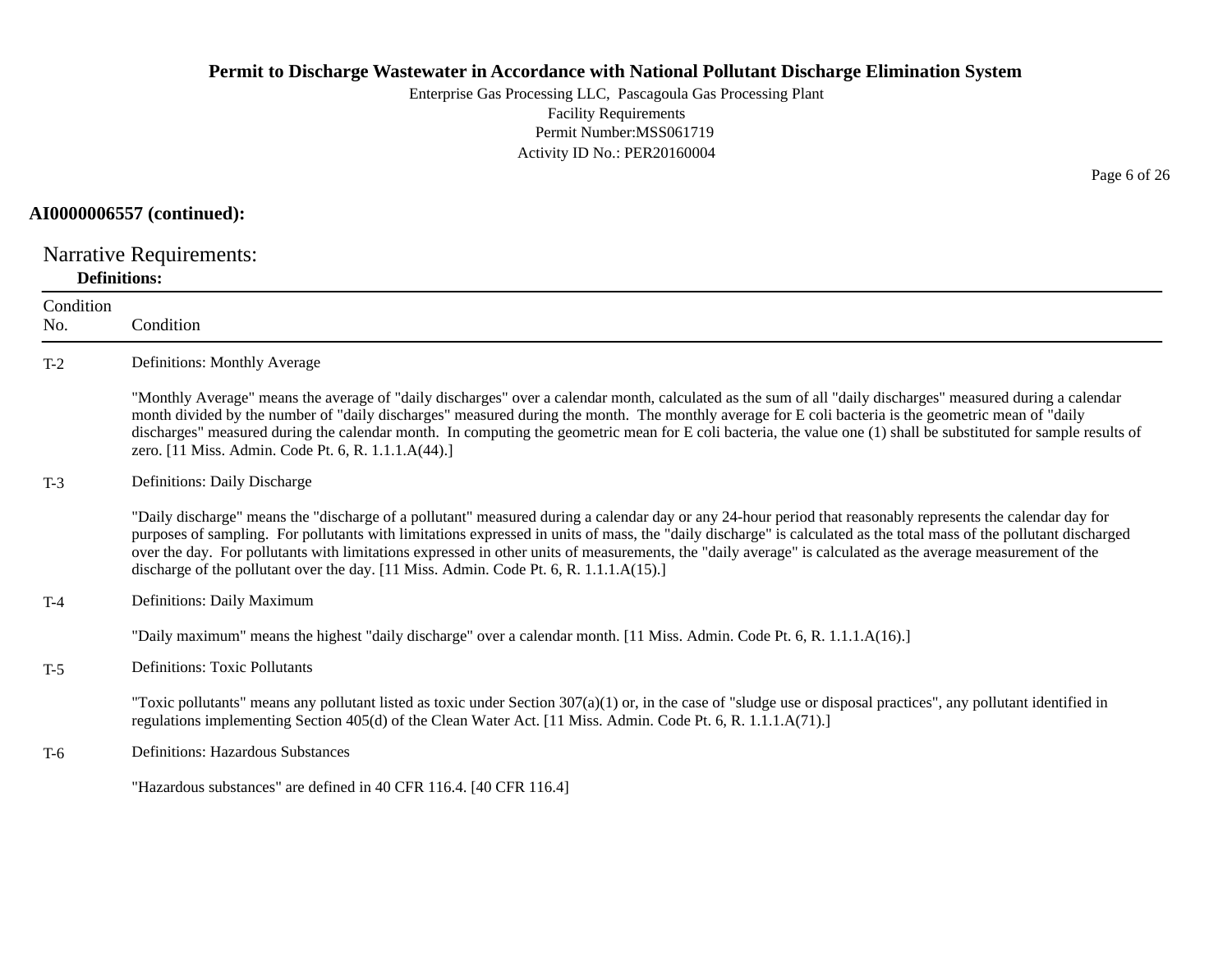Enterprise Gas Processing LLC, Pascagoula Gas Processing Plant Facility Requirements Permit Number:MSS061719Activity ID No.: PER20160004

#### **AI0000006557 (continued):**

Narrative Requirements: **Definitions:**

**Condition** No. ConditionT-7 Definitions: Weekly Average "Weekly average" means the average of "daily discharges" over a calendar week, calculated as the sum of all "daily discharges" measured during a calendar week divided by the number of "daily discharges" measured during that week. The weekly average for E coli bacteria is the geometric mean of all "daily discharges" measured in a calendar week. In computing the geometric mean for E coli bacteria, one (1) shall be substituted for sample results of zero. For self-monitoring purposes, the value to be reported is the single highest weekly average computed during a calendar month. [11 Miss. Admin. Code Pt. 6, R. 1.1.1.A(86).] T-8 Definitions: Quarterly Average "Quarterly Average" means the average of "daily discharges" over a three month period, calculated as the sum of all "daily discharges" measured during the quarter divided by the number of "daily discharges" measured during the quarter. The quarterly average for E coli bacteria is the geometric mean of "daily discharges" measured during the quarter. In computing the geometric mean for E coli bacteria, the value one (1) shall be substituted for sample results of zero. [11 Miss. Admin. Code Pt. 6, R. 1.1.1.A(61).] T-9 Definitions: Quarterly Maximum "Quarterly Maximum" means the highest "daily discharge" measured over a three-month period. [11 Miss. Admin. Code Pt. 6, R.1.1.1.A(62).] T-10 Definitions: Maximum Monthly Average Maximum Monthly Average means the highest "monthly average" over a monitoring period. [40 CFR 122] T-11 Definitions: Yearly Average "Yearly Average" means the average of "daily discharges" over a calendar year, calculated as the sum of all "daily discharges" measured during the calendar year divided by the number of "daily discharges" measured during the calendar year. The yearly average for E coli bacteria is the geometric mean of "daily discharges" during the calendar year. In computing the geometric mean for E coli bacteria, the value one (1) shall be substituted for sample results of zero. [11 Miss. Admin. Code Pt. 6, R.1.1.1.A(87).]

Page 7 of 26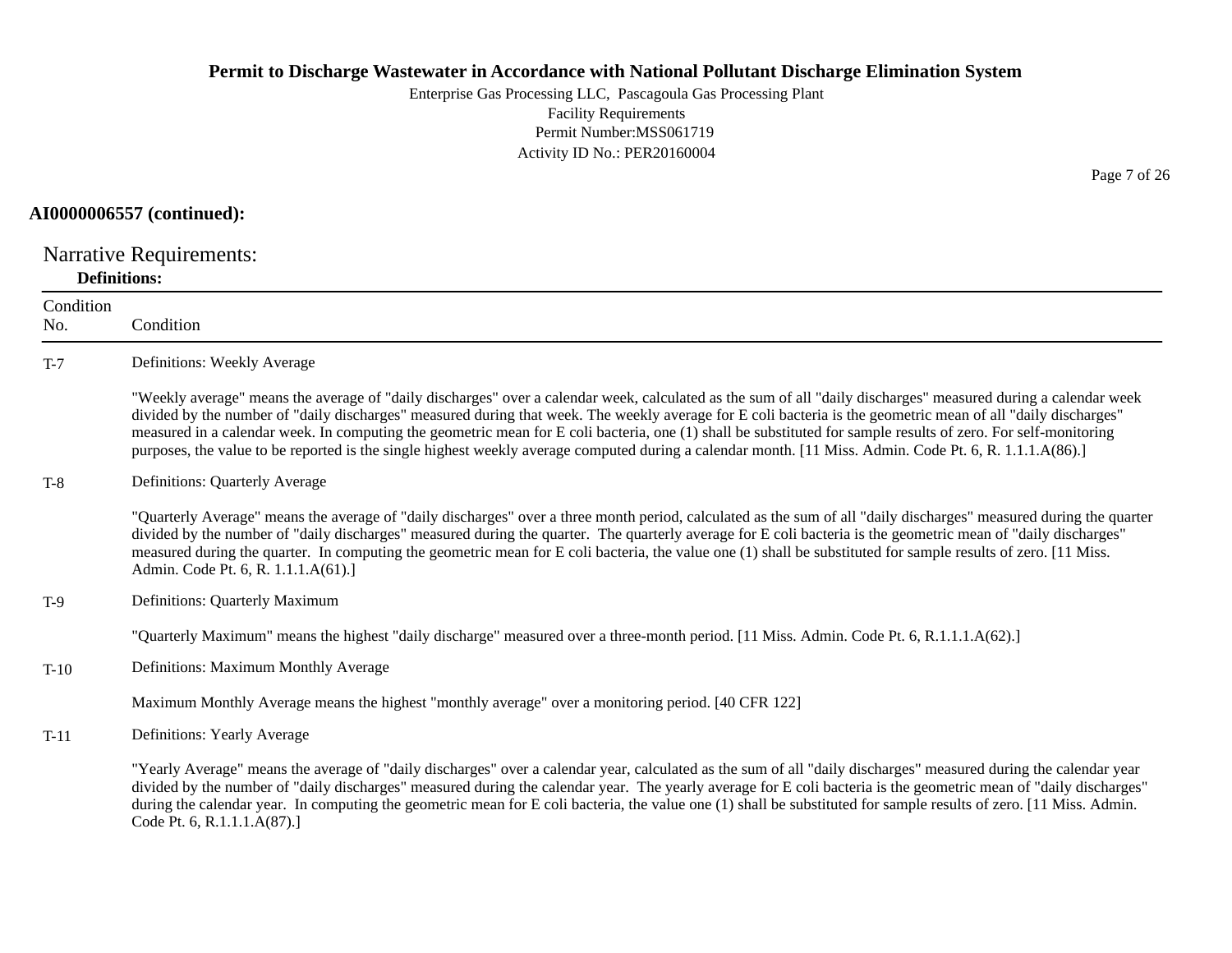Enterprise Gas Processing LLC, Pascagoula Gas Processing Plant Facility Requirements Permit Number:MSS061719Activity ID No.: PER20160004

### **AI0000006557 (continued):**

Narrative Requirements: **Definitions:**

| Condition<br>No. | Condition                                                                                                                                                                                                                                                                                                                                                                                                                                                                                                                                                                                                                                                                                                                                                                                                                                                                                                                                                                         |
|------------------|-----------------------------------------------------------------------------------------------------------------------------------------------------------------------------------------------------------------------------------------------------------------------------------------------------------------------------------------------------------------------------------------------------------------------------------------------------------------------------------------------------------------------------------------------------------------------------------------------------------------------------------------------------------------------------------------------------------------------------------------------------------------------------------------------------------------------------------------------------------------------------------------------------------------------------------------------------------------------------------|
| $T-12$           | Definitions: Yearly Maximum                                                                                                                                                                                                                                                                                                                                                                                                                                                                                                                                                                                                                                                                                                                                                                                                                                                                                                                                                       |
|                  | "Yearly Maximum" means the highest "daily discharge" measured over a calendar year. [11 Miss. Admin. Code Pt. 6, R. 1.1.1.A(88).]                                                                                                                                                                                                                                                                                                                                                                                                                                                                                                                                                                                                                                                                                                                                                                                                                                                 |
| $T-13$           | Definitions: "Submitted" means the document is postmarked on or before the applicable deadline, except as otherwise specified. [11 Miss. Admin. Code Pt.<br>6, R. 1.1.1.A(67).                                                                                                                                                                                                                                                                                                                                                                                                                                                                                                                                                                                                                                                                                                                                                                                                    |
| Condition<br>No. | Condition                                                                                                                                                                                                                                                                                                                                                                                                                                                                                                                                                                                                                                                                                                                                                                                                                                                                                                                                                                         |
| $T-14$           | The permittee shall achieve compliance with the effluent limitations specified for discharge in accordance with the following schedule: Upon Permit Issuance. [11]<br>Miss. Admin. Code Pt. 6, R. 1.1.4.A(9).)]                                                                                                                                                                                                                                                                                                                                                                                                                                                                                                                                                                                                                                                                                                                                                                   |
| $T-15$           | Within 14 days after either an interim or final date of compliance specified by this permit, the permittee shall provide the Permit Board with written notice of his<br>compliance or noncompliance with the requirements or conditions specified to be completed by that date. [11 Miss. Admin. Code Pt. 6, R. 1.1.4.A(10).]                                                                                                                                                                                                                                                                                                                                                                                                                                                                                                                                                                                                                                                     |
| $T-16$           | <b>Representative Sampling</b>                                                                                                                                                                                                                                                                                                                                                                                                                                                                                                                                                                                                                                                                                                                                                                                                                                                                                                                                                    |
|                  | Samples and measurements taken as required herein shall be representative of the volume and nature of the monitored wastewater. [11 Miss. Admin. Code Pt. 6, R.<br>1.1.4.A(28)(e).                                                                                                                                                                                                                                                                                                                                                                                                                                                                                                                                                                                                                                                                                                                                                                                                |
| $T-17$           | Reporting                                                                                                                                                                                                                                                                                                                                                                                                                                                                                                                                                                                                                                                                                                                                                                                                                                                                                                                                                                         |
|                  | If the results for a given sample analysis are such that any parameter (other than E coli) is not detected at or above the minimum level for the test method used, a<br>value of zero will be used for that sample in calculating an arithmetic mean value for the parameter. If the resulting calculated arithmetic mean value for that<br>reporting period is zero, the permittee shall report "NODI = B" on the DMR. For E coli, a value of 1.0 shall be used in calculating the geometric mean. If the<br>resulting E coli mean value is 1.0, the permittee shall report "NODI = $B$ " on the DMR. For each quantitative sample value that is not detectable, the test method<br>used and the minimum level for that method for that parameter shall be attached to and submitted with the DMR. The permittee shall then be considered in<br>compliance with the appropriate effluent limitation and/or reporting requirement. [11 Miss. Admin. Code Pt. 6, Ch. 1, Subch. 2.] |

Page 8 of 26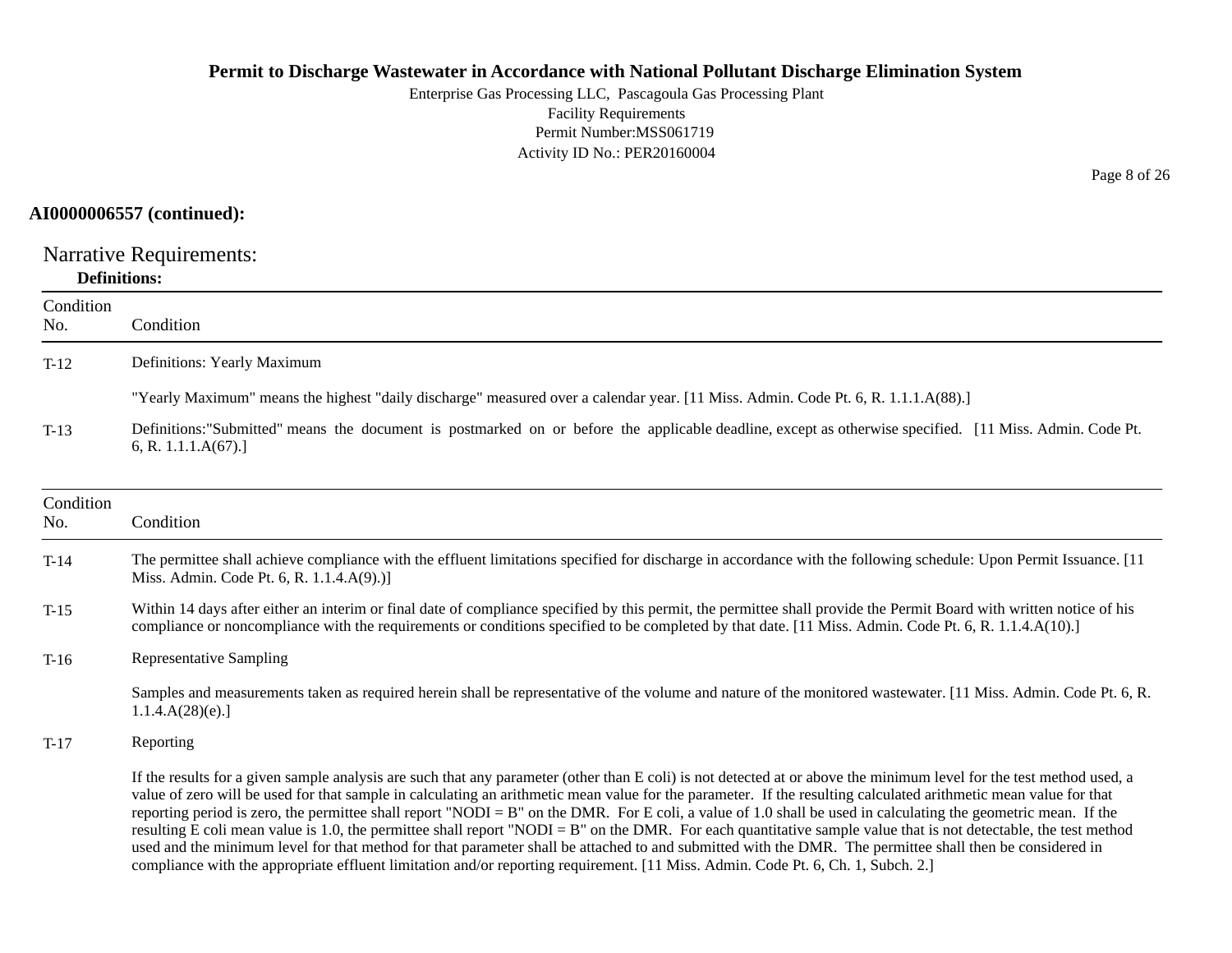Enterprise Gas Processing LLC, Pascagoula Gas Processing Plant Facility Requirements Permit Number:MSS061719 Activity ID No.: PER20160004

**AI0000006557 (continued):**

Narrative Requirements:

| Condition<br>No. | Condition                                                                                                                                                                                                                                                                                                                                                                                                                                                                                                                                                                                |
|------------------|------------------------------------------------------------------------------------------------------------------------------------------------------------------------------------------------------------------------------------------------------------------------------------------------------------------------------------------------------------------------------------------------------------------------------------------------------------------------------------------------------------------------------------------------------------------------------------------|
| $T-18$           | Reporting                                                                                                                                                                                                                                                                                                                                                                                                                                                                                                                                                                                |
|                  | If the permittee monitors any pollutant as prescribed in the permit more frequently than required by the permit using test procedures approved under 40 CFR Part<br>136 or, in the case of sludge use or disposal, approved under 40 CFR Part 136 unless otherwise specified in 40 CFR Part 503, or as specified in the permit, the<br>results of this monitoring shall be included in the calculation and reporting of the data submitted in the DMR or sludge reporting form specified by the Permit<br>Board. [11 Miss. Admin. Code Pt. 6, R. 1.1.4.A(15)(c)(2).]                     |
| $T-19$           | Reporting                                                                                                                                                                                                                                                                                                                                                                                                                                                                                                                                                                                |
|                  | Calculations for all limitations which require averaging of measurements shall utilize an arithmetic mean unless otherwise specified by the Permit Board in the<br>permit. [11 Miss. Admin. Code Pt. 6, R. 1.1.4.A(15)(c)(3).]                                                                                                                                                                                                                                                                                                                                                           |
| $T-20$           | <b>Test Procedures</b>                                                                                                                                                                                                                                                                                                                                                                                                                                                                                                                                                                   |
|                  | Test procedures for the analysis of pollutants shall include those set forth in 40 CFR 136 or alternative procedures approved and/or promulgated by EPA. [11 Miss.<br>Admin. Code Pt. 6, R. 1.1.4.A(30).]                                                                                                                                                                                                                                                                                                                                                                                |
| $T-21$           | <b>Records Retention</b>                                                                                                                                                                                                                                                                                                                                                                                                                                                                                                                                                                 |
|                  | All records and results of monitoring activities required by this permit, including calibration and maintenance records, shall be retained by the permittee for a<br>minimum of three (3) years, unless otherwise required or extended by the Permit Board, copies of which shall be furnished to the Department upon request. [11]<br>Miss. Admin. Code Pt. 6, R. 1.1.4.A(29)(a).]                                                                                                                                                                                                      |
| $T-22$           | <b>Falsifying Reports</b>                                                                                                                                                                                                                                                                                                                                                                                                                                                                                                                                                                |
|                  | Any permittee who falsifies, tampers with, or knowingly renders inaccurate any monitoring device or method required by the Permit Board to be maintained as a<br>condition in a permit, or who alters or falsifies the results obtained by such devices or methods and/or any written report required by or in response to a permit<br>condition, shall be deemed to have violated a permit condition and shall be subject to the penalties provided for a violation of a permit condition pursuant to<br>Section 49-17-43 of the Code. [11 Miss. Admin. Code Pt. 6, R. 1.1.4.A(29)(d).] |

Page 9 of 26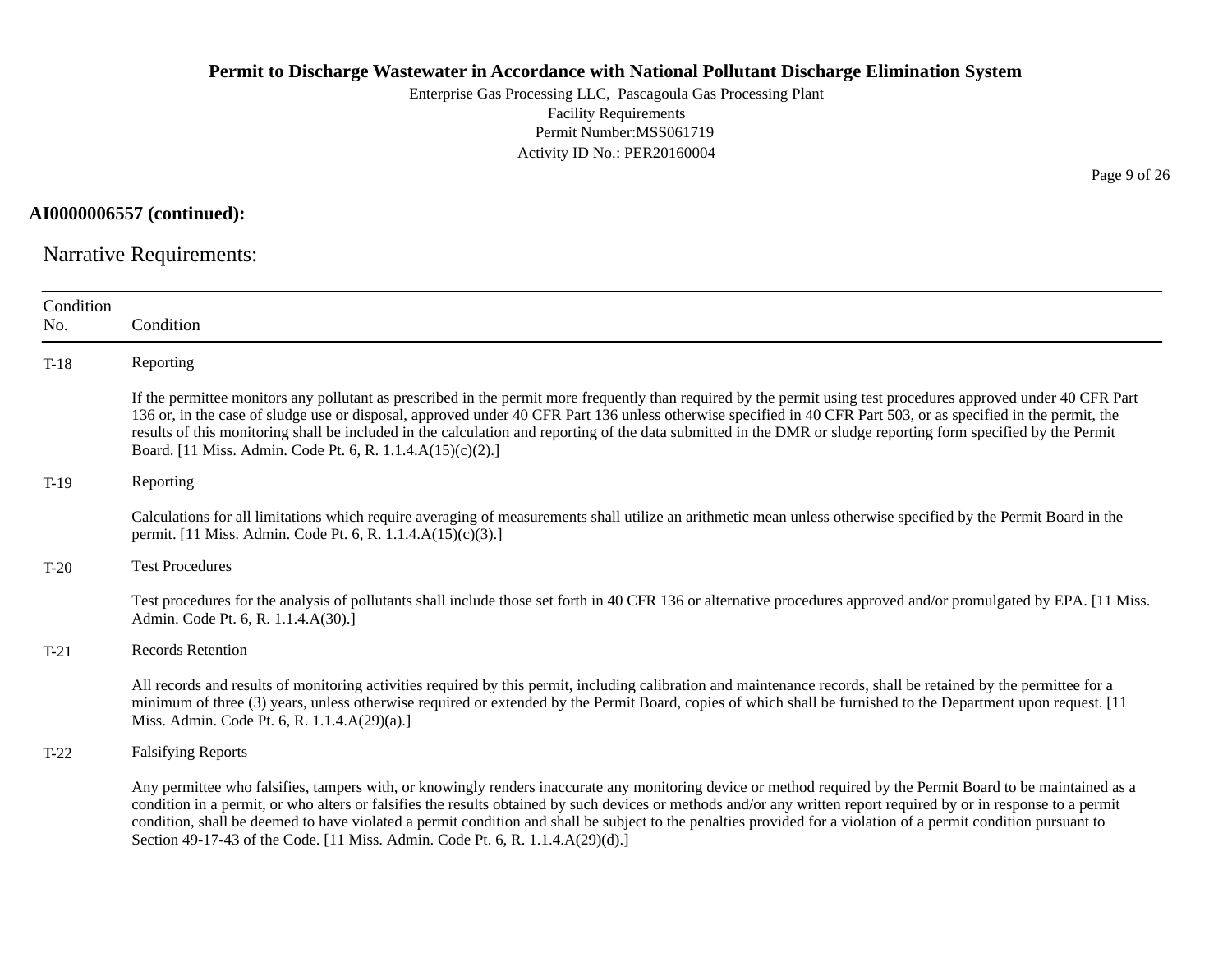Enterprise Gas Processing LLC, Pascagoula Gas Processing Plant Facility Requirements Permit Number:MSS061719 Activity ID No.: PER20160004

### **AI0000006557 (continued):**

Narrative Requirements:

| Condition<br>No. | Condition                                                                                                                                                                                                                                                                                                                                                                                                                                                                                                                                                                                                                                                                                                                                                                                                                                                                                                                |
|------------------|--------------------------------------------------------------------------------------------------------------------------------------------------------------------------------------------------------------------------------------------------------------------------------------------------------------------------------------------------------------------------------------------------------------------------------------------------------------------------------------------------------------------------------------------------------------------------------------------------------------------------------------------------------------------------------------------------------------------------------------------------------------------------------------------------------------------------------------------------------------------------------------------------------------------------|
| $T-23$           | Facility Expansion and/or Modification                                                                                                                                                                                                                                                                                                                                                                                                                                                                                                                                                                                                                                                                                                                                                                                                                                                                                   |
|                  | Any facility expansion, production increases, process modifications, changes in discharge volume or location or other changes in operations or conditions of the<br>permittee which may result in a new or increased discharge of waste, shall be reported to the Permit Board by submission of a new application for a permit<br>pursuant to 11 Miss. Admin. Code Pt. 6, R. 1.1.2.A.of the Mississippi Wastewater Regulations, or if the discharge does not violate effluent limitations specified in<br>the permit, by submitting to the Permit Board a notice of a new or increased discharge. [11 Miss. Admin. Code Pt. 6, R. 1.1.2.A.]                                                                                                                                                                                                                                                                              |
| $T-24$           | Duty to Comply                                                                                                                                                                                                                                                                                                                                                                                                                                                                                                                                                                                                                                                                                                                                                                                                                                                                                                           |
|                  | The permittee must comply with all conditions of this permit. Any permit noncompliance constitutes a violation of the Clean Water Act and is grounds for<br>enforcement action; for permit termination, revocation and reissuance, or modification; or denial of a permit renewal application. [11 Miss. Admin. Code Pt. 6, R.<br>1.1.4.A(2).                                                                                                                                                                                                                                                                                                                                                                                                                                                                                                                                                                            |
| $T-25$           | Proper Operation, Maintenance and Replacement                                                                                                                                                                                                                                                                                                                                                                                                                                                                                                                                                                                                                                                                                                                                                                                                                                                                            |
|                  | The permittee shall at all times properly operate, maintain, and when necessary, promptly replace all facilities and systems of collection, treatment and control (and<br>related appurtenances) which are installed or used by the permittee to achieve compliance with the conditions of this permit. Proper operation and maintenance<br>includes adequate laboratory controls and appropriate quality assurance procedures. Proper replacement includes maintaining an adequate inventory of<br>replacement equipment and parts for prompt replacement when necessary to maintain continuous collection and treatment of wastewater. This provision requires<br>the operation of back-up or auxiliary facilities or similar systems that are installed by a permittee only when the operation is necessary to achieve compliance with<br>the conditions of the permit. [11 Miss. Admin. Code Pt. 6, R. 1.1.4.A(18).] |
| $T-26$           | Duty to Mitigate                                                                                                                                                                                                                                                                                                                                                                                                                                                                                                                                                                                                                                                                                                                                                                                                                                                                                                         |
|                  | The permittee shall take all reasonable steps to minimize or prevent any discharge or sludge use or disposal in violation of the permit that has a reasonable<br>likelihood of adversely affecting human health or the environment. [11 Miss. Admin. Code Pt. 6, R. 1.1.4.A(19).)]                                                                                                                                                                                                                                                                                                                                                                                                                                                                                                                                                                                                                                       |
| $T-27$           | <b>Bypassing</b>                                                                                                                                                                                                                                                                                                                                                                                                                                                                                                                                                                                                                                                                                                                                                                                                                                                                                                         |
|                  | The permittee shall comply with the terms and conditions regarding bypass found in 40 CFR 122.41(m). [40 CFR 122.41(m)]                                                                                                                                                                                                                                                                                                                                                                                                                                                                                                                                                                                                                                                                                                                                                                                                  |

Page 10 of 26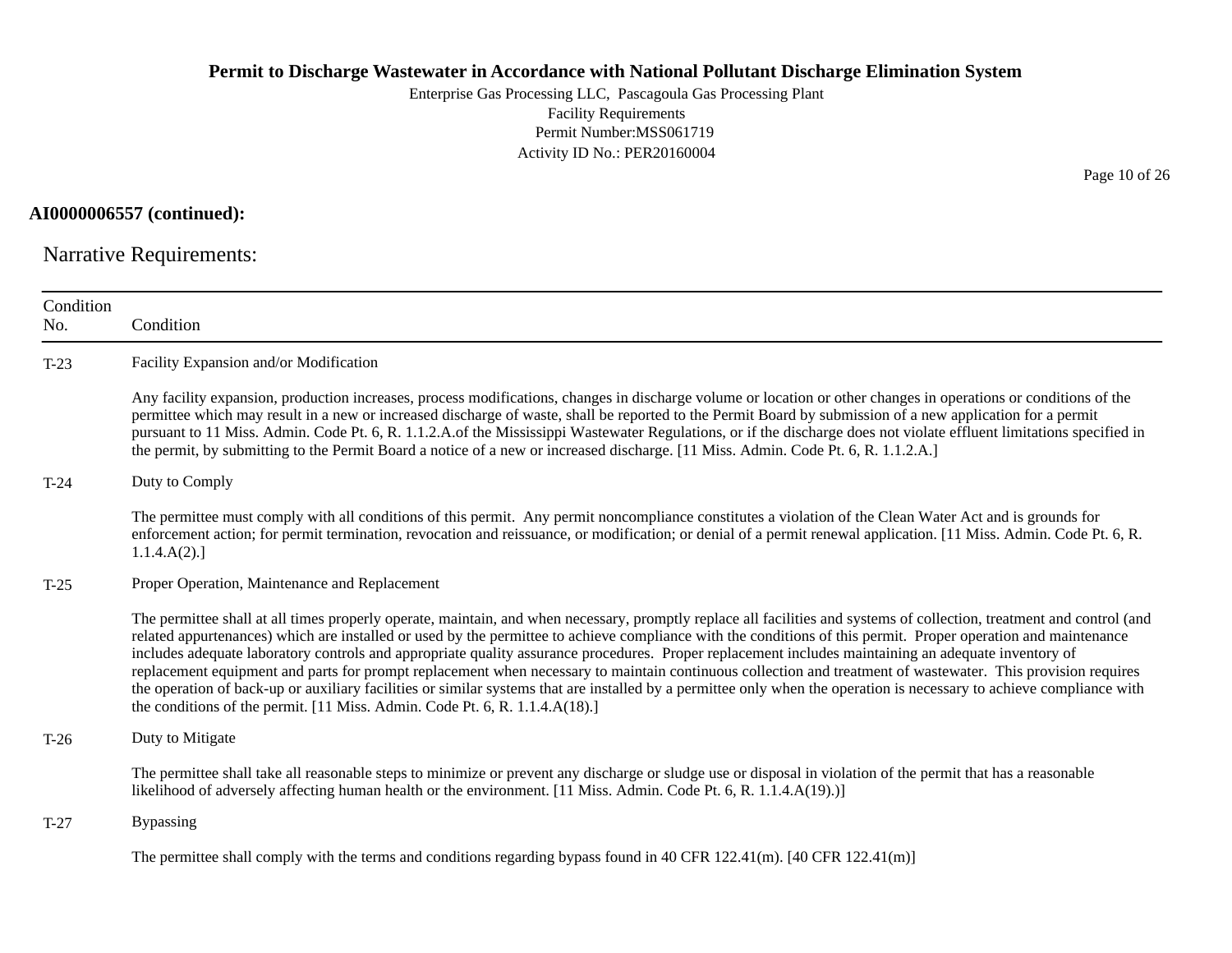Enterprise Gas Processing LLC, Pascagoula Gas Processing Plant Facility Requirements Permit Number:MSS061719 Activity ID No.: PER20160004

### **AI0000006557 (continued):**

Narrative Requirements:

| Condition<br>No. | Condition                                                                                                                                                                                                                                                                                                                                                                                                                                                                                                                                                                                                                                                                                                                                                                                                          |
|------------------|--------------------------------------------------------------------------------------------------------------------------------------------------------------------------------------------------------------------------------------------------------------------------------------------------------------------------------------------------------------------------------------------------------------------------------------------------------------------------------------------------------------------------------------------------------------------------------------------------------------------------------------------------------------------------------------------------------------------------------------------------------------------------------------------------------------------|
| $T-28$           | <b>Bypassing - Definitions</b>                                                                                                                                                                                                                                                                                                                                                                                                                                                                                                                                                                                                                                                                                                                                                                                     |
|                  | "Bypass" means the intentional diversion of waste streams from any portion of a treatment facility.                                                                                                                                                                                                                                                                                                                                                                                                                                                                                                                                                                                                                                                                                                                |
|                  | "Severe property damage" means substantial physical damage to property, damage to the treatment facilities which causes them to become inoperable, or<br>substantial and permanent loss of natural resources which can reasonably be expected to occur in the absence of a bypass. Severe property damage does not mean<br>economic loss caused by delays in production. [40 CFR 122.41(m)]                                                                                                                                                                                                                                                                                                                                                                                                                        |
| $T-29$           | Bypassing - Bypass not exceeding limitations                                                                                                                                                                                                                                                                                                                                                                                                                                                                                                                                                                                                                                                                                                                                                                       |
|                  | The permittee may allow any bypass to occur which does not cause effluent limitations to be exceeded, but only if it also is for essential maintenance to assure<br>efficient operation. These bypasses are not subject to the notice and prohibition provisions of the bypass requirements in this permit. [40 CFR 122.41(m)]                                                                                                                                                                                                                                                                                                                                                                                                                                                                                     |
| $T-30$           | <b>Bypassing-Prohibition of Bypass</b>                                                                                                                                                                                                                                                                                                                                                                                                                                                                                                                                                                                                                                                                                                                                                                             |
|                  | (1) Bypass is prohibited, and the Commission may take enforcement action against a permittee unless:<br>(i) Bypass was unavoidable to prevent loss of life, personal injury, or sever property damage.<br>(ii) There was no feasible alternatives to the bypass, such as the use of auxiliary treatment facilities, retention of untreated wastes, or maintenance during normal<br>periods of equipment downtime. This condition is not satisfied if adequate back-up equipment should have been installed in the exercise of reasonable engineering<br>judgement to prevent a bypass which occurred during normal periods of equipment downtime or preventative maintenance; and<br>(iii) The permittee submitted notices as required under the Twenty-Four Hour reporting requirements set forth in this permit. |
|                  | (2) The Commission may approve an anticipated bypass, after considering its adverse affects, if the Commission determines that it will meet the three conditions<br>listed above in paragraph (1) of this permit condition. [40 CFR 122.41(m)]                                                                                                                                                                                                                                                                                                                                                                                                                                                                                                                                                                     |
| $T-31$           | Upsets                                                                                                                                                                                                                                                                                                                                                                                                                                                                                                                                                                                                                                                                                                                                                                                                             |
|                  | The permittee shall meet the conditions of 40 CFR 122.41(n) regarding "Upsets" and as in the upset requirements of this permit. [11 Miss. Admin. Code Pt. 6, R.<br>1.1.4.A(27).                                                                                                                                                                                                                                                                                                                                                                                                                                                                                                                                                                                                                                    |

Page 11 of 26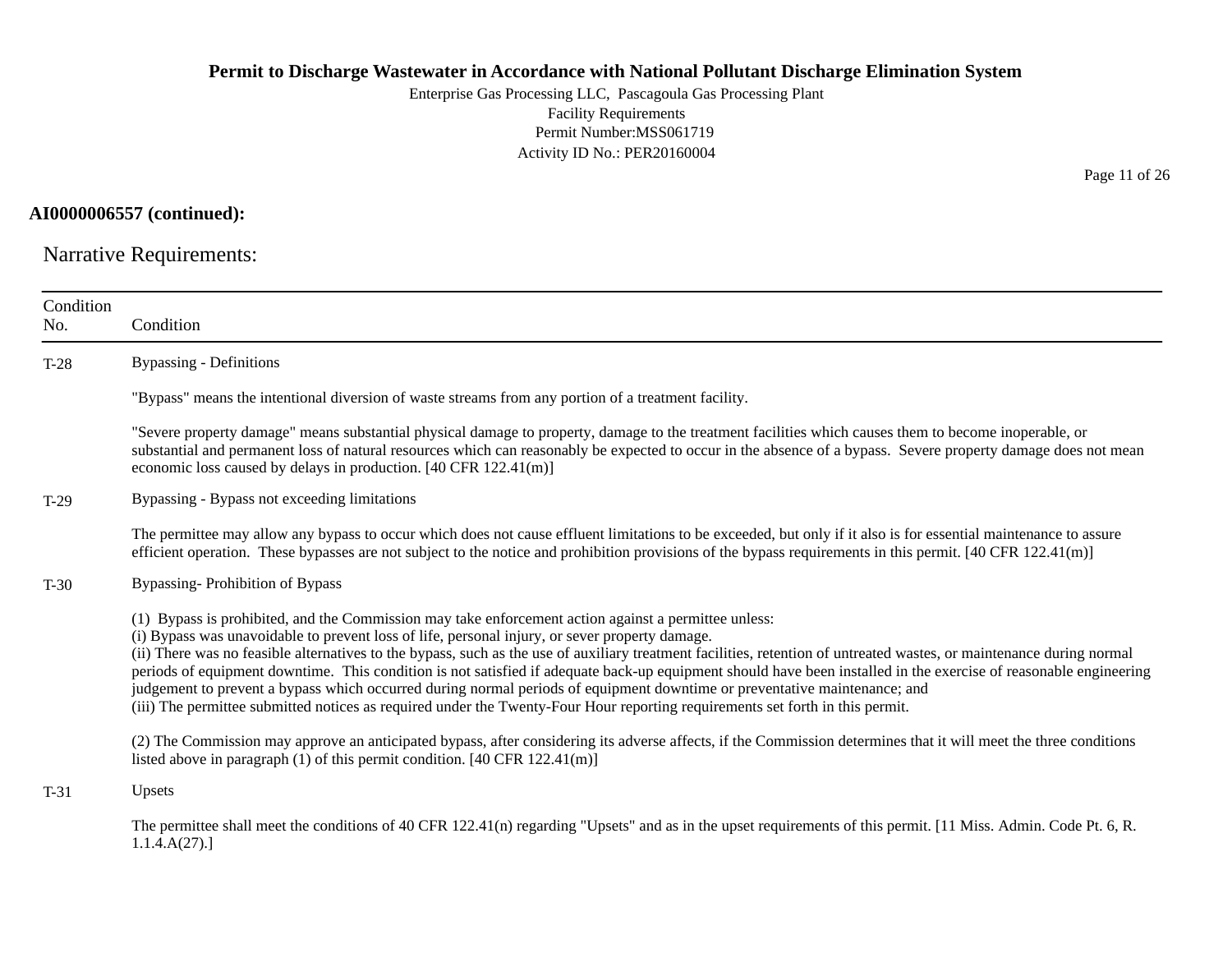Enterprise Gas Processing LLC, Pascagoula Gas Processing Plant Facility Requirements Permit Number:MSS061719 Activity ID No.: PER20160004

**AI0000006557 (continued):**

Narrative Requirements:

| Condition<br>No. | Condition                                                                                                                                                                                                                                                                                                                                                                                                                                                                                                                     |
|------------------|-------------------------------------------------------------------------------------------------------------------------------------------------------------------------------------------------------------------------------------------------------------------------------------------------------------------------------------------------------------------------------------------------------------------------------------------------------------------------------------------------------------------------------|
| $T-32$           | <b>Upsets-Definition</b>                                                                                                                                                                                                                                                                                                                                                                                                                                                                                                      |
|                  | "Upset" means an exceptional incident in which there is unintentional and temporary noncompliance with technology based permit effluent limitations because of<br>factors beyond the reasonable control of the permittee. An upset does not include noncompliance to the extent caused by operational error, improperly designed<br>treatment facilities, inadequate treatment facilities, lack of preventive maintenance, or careless or improper operation. [11 Miss. Admin. Code Pt. 6, R.<br>1.1.4.A(27).                 |
| $T-33$           | Upsets - Effect of an Upset                                                                                                                                                                                                                                                                                                                                                                                                                                                                                                   |
|                  | An upset constitutes an affirmative defense to an action brought for noncompliance with such technology based permit effluent limitations if the "conditions"<br>necessary for demonstration of upset" requirements of this permit are met. Any determination made during administrative review of claims that noncompliance<br>was caused by upset, and before an action for noncompliance, shall not constitute final administrative action subject to judicial review. [11 Miss. Admin. Code Pt.<br>6, R.1.1.4. $A(27)$ .] |
| $T-34$           | Upsets - Conditions necessary for demonstration of upset                                                                                                                                                                                                                                                                                                                                                                                                                                                                      |
|                  | A permittee who wishes to establish the affirmative defense of upset shall demonstrate, through properly signed contemporaneous operating logs, or other relevant<br>evidence that:                                                                                                                                                                                                                                                                                                                                           |
|                  | (1) An upset occurred and that the permittee can identify the cause(s) of the upset;<br>(2) The permitted facility was at the time being properly operated;<br>(3) The permittee submitted notice of the upset as required in 40 CFR $122.41(L)(6)(ii)(B)(24-hour notice of noncompliance)$ ; and<br>(4) The permittee complied with any remedial measures required under 40 CFR 122.41(d) (Duty to Mitigate). [11 Miss. Admin. Code Pt. 6, R.1.1.4.A(27).]                                                                   |
| $T-35$           | Upsets - Burden of proof                                                                                                                                                                                                                                                                                                                                                                                                                                                                                                      |
|                  | In any enforcement proceeding the permittee seeking to establish the occurrence of an upset has the burden of proof. [11 Miss. Admin. Code Pt. 6, R. 1.1.4.A(27).]                                                                                                                                                                                                                                                                                                                                                            |

Page 12 of 26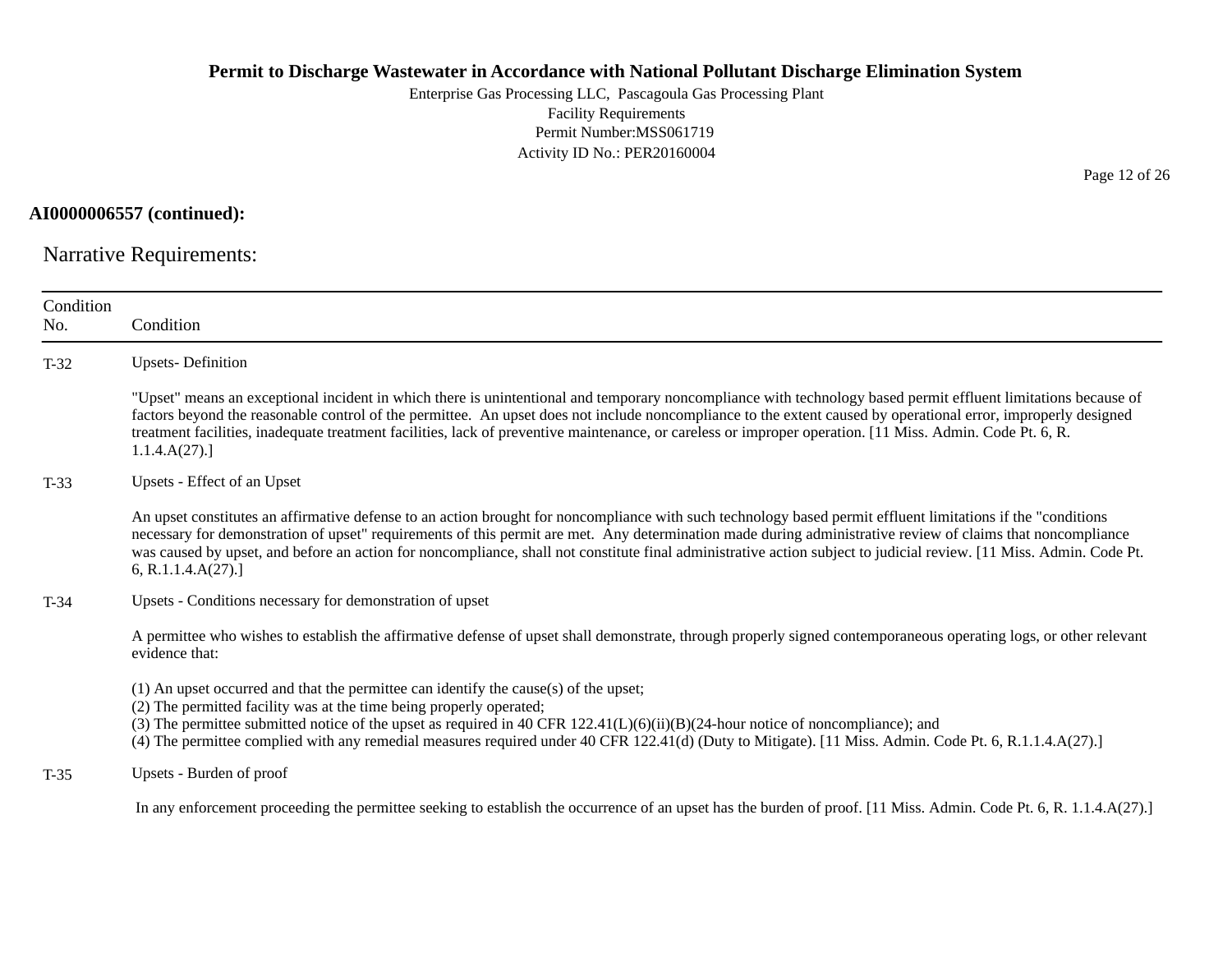Enterprise Gas Processing LLC, Pascagoula Gas Processing Plant Facility Requirements Permit Number:MSS061719 Activity ID No.: PER20160004

### **AI0000006557 (continued):**

Narrative Requirements:

| Condition<br>No. | Condition                                                                                                                                                                                                                                                                                                                                                                                                                                                                                                                                                                                                                                  |
|------------------|--------------------------------------------------------------------------------------------------------------------------------------------------------------------------------------------------------------------------------------------------------------------------------------------------------------------------------------------------------------------------------------------------------------------------------------------------------------------------------------------------------------------------------------------------------------------------------------------------------------------------------------------|
| $T-36$           | <b>Removed Substances</b>                                                                                                                                                                                                                                                                                                                                                                                                                                                                                                                                                                                                                  |
|                  | Solids, sludges, filter backwash, or other residuals removed in the course of treatment or control of wastewater shall be disposed of in a manner such as to prevent<br>such materials from entering State waters and in a manner consistent with the Mississippi Solid Waste Disposal Act, the Federal Resource Conservation and<br>Recovery Act, and the Mississippi Water Pollution Control Act. [11 Miss. Admin. Code Pt. 6, R. 1.1.4.A(21).]                                                                                                                                                                                          |
| $T-37$           | <b>Power Failures</b>                                                                                                                                                                                                                                                                                                                                                                                                                                                                                                                                                                                                                      |
|                  | If electric power is required, in order to maintain compliance with the conditions and prohibitions of the permit, the permittee shall either:                                                                                                                                                                                                                                                                                                                                                                                                                                                                                             |
|                  | (1) Provide an alternative power source to operate the wastewater control facilities; or, if such alternative power source is not in existence, and no date for its<br>implementation appears in the permit,<br>(2) Halt, reduce, or otherwise control production and/or all wastewater flows upon reduction, loss, or failure of the primary source of power to the wastewater<br>control facilities. [11 Miss. Admin. Code Pt. 6, R. 1.1.4.A(22).)]                                                                                                                                                                                      |
| $T-38$           | Inspection and Entry                                                                                                                                                                                                                                                                                                                                                                                                                                                                                                                                                                                                                       |
|                  | The permittee shall allow any authorized Commission representative to enter the permittee's premises at any reasonable time, to have access to and copy any<br>applicable records, to inspect process facilities, treatment works, monitoring methods or equipment or to take samples, as authorized by Section 49-17-21 of the<br>Code. In the event of investigation during an emergency response action, a reasonable time shall be any time of the day or night. Follow-up investigations<br>subsequent to the conclusion of the emergency event shall be conducted at reasonable times. [11 Miss. Admin. Code Pt. 6, R. 1.1.4.A(17).] |
| $T-39$           | Transfer of Ownership or Control                                                                                                                                                                                                                                                                                                                                                                                                                                                                                                                                                                                                           |
|                  | This permit is not transferable to any person without proper modification of this permit following procedures found in [11 Miss. Admin. Code Pt. 6, R. 1.1.5.C.]                                                                                                                                                                                                                                                                                                                                                                                                                                                                           |
| $T-40$           | <b>Signatory Requirements</b>                                                                                                                                                                                                                                                                                                                                                                                                                                                                                                                                                                                                              |
|                  | All applications, reports, or information submitted to the Permit Board shall be signed and certified. [11 Miss. Admin. Code Pt. 6, R. 1.1.2.C.]                                                                                                                                                                                                                                                                                                                                                                                                                                                                                           |

Page 13 of 26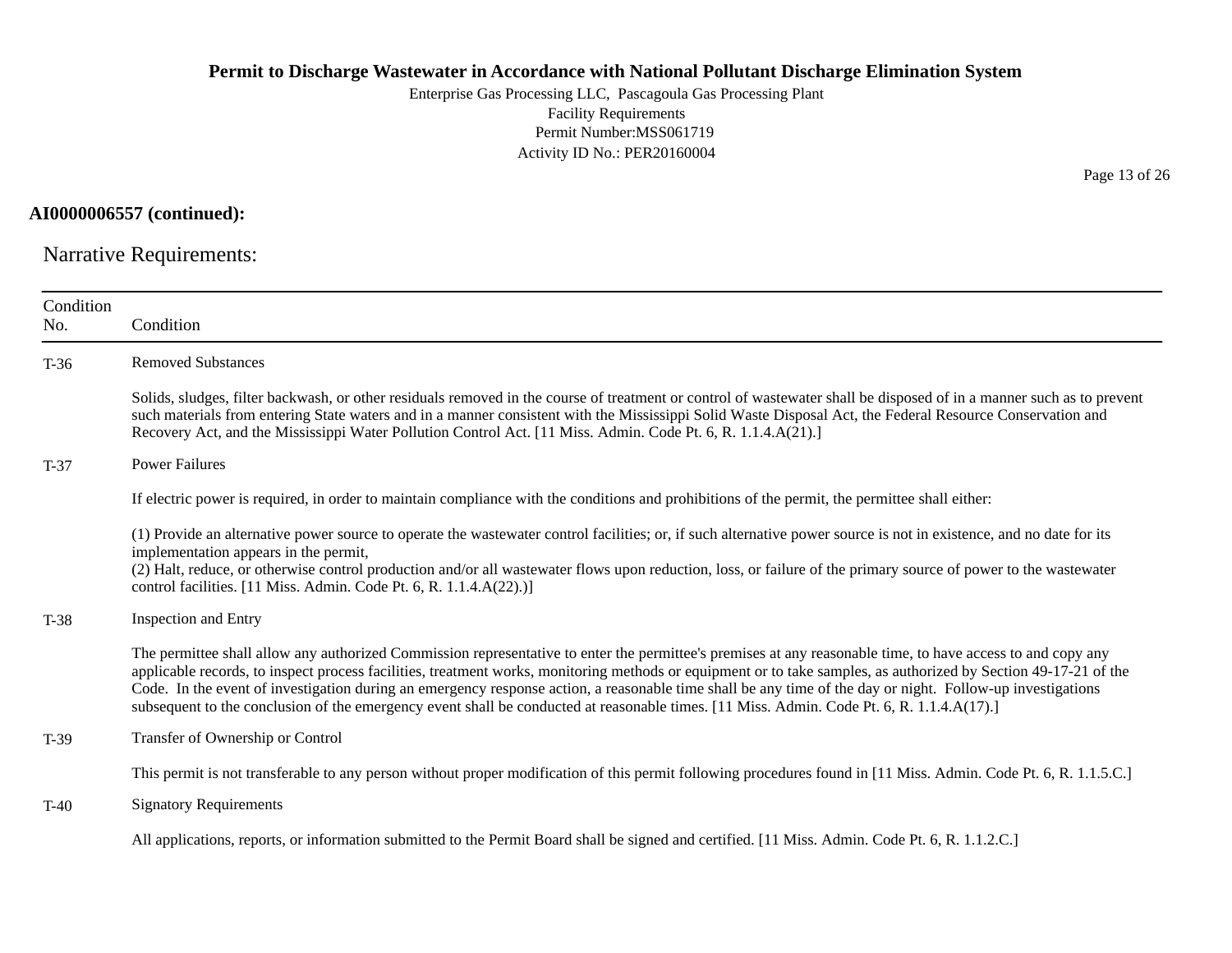Enterprise Gas Processing LLC, Pascagoula Gas Processing Plant Facility Requirements Permit Number:MSS061719 Activity ID No.: PER20160004

**AI0000006557 (continued):**

Narrative Requirements:

| Condition<br>No. | Condition                                                                                                                                                                                                                                                                                                                                                                                                                                                                                                                                                                                                                                                                                                                                                                                                                                                                                                                                                                                                                                                                                                                                      |
|------------------|------------------------------------------------------------------------------------------------------------------------------------------------------------------------------------------------------------------------------------------------------------------------------------------------------------------------------------------------------------------------------------------------------------------------------------------------------------------------------------------------------------------------------------------------------------------------------------------------------------------------------------------------------------------------------------------------------------------------------------------------------------------------------------------------------------------------------------------------------------------------------------------------------------------------------------------------------------------------------------------------------------------------------------------------------------------------------------------------------------------------------------------------|
| $T-41$           | <b>Signatory Requirements - Application Signatures</b>                                                                                                                                                                                                                                                                                                                                                                                                                                                                                                                                                                                                                                                                                                                                                                                                                                                                                                                                                                                                                                                                                         |
|                  | All permit applications shall be signed as follows:                                                                                                                                                                                                                                                                                                                                                                                                                                                                                                                                                                                                                                                                                                                                                                                                                                                                                                                                                                                                                                                                                            |
|                  | (1) For a corporation: by a responsible corporate officer. For the purpose of this Section, a responsible corporate officer means: (i) a president, secretary,<br>treasurer or vice president of the corporation in charge of a principal business function, or any other person who performs similar policy - or decision-making<br>function for the corporation, or (ii) the manager of one or more manufacturing, production, or operating facilities provided, the manager is authorized to make<br>management decisions which govern the operation of the regulated facility including having the explicit or implicit duty of making major capital investment<br>recommendations, and initiating and directing other comprehensive measures to assure long term environmental compliance with environmental laws and<br>regulations; the manager can ensure that the necessary systems are established or actions taken to gather complete and accurate information for permit application<br>requirements; and where authority to sign documents has been assigned or delegated to the manager in accordance with corporate procedures. |
|                  | (2) For a partnership or sole proprietorship: by a general partner or the proprietor, respectively; or                                                                                                                                                                                                                                                                                                                                                                                                                                                                                                                                                                                                                                                                                                                                                                                                                                                                                                                                                                                                                                         |
|                  | (3) For a municipality, State, Federal, or other public agency: by either a principal executive officer or ranking elected official. [11 Miss. Admin. Code Pt. 6, R.<br>1.1.2.C.]                                                                                                                                                                                                                                                                                                                                                                                                                                                                                                                                                                                                                                                                                                                                                                                                                                                                                                                                                              |
| $T-42$           | Signatory Requirements - Reports and Other Information                                                                                                                                                                                                                                                                                                                                                                                                                                                                                                                                                                                                                                                                                                                                                                                                                                                                                                                                                                                                                                                                                         |
|                  | All reports required by the permit and other information requested by the Permit Board shall be signed by a person described by the application signature<br>requirements in this permit or by a duly authorized representative of that person. A person is a duly authorized representative only if:                                                                                                                                                                                                                                                                                                                                                                                                                                                                                                                                                                                                                                                                                                                                                                                                                                          |
|                  | (1) The authorization is made in writing by a person described by the application signature requirements;<br>(2) The authorization specifies either an individual or a position having responsibility for the overall operation of the regulated facility or activity, such as the<br>position of plant manager, operator of a well or a well field, superintendent, position having overall responsibility for environmental matters for the company. (A<br>duly authorized representative may thus be either a named individual or any individual occupying a named position.); and<br>(3) The written authorization is submitted to the Permit Board. [11 Miss. Admin. Code Pt. 6, R. 1.1.2.C.]                                                                                                                                                                                                                                                                                                                                                                                                                                             |

Page 14 of 26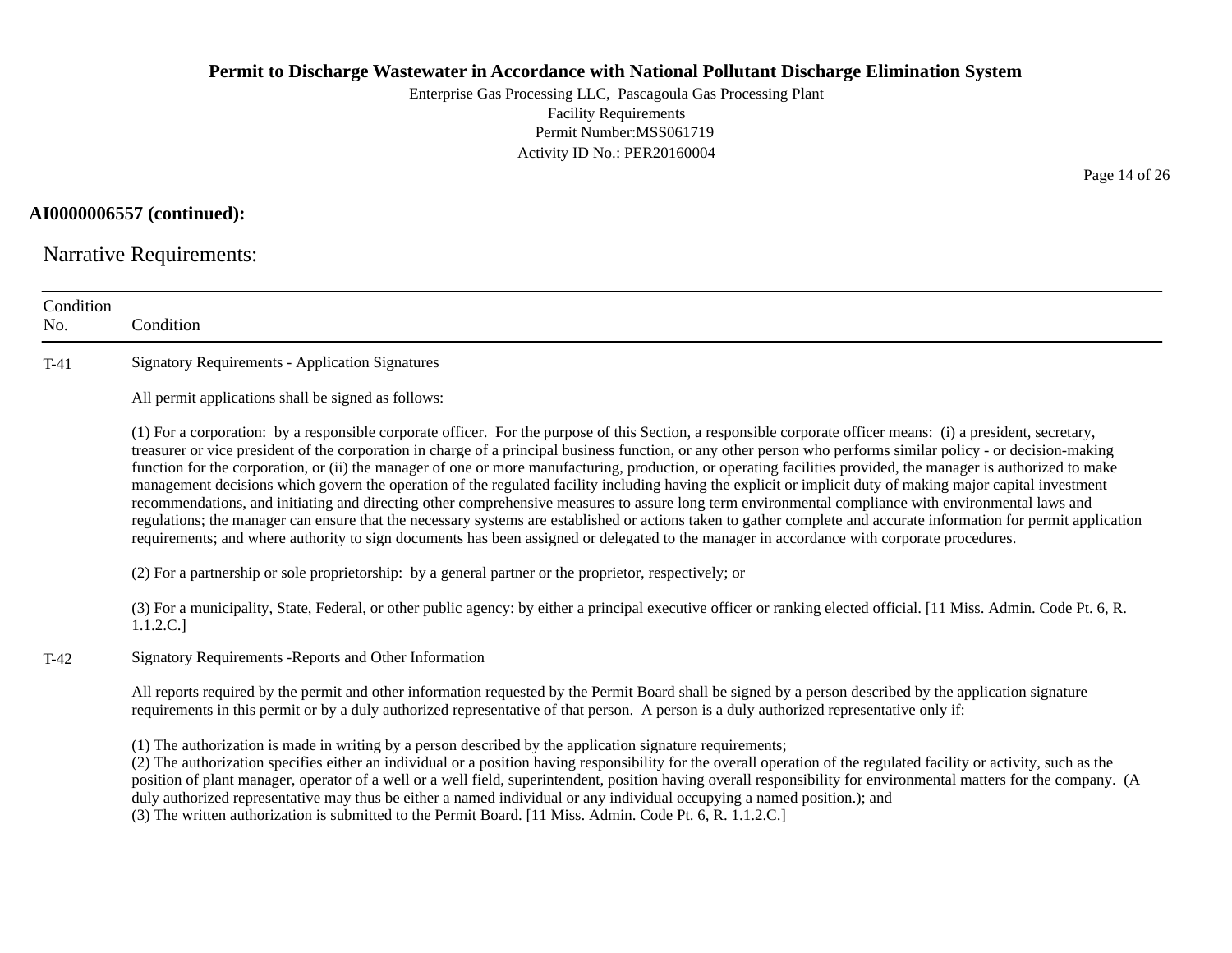Enterprise Gas Processing LLC, Pascagoula Gas Processing Plant Facility Requirements Permit Number:MSS061719 Activity ID No.: PER20160004

### **AI0000006557 (continued):**

Narrative Requirements:

| Condition<br>No. | Condition                                                                                                                                                                                                                                                                                                                                                                                                                                                                                                                                                                                                                                                                                                                |
|------------------|--------------------------------------------------------------------------------------------------------------------------------------------------------------------------------------------------------------------------------------------------------------------------------------------------------------------------------------------------------------------------------------------------------------------------------------------------------------------------------------------------------------------------------------------------------------------------------------------------------------------------------------------------------------------------------------------------------------------------|
| $T-43$           | Signatory Requirements - Changes to Authorization                                                                                                                                                                                                                                                                                                                                                                                                                                                                                                                                                                                                                                                                        |
|                  | If an authorization under the signatory requirements of this permit is no longer accurate because a different individual or position has responsibility for the overall<br>operation of the facility, a new authorization satisfying the signatory requirements of this permit must be submitted to the Permit Board prior to or together with<br>any reports, information, or applications. [11 Miss. Admin. Code Pt. 6, R. 1.1.2.C.]                                                                                                                                                                                                                                                                                   |
| $T-44$           | <b>Signatory Requirements - Certification</b>                                                                                                                                                                                                                                                                                                                                                                                                                                                                                                                                                                                                                                                                            |
|                  | Any person signing a document under the signatory requirements stated in this permit shall make the following certification:                                                                                                                                                                                                                                                                                                                                                                                                                                                                                                                                                                                             |
|                  | "I certify under penalty of law that this document and all attachments were prepared under the direction or supervision in accordance with a system designed to<br>assure that qualified personnel properly gather and evaluate the information submitted. Based on my inquiry of the person or persons who manage the system, or<br>those persons directly responsible for gathering the information, the information submitted is, to the best of my knowledge and belief, true, accurate, and complete.<br>I am aware that there are significant penalties for submitting false information, including the possibility of fine and imprisonment for knowing violations." [11<br>Miss. Admin. Code Pt. 6, R. 1.1.2.C.] |
| $T-45$           | Availability of Records<br>Except for information deemed to be confidential under the Mississippi Code Ann. 49-17-39 and 40 CFR 123.41, file information relating to this permit shall be<br>made available for public inspection and copying during normal business hours at the office of the Department of Environmental Quality in Jackson, Mississippi.<br>Written request must be provided in accordance with policies developed by the Commission and must state, specifically, records proposed for review, date<br>proposed for review and copying requirements. [11 Miss. Admin. Code Pt. 6, R. 1.1.3.E.]                                                                                                      |
| $T-46$           | Duty to Provide Information                                                                                                                                                                                                                                                                                                                                                                                                                                                                                                                                                                                                                                                                                              |
|                  | The permittee shall furnish to the Permit Board within a reasonable time any relevant information which the Permit Board may request to determine whether cause<br>exists for modifying, revoking and reissuing, or terminating the permit, or to determine compliance with the permit. The permittee shall also furnish to the Permit<br>Board upon request, copies of records required to be kept by the permit. [11 Miss. Admin. Code Pt. 6, R. 1.1.4.A(16).]                                                                                                                                                                                                                                                         |

Page 15 of 26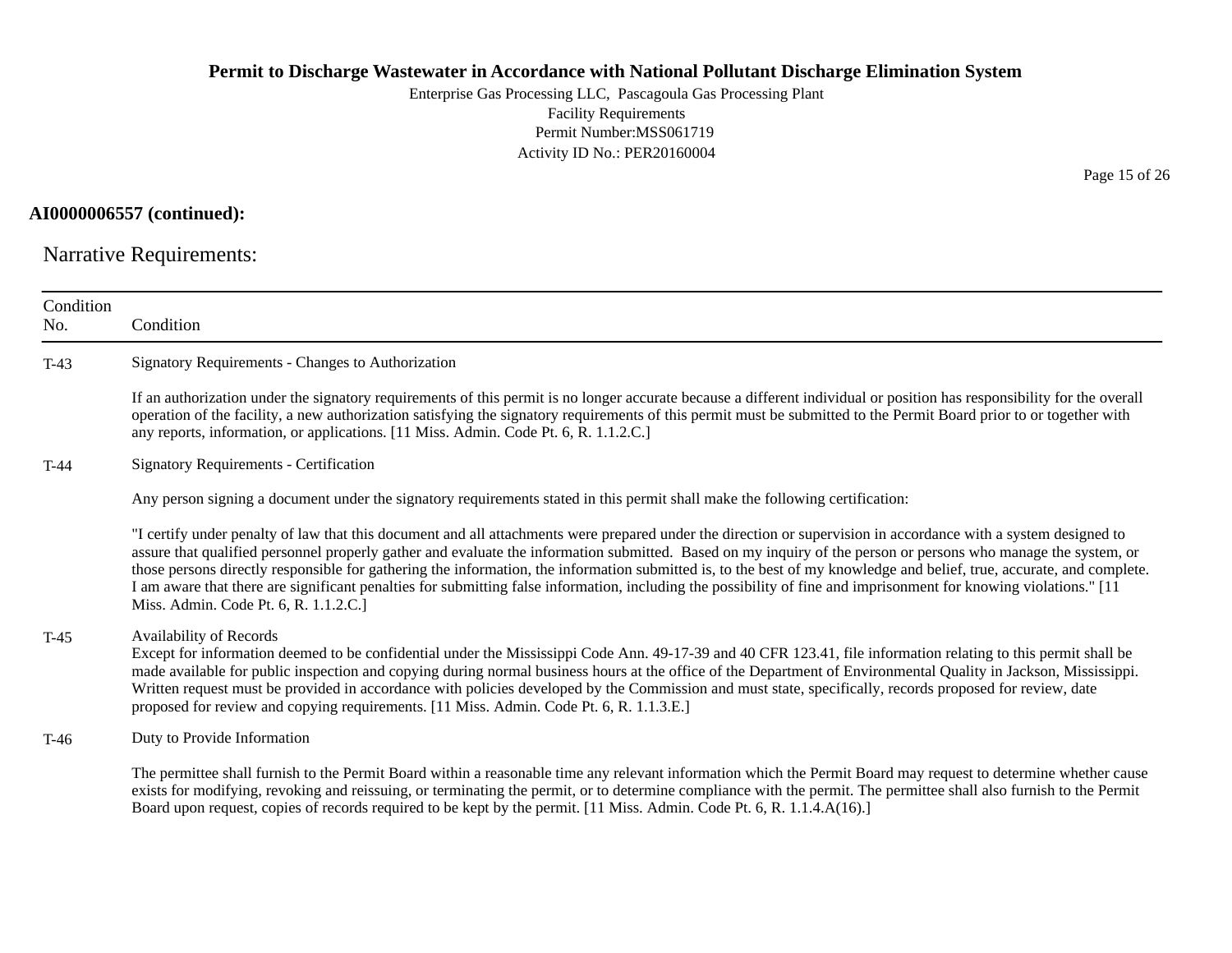Enterprise Gas Processing LLC, Pascagoula Gas Processing Plant Facility Requirements Permit Number:MSS061719 Activity ID No.: PER20160004

### **AI0000006557 (continued):**

Narrative Requirements:

| Condition<br>No. | Condition                                                                                                                                                                                                                                                                                                                                                                                                                                                                                                                                                                                                                                                                            |
|------------------|--------------------------------------------------------------------------------------------------------------------------------------------------------------------------------------------------------------------------------------------------------------------------------------------------------------------------------------------------------------------------------------------------------------------------------------------------------------------------------------------------------------------------------------------------------------------------------------------------------------------------------------------------------------------------------------|
| $T-47$           | <b>Toxic Pollutants</b>                                                                                                                                                                                                                                                                                                                                                                                                                                                                                                                                                                                                                                                              |
|                  | The permittee shall comply with any toxic effluent standard or prohibition (including any schedule of compliance specified in such effluent standard or prohibition)<br>established under Section 307(a) of the Federal Water Pollution Control Act. [11 Miss. Admin. Code Pt. 6, R. 1.1.4.A(26).]                                                                                                                                                                                                                                                                                                                                                                                   |
| $T-48$           | <b>Toxic Pollutants Notification Requirements</b>                                                                                                                                                                                                                                                                                                                                                                                                                                                                                                                                                                                                                                    |
|                  | The permittee shall comply with the applicable provisions of 40 CFR 122.42. [11 Miss. Admin. Code Pt. 6, R. 1.1.4.A(26).]                                                                                                                                                                                                                                                                                                                                                                                                                                                                                                                                                            |
| $T-49$           | Civil and Criminal Liability                                                                                                                                                                                                                                                                                                                                                                                                                                                                                                                                                                                                                                                         |
|                  | (1) Any person who violates a term, condition or schedule of compliance contained within this permit or the Mississippi Water Pollution Control Law is subject to<br>the actions defined by law.<br>(2) Except as provided in permit conditions on "Bypassing" and "Upsets", nothing in this permit shall be construed to relieve the permittee from civil or criminal<br>penalties for noncompliance.<br>(3) It shall not be the defense of the permittee in an enforcement action that it would have been necessary to halt or reduce the permitted activity in order to<br>maintain compliance with the conditions of this permit. [11 Miss. Admin. Code Pt. 6, R. 1.1.4.A(24).)] |
| $T-50$           | Oil and Hazardous Substance Liability                                                                                                                                                                                                                                                                                                                                                                                                                                                                                                                                                                                                                                                |
|                  | Nothing in this permit shall be construed to preclude the institution of any legal action or relieve the permittee from any responsibilities, liabilities, or penalties to<br>which the permittee is or may be subject to under Section 311 of the Federal Water Pollution Control Act and applicable provisions under Mississippi Law<br>pertaining to transportation, storage, treatment, or spillage of oil or hazardous substances. [11 Miss. Admin. Code Pt. 6, R. 1.1.4.A(23).]                                                                                                                                                                                                |
| $T-51$           | Property Rights                                                                                                                                                                                                                                                                                                                                                                                                                                                                                                                                                                                                                                                                      |
|                  | The issuance of this permit does not convey any property rights in either real or personal property, or any exclusive privileges, nor does it authorize any injury to<br>private property or any invasion of personal rights, nor any infringement of Federal, State, or local laws or regulations. [11 Miss. Admin. Code Pt. 6, R. 1.1.5.<br>E.                                                                                                                                                                                                                                                                                                                                     |

Page 16 of 26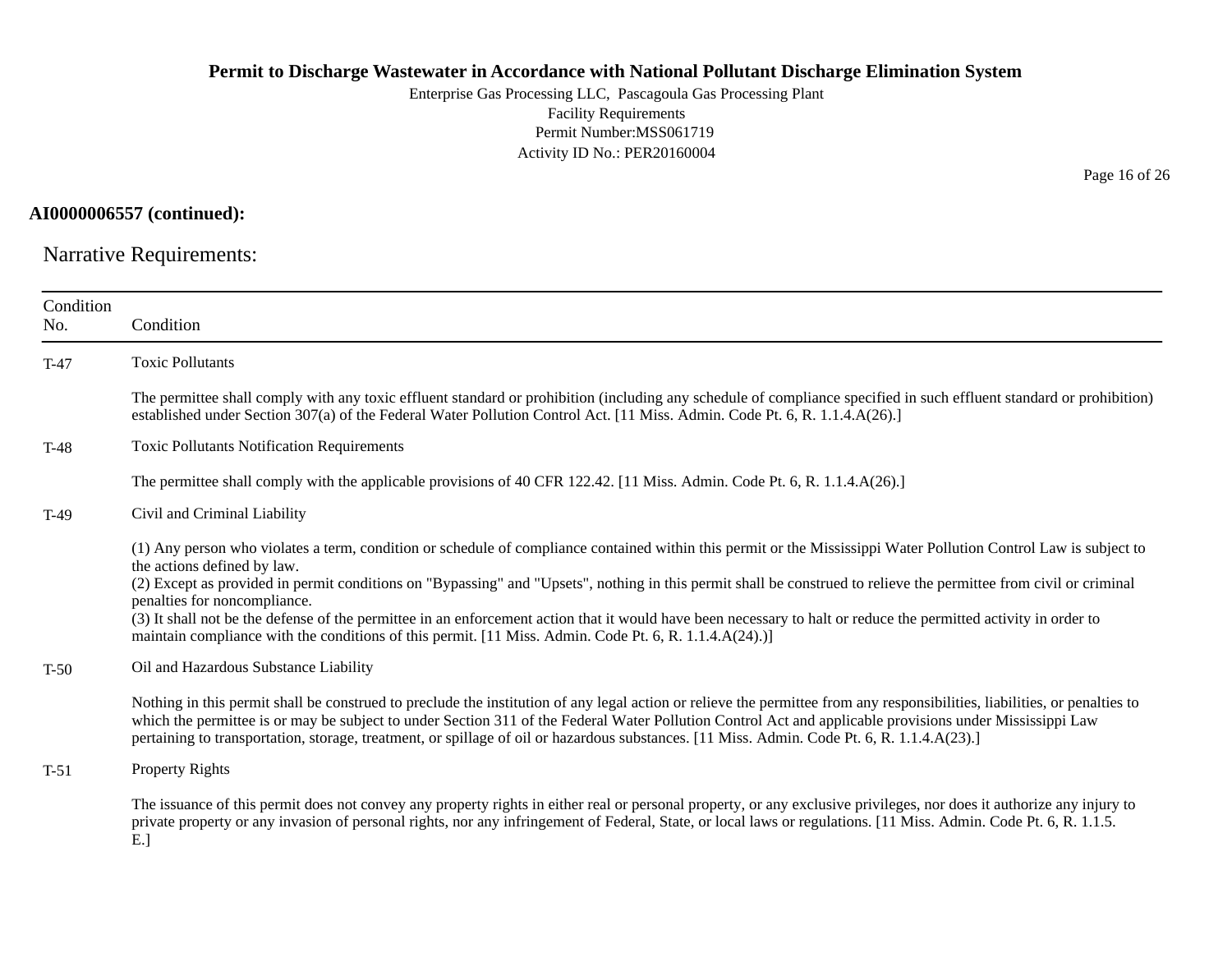Enterprise Gas Processing LLC, Pascagoula Gas Processing Plant Facility Requirements Permit Number:MSS061719 Activity ID No.: PER20160004

**AI0000006557 (continued):**

Narrative Requirements:

| Condition<br>No. | Condition                                                                                                                                                                                                                                                                                                                                                                                                                                                                                                                                                                                                                                                                                                                                                                                                                                                                                                                                                            |
|------------------|----------------------------------------------------------------------------------------------------------------------------------------------------------------------------------------------------------------------------------------------------------------------------------------------------------------------------------------------------------------------------------------------------------------------------------------------------------------------------------------------------------------------------------------------------------------------------------------------------------------------------------------------------------------------------------------------------------------------------------------------------------------------------------------------------------------------------------------------------------------------------------------------------------------------------------------------------------------------|
| $T-52$           | Severability                                                                                                                                                                                                                                                                                                                                                                                                                                                                                                                                                                                                                                                                                                                                                                                                                                                                                                                                                         |
|                  | The provisions of this permit are severable. If any provision of this permit, or the application of any provision of this permit to any circumstances, is challenged or<br>held invalid, the validity of the remaining permit provisions and/or portions thereof or their application to other persons or sets of circumstances, shall not be<br>affected thereby. [11 Miss. Admin. Code Pt. 6, R. 1.1.4.A(25).]                                                                                                                                                                                                                                                                                                                                                                                                                                                                                                                                                     |
| $T-53$           | Protection of Confidential Information                                                                                                                                                                                                                                                                                                                                                                                                                                                                                                                                                                                                                                                                                                                                                                                                                                                                                                                               |
|                  | (1) Pursuant to Miss. Code Ann. '49-17-39 and 40 CFR 123.41, the Permit Board shall make available to the public all information contained on any form and all<br>public comments on such information. Effluent data and information concerning air or water quality shall also be made available to the public. Information that is<br>determined by the Commission to be trade secrets shall not be disclosed to the public without prior consent of the source of such information. When a claim of<br>confidentiality is made by a person in accordance with the provisions of Miss. Code Ann. '49-17-39, a recommendation on the questions of confidentiality shall be<br>made by the Commission and forwarded to the Regional Administrator (or his/her designee) of EPA for his concurrence in such determination of confidentiality.<br>[11 Miss. Admin. Code Pt. 6, R. 1.1.3.F.]                                                                            |
| $T-54$           | Protection of Confidential Information-continued                                                                                                                                                                                                                                                                                                                                                                                                                                                                                                                                                                                                                                                                                                                                                                                                                                                                                                                     |
|                  | (2) A copy of a State, UIC, or NPDES permit application, public notice, fact sheet, draft permit and other forms relating thereto, including written public comment<br>and other reports, files and information relating to the application not classified as confidential information by the Commission pursuant to part (1) of this<br>requirement, shall be available for public inspection and copying during normal business hours at the office of the Department in Jackson, Mississippi. [11 Miss.<br>Admin. Code Pt. 6, R. 1.1.3.F.]                                                                                                                                                                                                                                                                                                                                                                                                                        |
| $T-55$           | Protection of Confidential Information-continued                                                                                                                                                                                                                                                                                                                                                                                                                                                                                                                                                                                                                                                                                                                                                                                                                                                                                                                     |
|                  | (3) Upon determination by the Commission that information submitted by a permit applicant is entitled to protection against disclosure as trade secrets, the<br>information shall be so labeled and otherwise handled as confidential. Copies of the information and a notice of the Commission's action shall be forwarded to the<br>Regional Administrator (or his/her designee). In making its determination of entitlement to protection as a trade secret, the Commission shall follow the procedure<br>set forth in Miss. Code Ann. '49-17-39. In the event the Commission denies the claim of confidentiality, the applicant shall have, upon notification thereof, the<br>right to appeal the Commission's determination in the same manner provided for other orders of the Commission. No disclosure, except to EPA, shall be allowed<br>until any appeal from the determination of the Commission is completed. [11 Miss. Admin. Code Pt. 6, R. 1.1.3.F.] |

Page 17 of 26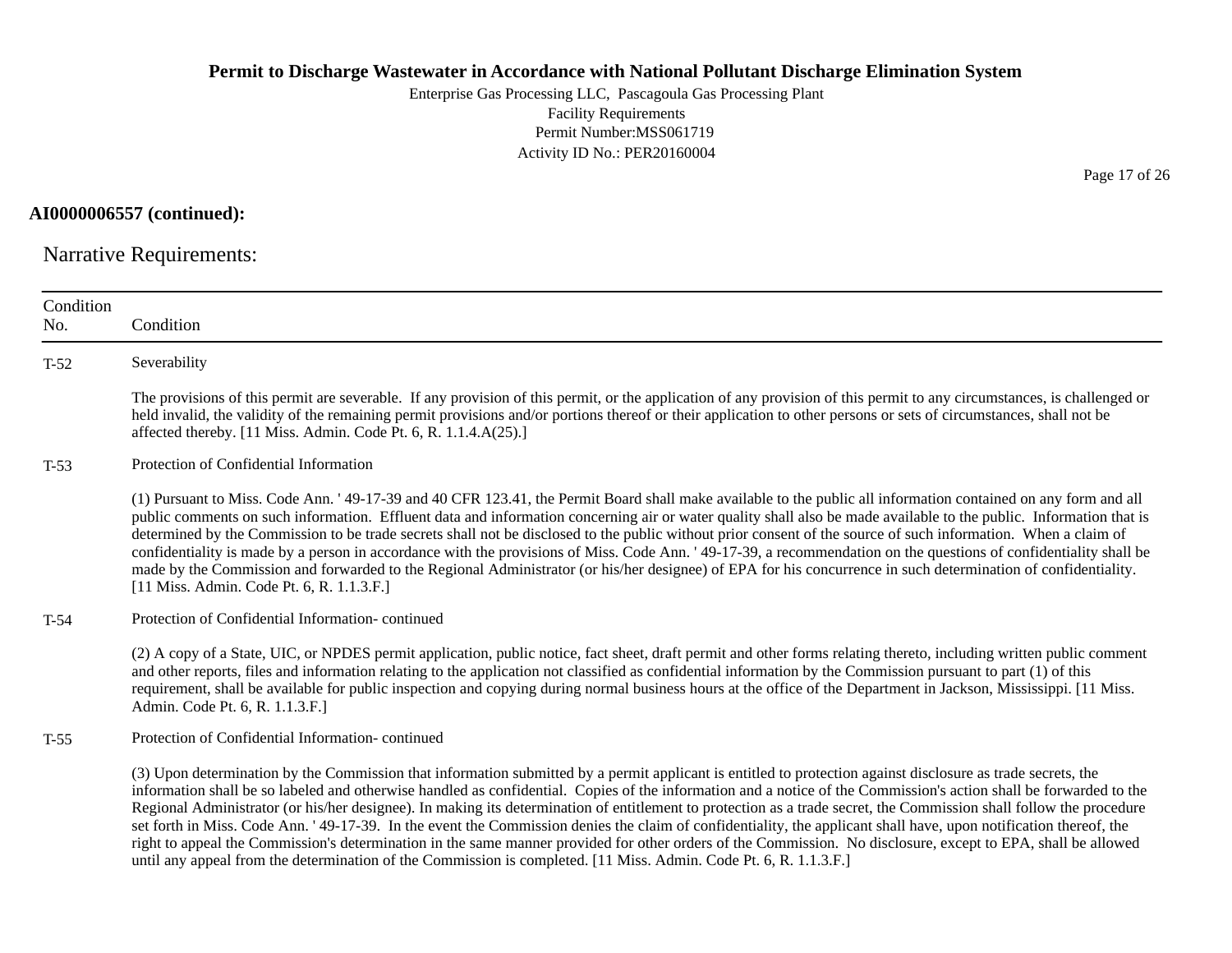Enterprise Gas Processing LLC, Pascagoula Gas Processing Plant Facility Requirements Permit Number:MSS061719 Activity ID No.: PER20160004

### **AI0000006557 (continued):**

Narrative Requirements:

| Condition<br>No. | Condition                                                                                                                                                                                                                                                                                                                                                                                                                                                                                                                                                                                                                                                                                                                                                                                                                                                                                                                                          |
|------------------|----------------------------------------------------------------------------------------------------------------------------------------------------------------------------------------------------------------------------------------------------------------------------------------------------------------------------------------------------------------------------------------------------------------------------------------------------------------------------------------------------------------------------------------------------------------------------------------------------------------------------------------------------------------------------------------------------------------------------------------------------------------------------------------------------------------------------------------------------------------------------------------------------------------------------------------------------|
| $T-56$           | Spill Prevention and Best Management Plans                                                                                                                                                                                                                                                                                                                                                                                                                                                                                                                                                                                                                                                                                                                                                                                                                                                                                                         |
|                  | Any permittee which has above ground bulk storage capacity, of more than 1320 gallons or any single container with a capacity greater than 660 gallons, of<br>materials and/or liquids (including but not limited to, all raw, finished and/or waste material) with chronic or acute potential for pollution impact on waters of the<br>State and not subject to Mississippi Hazardous Waste Management Regulations or 40 CFR 112 (Oil Pollution Prevention) regulations shall provide secondary<br>containment as found in 40 CFR 112 or equivalent protective measures such as trenches or waterways which would conduct any tank releases to a permitted<br>treatment system or sufficient equalization or treatment capacity needed to prevent chronic/acute pollution impact. [11 Miss. Admin. Code Pt. 6, R. 1.1.4.A(12)(a).]                                                                                                                |
| $T-57$           | Reopener Clause                                                                                                                                                                                                                                                                                                                                                                                                                                                                                                                                                                                                                                                                                                                                                                                                                                                                                                                                    |
|                  | This permit shall be modified, or alternately, revoked and reissued, to comply with any applicable effluent standard, limitation or storm water regulation issued or<br>approved under Section $301(b)(2)(C)$ , and (D), $304(b)(2)$ , $307(a)(2)$ and $402(p)$ of the Federal Water Pollution Control Act if the effluent standard, limitation or<br>regulation so issued or approved:                                                                                                                                                                                                                                                                                                                                                                                                                                                                                                                                                            |
|                  | 1. Contains different conditions or is otherwise more stringent than any effluent limitation in the permit; or<br>2. Controls any pollutant not limited in the permit.<br>3. This permit shall be modified to reflect any additional or otherwise more stringent limitations and additional monitoring as determined to be necessary by the<br>results of a Completed TMDL. [11 Miss. Admin. Code Pt. 6, R. 1.1.4.F(1).]                                                                                                                                                                                                                                                                                                                                                                                                                                                                                                                           |
| $T-58$           | <b>Closure Requirements</b>                                                                                                                                                                                                                                                                                                                                                                                                                                                                                                                                                                                                                                                                                                                                                                                                                                                                                                                        |
|                  | Should the permittee decide to permanently close and abandon the premises upon which it operates, it shall provide a Closure Plan to the Permit Board no later<br>than 90 days prior to doing so. This Closure Plan shall address how and when all manufactured products, by-products, raw materials, stored chemicals, and solid<br>and liquid waste and residues will be removed from the premises or permanently disposed of on site such that no potential environmental hazard to the waters of<br>the State will be presented. Closure plan(s) submitted to and approved by Mississippi Department of Environmental Quality for compliance with other<br>environmental regulations will satisfy the closure requirements for those items specifically addressed in the closure plan(s) as long as the closure does not present a<br>potential for environmental hazard to waters of the State. [11 Miss. Admin. Code Pt. 6, R. 1.1.4.A(11).] |

Page 18 of 26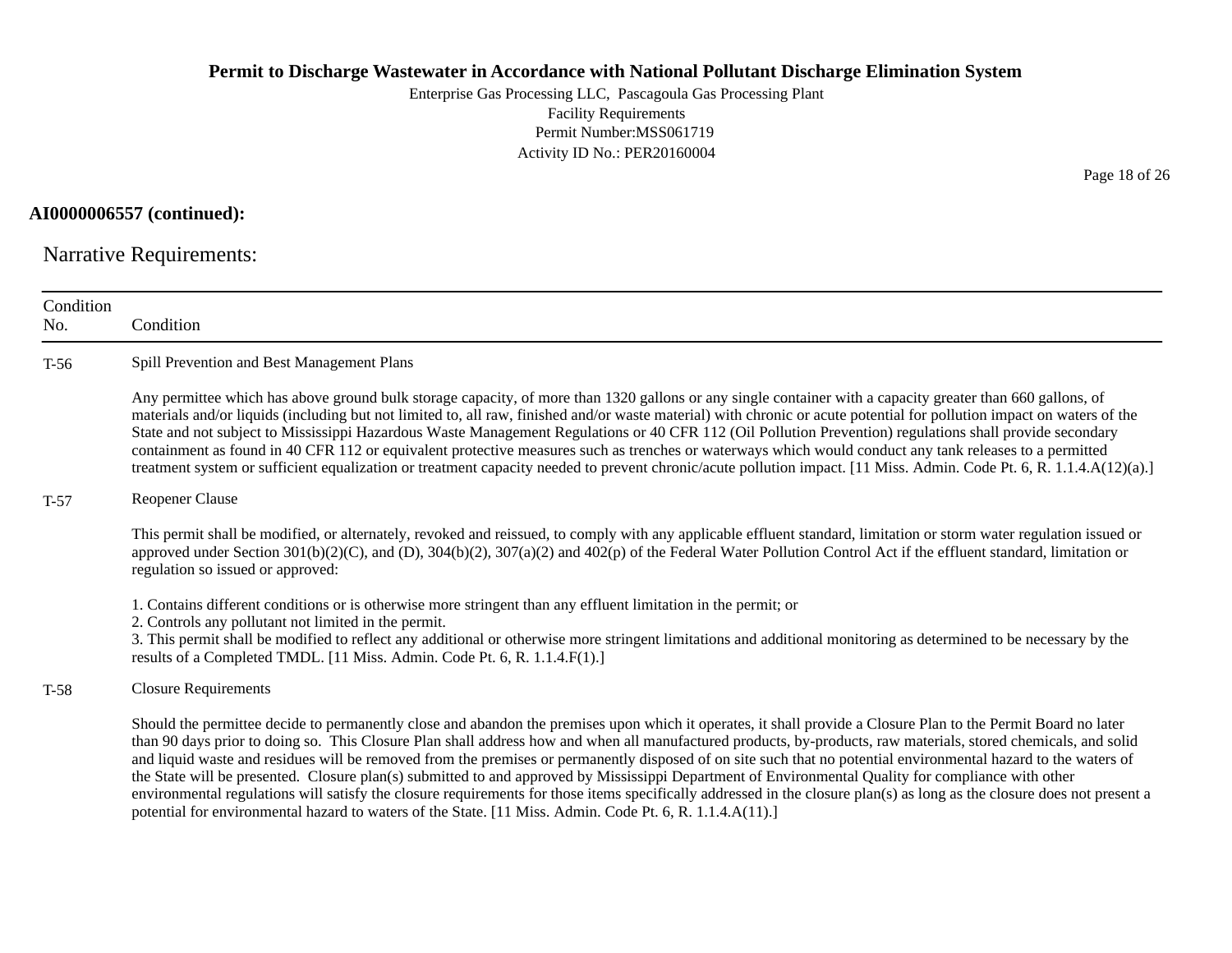Enterprise Gas Processing LLC, Pascagoula Gas Processing Plant Facility Requirements Permit Number:MSS061719 Activity ID No.: PER20160004

**AI0000006557 (continued):**

Narrative Requirements:

| Condition<br>No. | Condition:                                                                                                                                                                                                                                                                                                                                         |
|------------------|----------------------------------------------------------------------------------------------------------------------------------------------------------------------------------------------------------------------------------------------------------------------------------------------------------------------------------------------------|
| $T-59$           | Permit Actions                                                                                                                                                                                                                                                                                                                                     |
|                  | The permit may be modified, revoked and reissued, or terminated for cause. The filing of a request by the permittee for a permit modification, revocation and<br>reissuance, or termination, or a modification of planned changes or anticipated noncompliance, does not stay any permit condition. [11 Miss. Admin. Code Pt. 6, R.<br>1.1.5.C(5). |

Page 19 of 26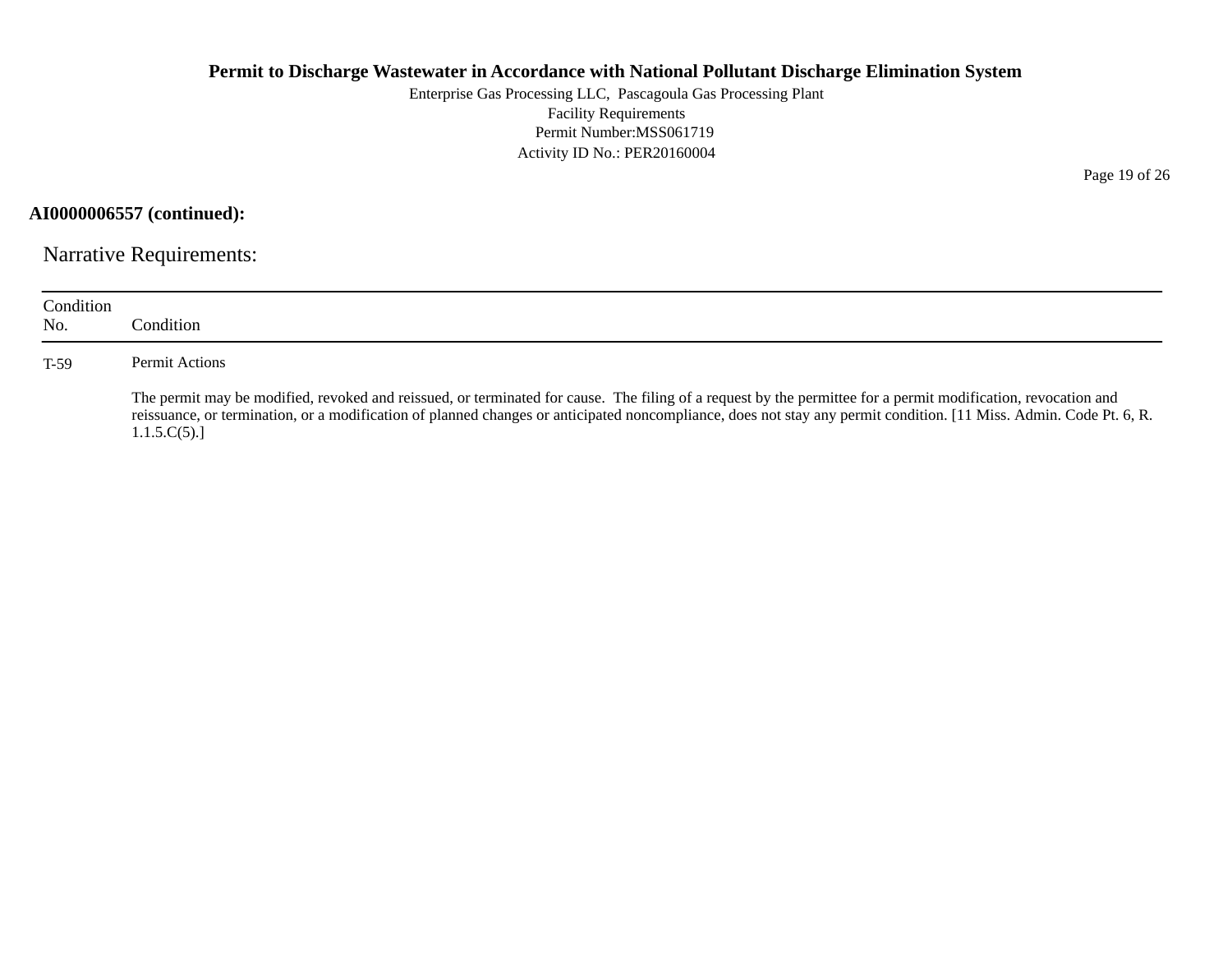Enterprise Gas Processing LLC, Pascagoula Gas Processing Plant Facility Requirements Permit Number:MSS061719 Activity ID No.: PER20160004

### **GRPT0000000004 SWPPP Requirements:**

Submittal/Action Requirements:

| Condition<br>No. | Condition                                                                                                                                                                                                                                                                                                                                                                                                                                                                                                                                                                                                                                                                                                                                                                                                                                                                                                                                                                                                                                                                                                                                                                                                                                                                                                                                                    |
|------------------|--------------------------------------------------------------------------------------------------------------------------------------------------------------------------------------------------------------------------------------------------------------------------------------------------------------------------------------------------------------------------------------------------------------------------------------------------------------------------------------------------------------------------------------------------------------------------------------------------------------------------------------------------------------------------------------------------------------------------------------------------------------------------------------------------------------------------------------------------------------------------------------------------------------------------------------------------------------------------------------------------------------------------------------------------------------------------------------------------------------------------------------------------------------------------------------------------------------------------------------------------------------------------------------------------------------------------------------------------------------|
| $S-1$            | <b>Stormwater Annual Reporting:</b>                                                                                                                                                                                                                                                                                                                                                                                                                                                                                                                                                                                                                                                                                                                                                                                                                                                                                                                                                                                                                                                                                                                                                                                                                                                                                                                          |
|                  | The permittee shall perform an inspection as often as needed but no less than once annually of all areas contributing to storm water discharges associated with<br>industrial activity. The inspection shall verify the description of potential pollutant sources and the implementation of management controls. The evaluation shall<br>determine whether the Storm Water Pollution Prevention Plan adequately minimizes pollutant loadings, is being properly implemented in accordance with the<br>terms of this permit and whether additional control measures are needed. The permittee shall certify that this inspection has been completed by submitting an<br>Annual Comprehensive Site Inspection and SWPPP Evaluation Report Form using the form provided in the Baseline Forms Package, which can be found on the<br>MDEQ Website at www.deq.state.ms.us. Any sampling results must be reported by including a copy of the laboratory report sheet(s) with the annual report.<br>Results from the Annual Comprehensive Site Inspection and SWPPP Evaluation Report Form and any sampling results are to be submitted annually postmarked no<br>later than the 28th day of January for the preceding calendar year. The first submission may be for less than a 12-month period. Reports shall be submitted to<br>MDEQ at the following address: |
|                  | Chief, Environmental Compliance and Enforcement Division<br>Mississippi Department of Environmental Quality<br>Office of Pollution Control<br>P.O. Box 2261<br>Jackson, Mississippi 39225                                                                                                                                                                                                                                                                                                                                                                                                                                                                                                                                                                                                                                                                                                                                                                                                                                                                                                                                                                                                                                                                                                                                                                    |
|                  | Electronic reporting of this information is also available by following the instruction on MDEQ's webpage at: https://endx.deq.state.ms.us. [11 Miss. Admin. Code<br>Pt. 6, Ch. 1, Subch. 1.]                                                                                                                                                                                                                                                                                                                                                                                                                                                                                                                                                                                                                                                                                                                                                                                                                                                                                                                                                                                                                                                                                                                                                                |

Page 20 of 26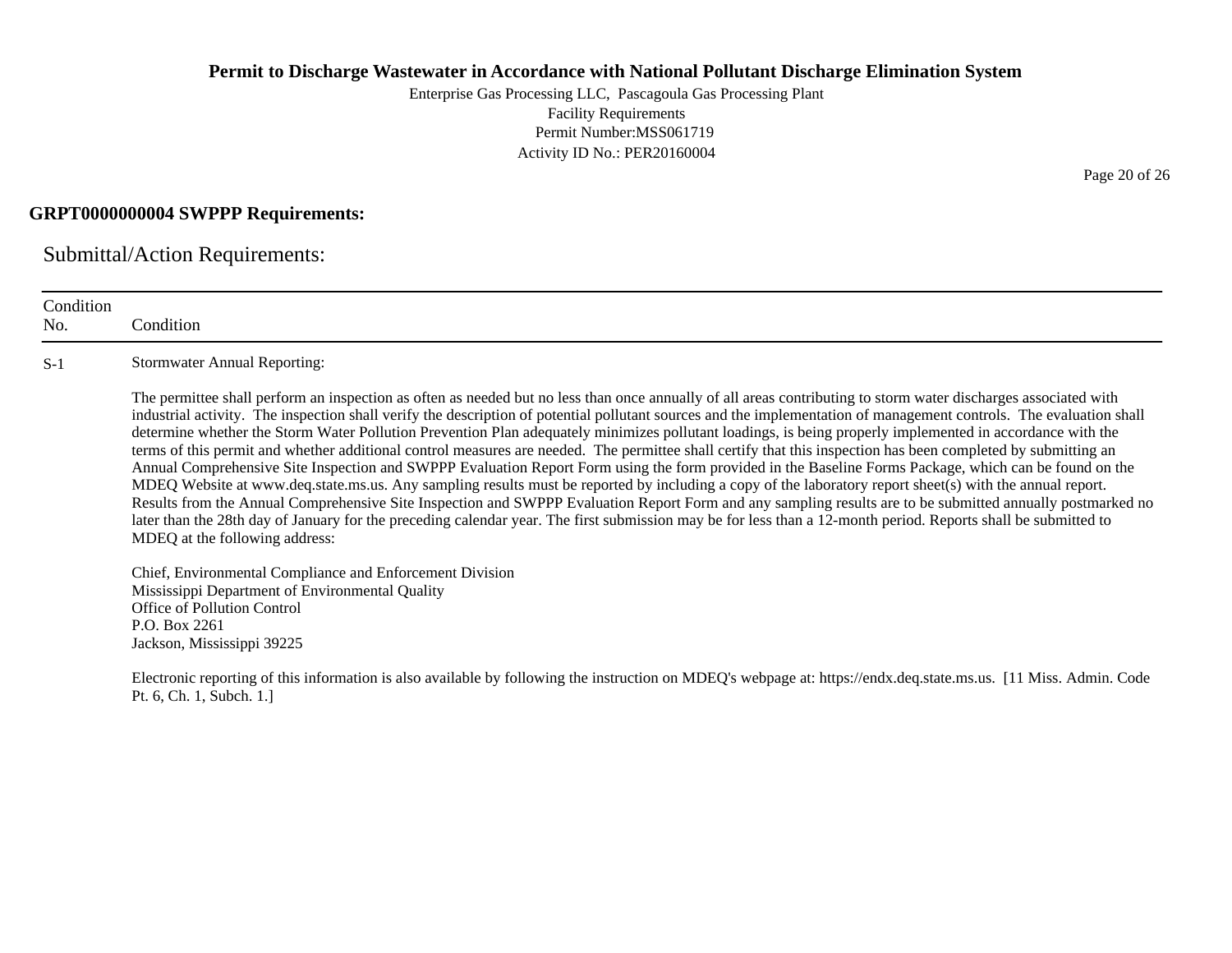Enterprise Gas Processing LLC, Pascagoula Gas Processing Plant Facility Requirements Permit Number:MSS061719 Activity ID No.: PER20160004

### **GRPT0000000004 (continued):**

Narrative Requirements:

| Condition<br>No. | Condition                                                                                                                                                                                                                                                                                                                                                                                                                                                                                                                                                                                                                                                                                                                                                                                                                                                                                                                                                      |
|------------------|----------------------------------------------------------------------------------------------------------------------------------------------------------------------------------------------------------------------------------------------------------------------------------------------------------------------------------------------------------------------------------------------------------------------------------------------------------------------------------------------------------------------------------------------------------------------------------------------------------------------------------------------------------------------------------------------------------------------------------------------------------------------------------------------------------------------------------------------------------------------------------------------------------------------------------------------------------------|
| $T-1$            | The permittee must develop and implement a Stormwater Pollution Prevention Plan (SWPPP), in accordance with the objectives and requirements identified in<br>Mississippi SWPPP Guidance Manual for Industrial Facilities or other recognized manual of design, such as EPA's "Developing Your Storm Water Pollution<br>Prevention Plan" (February 2009), which are available at: http://www.deq.state.ms.us/MDEQ.nsf/page/epd_epdgeneral. At a minimum, the SWPPP shall contain<br>the information required by 40 CFR $122.26(c)(1)(i)(A)-(D)$ . The Permittee shall retain a copy of the SWPPP at the permitted site. Failure to implement the SWPPP<br>is a violation of permit requirements. A copy of the SWPPP must be made available to the MDEQ inspectors for review at the time of an on-site inspections. [11]<br>Miss. Admin. Code Pt. 6, Ch. 1, Subch. 1., 40 CFR 122.26(c)(1)(i)(A)-(D)]                                                          |
| $T-2$            | The permittee shall perform routine visual inspections as often as needed, but no less than once per month for all areas associated with industrial activity that<br>contributing to storm water discharges to ensure the effectiveness of the SWPPP's design and implementation. Areas to be inspected shall include, but not limited<br>to, equipment and material handling; storage; tank farms; equipment fueling; maintenance and cleaning; loading/unloading; process areas, and where spills have<br>occured in the past. These areas shall be checked for evidence of pollutants entering the drainage system and also identify conditions which may give rise to<br>contamination of storm water runoff. The results of all inspections and associated corrective actions shall be documented on the Annual Comprehensive Site<br>Inspection and SWPPP Evaluation Report Form and kept with the SWPPP. [11 Miss. Admin. Code Pt. 6, Ch. 1, Subch. 1.] |
| $T-3$            | The permittee shall amend the SWPPP whenever there is a change in design, construction, operation, or maintenance, which may increase the discharge of<br>pollutants to State waters or the SWPPP proves to be ineffective in controlling storm water pollutants. The permittee shall submit it to the MDEQ within 30 days of                                                                                                                                                                                                                                                                                                                                                                                                                                                                                                                                                                                                                                  |

amendment. [11 Miss. Admin. Code Pt. 6, Ch. 1, Subch. 1.]

Page 21 of 26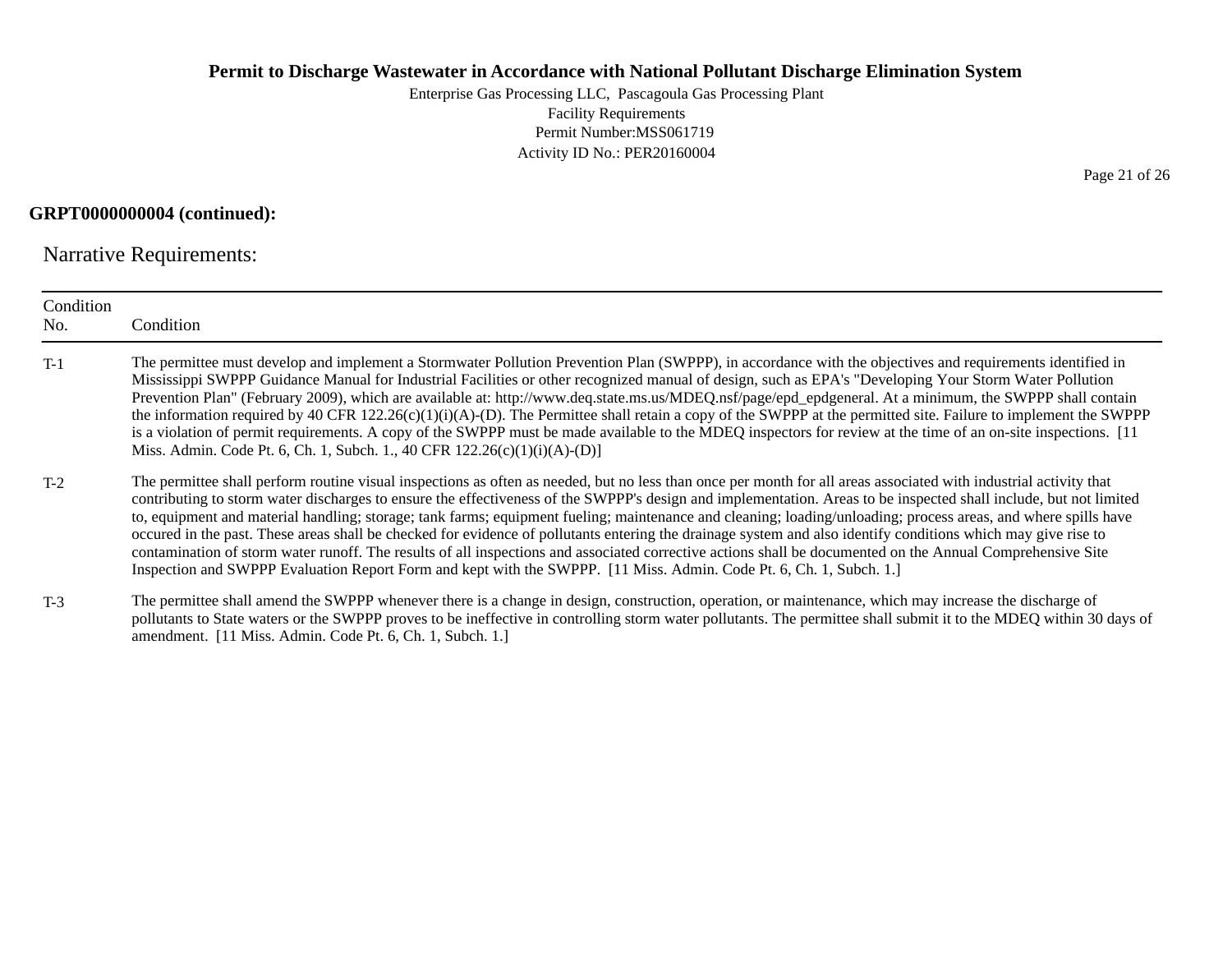Enterprise Gas Processing LLC, Pascagoula Gas Processing Plant Facility Requirements Permit Number:MSS061719 Activity ID No.: PER20160004

Page 22 of 26

**RPNT0000000004 (MSS061719-001) Outfall 001 ((Fed by OWS-1 and OWS-2) - Storm water collected from truck loading/unloading area and stabilization area including the berm area around the bulk storage tanks and the chemical drum storage area drains to an oil/water separator (OWS)-1 and OWS-2. After storm water processed in the OWSs, it drains into the aeration lagoon, then into a lined secondary treatment lagoon prior to discharge into Outfall 001):**

| Condition<br>No. | Condition                                                                                                                                                                                      |
|------------------|------------------------------------------------------------------------------------------------------------------------------------------------------------------------------------------------|
| $S-1$            | The Permittee shall submit analytical results on an annual Discharge Monitoring Report (DMR): Due annually by the 28th of January. [11 Miss. Admin. Code Pt.<br>6, R. 1.1.4.A. $(15)(c)(1)$ .] |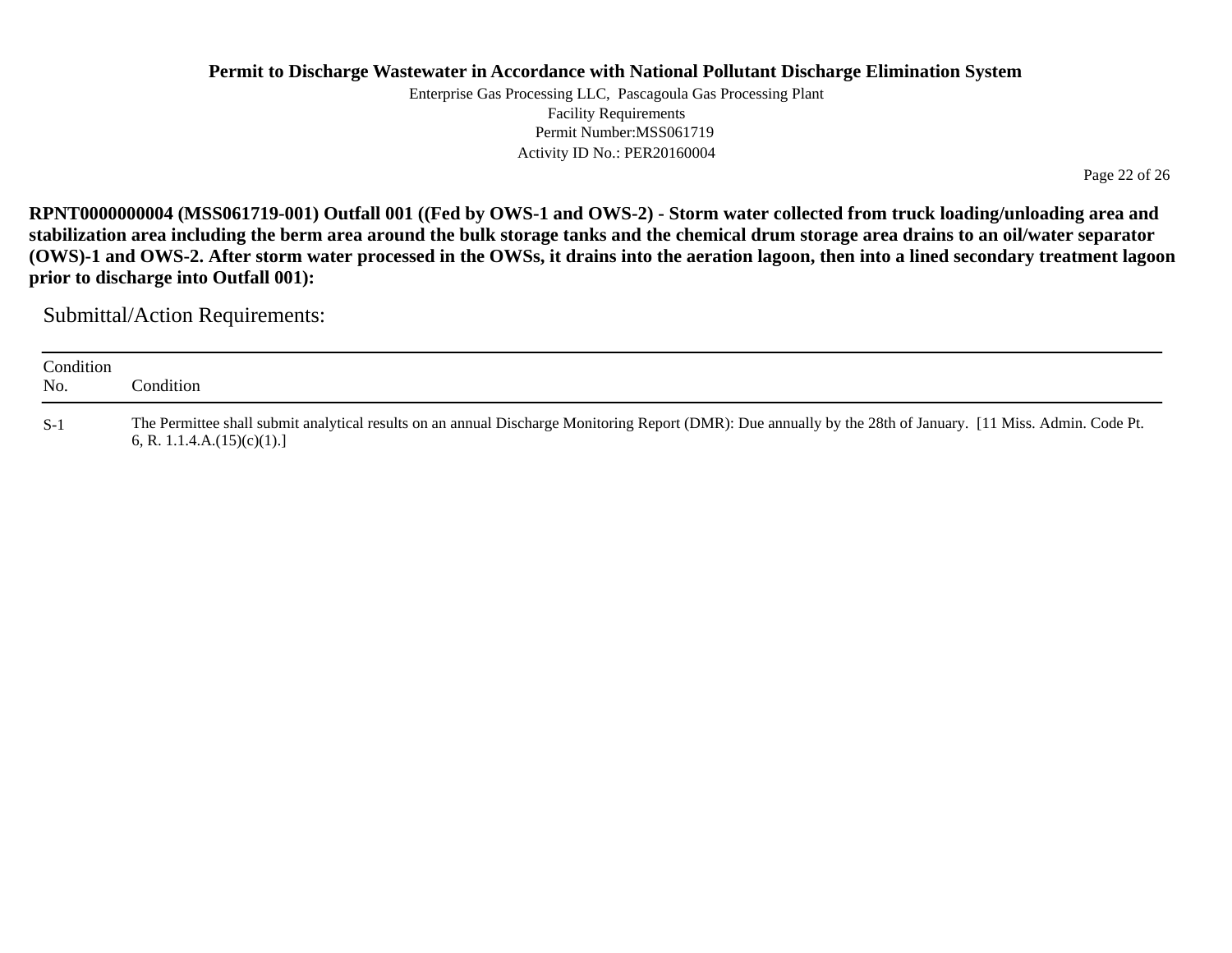Enterprise Gas Processing LLC, Pascagoula Gas Processing Plant Facility Requirements Permit Number:MSS061719Activity ID No.: PER20160004

Page 23 of 26

#### **RPNT0000000005 (MSS061719-002) Outfall 002 ((Fed by OWS-7) - Storm water collected from northwest area of the site and from NGL lube oil pumps and lube oil reservior located in a secondary containment structure drains to OWS-7):**

| Condition<br>No. | ondition'.                                                                                                                                                                                    |
|------------------|-----------------------------------------------------------------------------------------------------------------------------------------------------------------------------------------------|
| $S-1$            | The Permittee shall submit analytical results on an annual Discharge Monitoring Report (DMR): Due annually by the 28th of January. [11 Miss. Admin. Code Pt.<br>6, R. 1.1.4. $A(15)(c)(1)$ .] |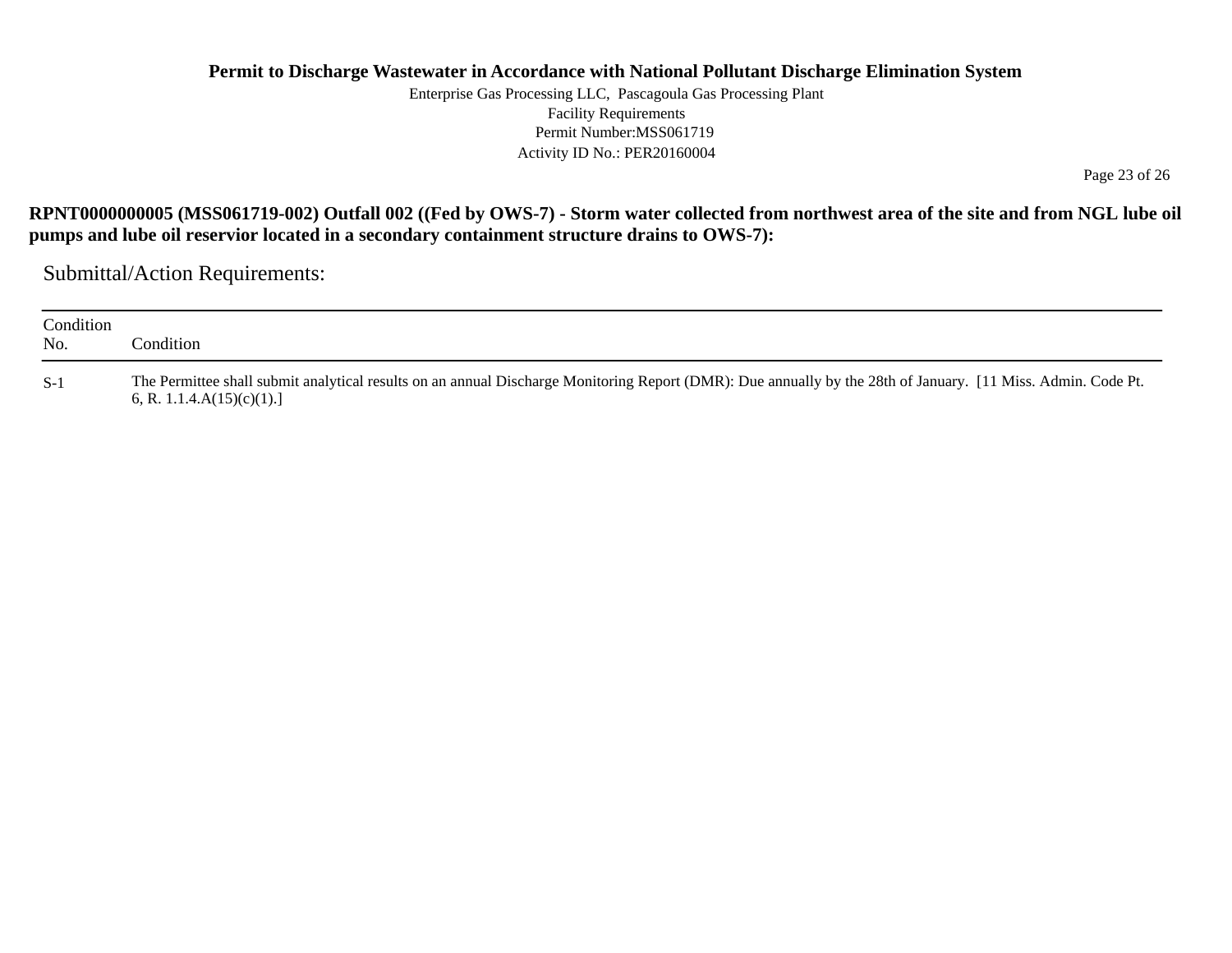Enterprise Gas Processing LLC, Pascagoula Gas Processing Plant Facility Requirements Permit Number:MSS061719 Activity ID No.: PER20160004

Page 24 of 26

#### **RPNT0000000006 (MSS061719-003) Outfall 003 ((Fed by OWS-3) - Storm water collected from the northeast area of the site and from a containment area with the residue compressor lube oil reservoirs and compressor skids drains to OWS-3):**

| Condition<br>No. | Condition:                                                                                                                                                                                    |
|------------------|-----------------------------------------------------------------------------------------------------------------------------------------------------------------------------------------------|
| $S-1$            | The Permittee shall submit analytical results on an annual Discharge Monitoring Report (DMR): Due annually by the 28th of January. [11 Miss. Admin. Code Pt.<br>6, R. 1.1.4. $A(15)(c)(1)$ .] |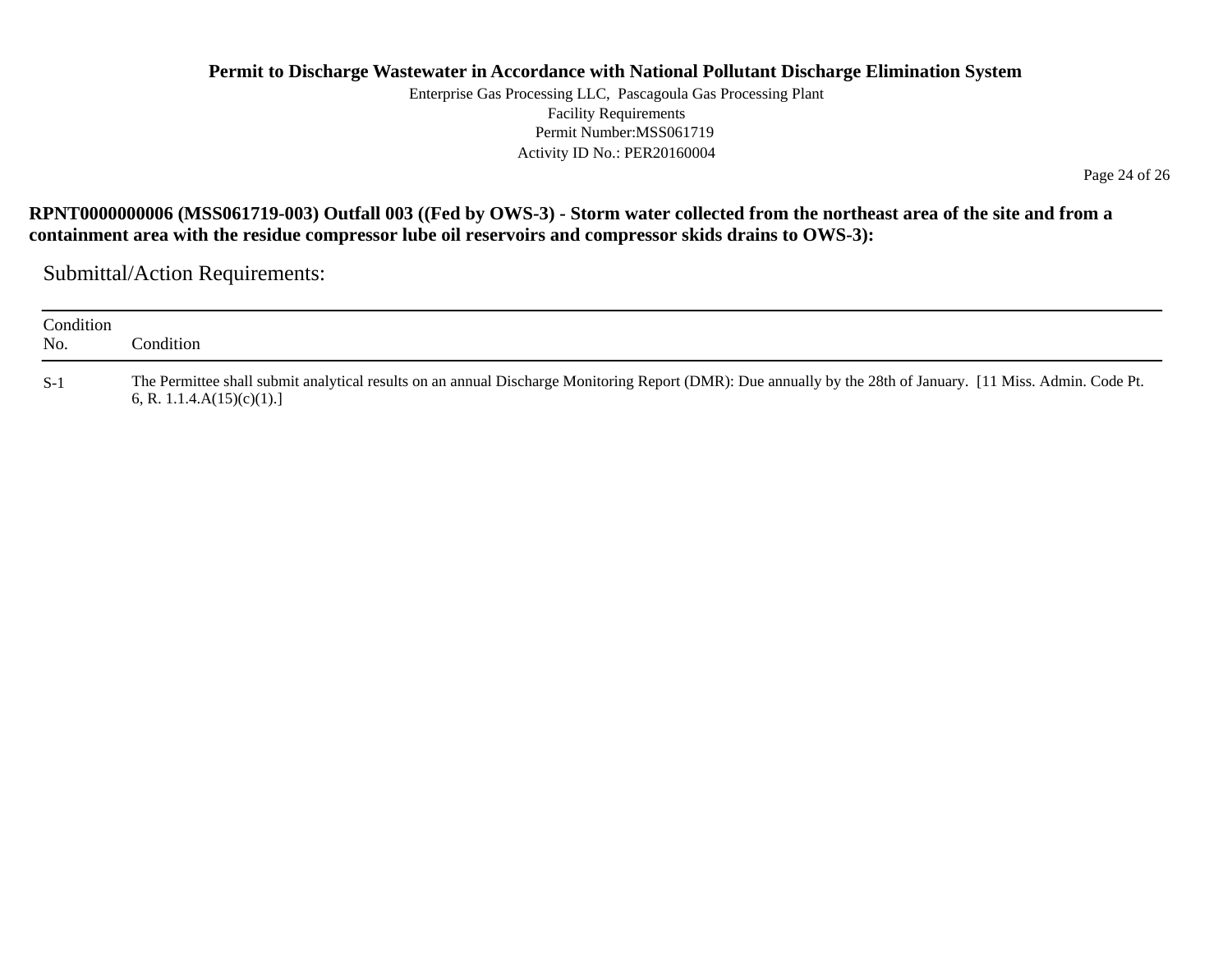Enterprise Gas Processing LLC, Pascagoula Gas Processing Plant Facility Requirements Permit Number:MSS061719 Activity ID No.: PER20160004

Page 25 of 26

#### **RPNT0000000007 (MSS061719-004) Outfall 004 ((Fed by OWS-5 and OWS-6) - Storm water collected from the refrigeration compressor area, from the hot oil pump containment area, and the Train A and Train B expander skids drains to OWS-5 and OWS-6):**

| Condition<br>No. | Condition:                                                                                                                                                                                    |
|------------------|-----------------------------------------------------------------------------------------------------------------------------------------------------------------------------------------------|
| $S-1$            | The Permittee shall submit analytical results on an annual Discharge Monitoring Report (DMR): Due annually by the 28th of January. [11 Miss. Admin. Code Pt.<br>6, R. 1.1.4. $A(15)(c)(1)$ .] |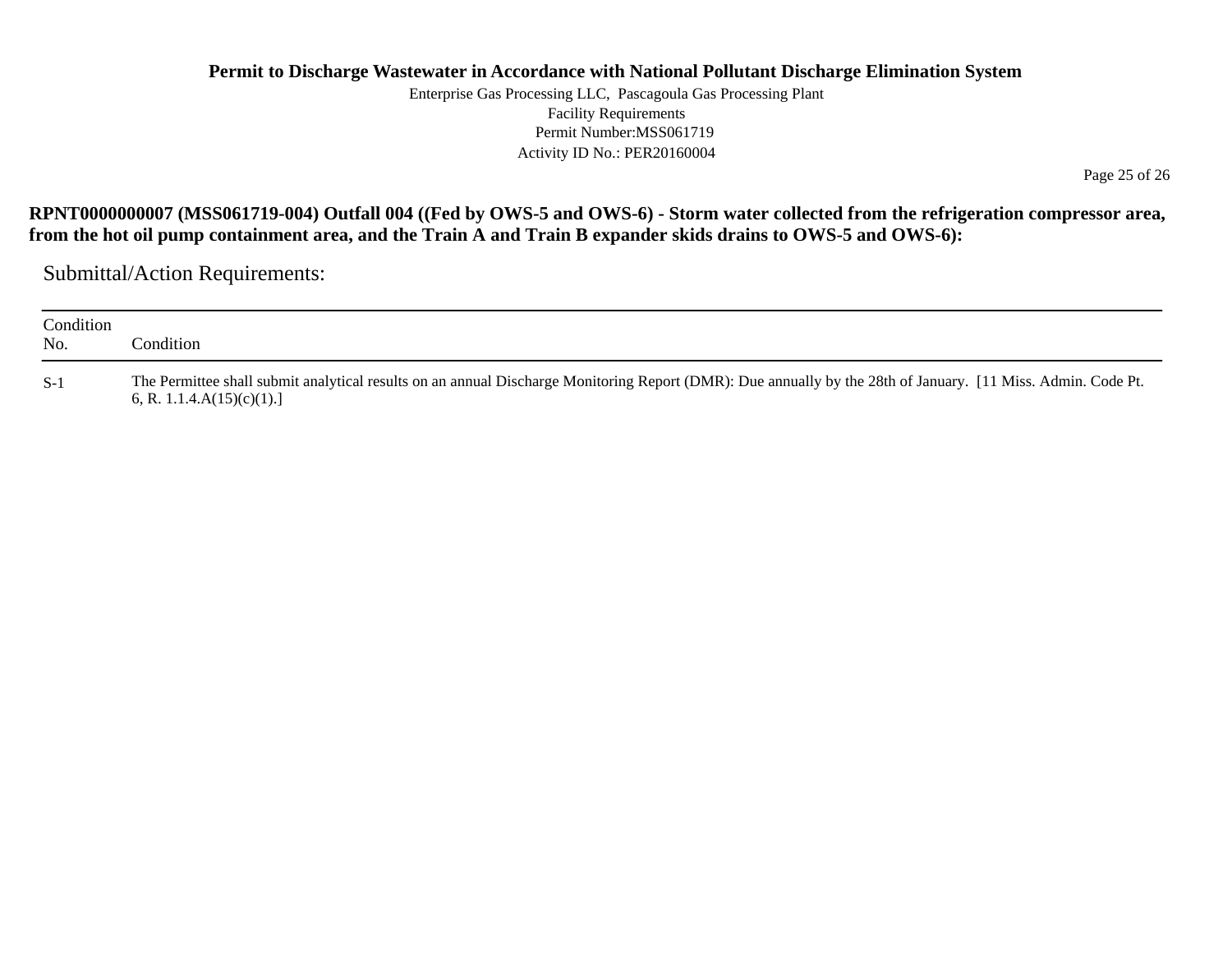Enterprise Gas Processing LLC, Pascagoula Gas Processing Plant Facility Requirements Permit Number:MSS061719 Activity ID No.: PER20160004

Page 26 of 26

**RPNT0000000008 (MSS061719-005) Outfall 005 (Fed by OWS-4) - Storm water collected from the east residue building and from the NGL lube oil pumps and lube oil reservior located in a secondary containment structure drains to OWS-4):**

| Condition<br>No. | Condition_                                                                                                                                                                                    |
|------------------|-----------------------------------------------------------------------------------------------------------------------------------------------------------------------------------------------|
| $S-1$            | The Permittee shall submit analytical results on an annual Discharge Monitoring Report (DMR): Due annually by the 28th of January. [11 Miss. Admin. Code Pt.<br>6, R. 1.1.4. $A(15)(c)(1)$ .] |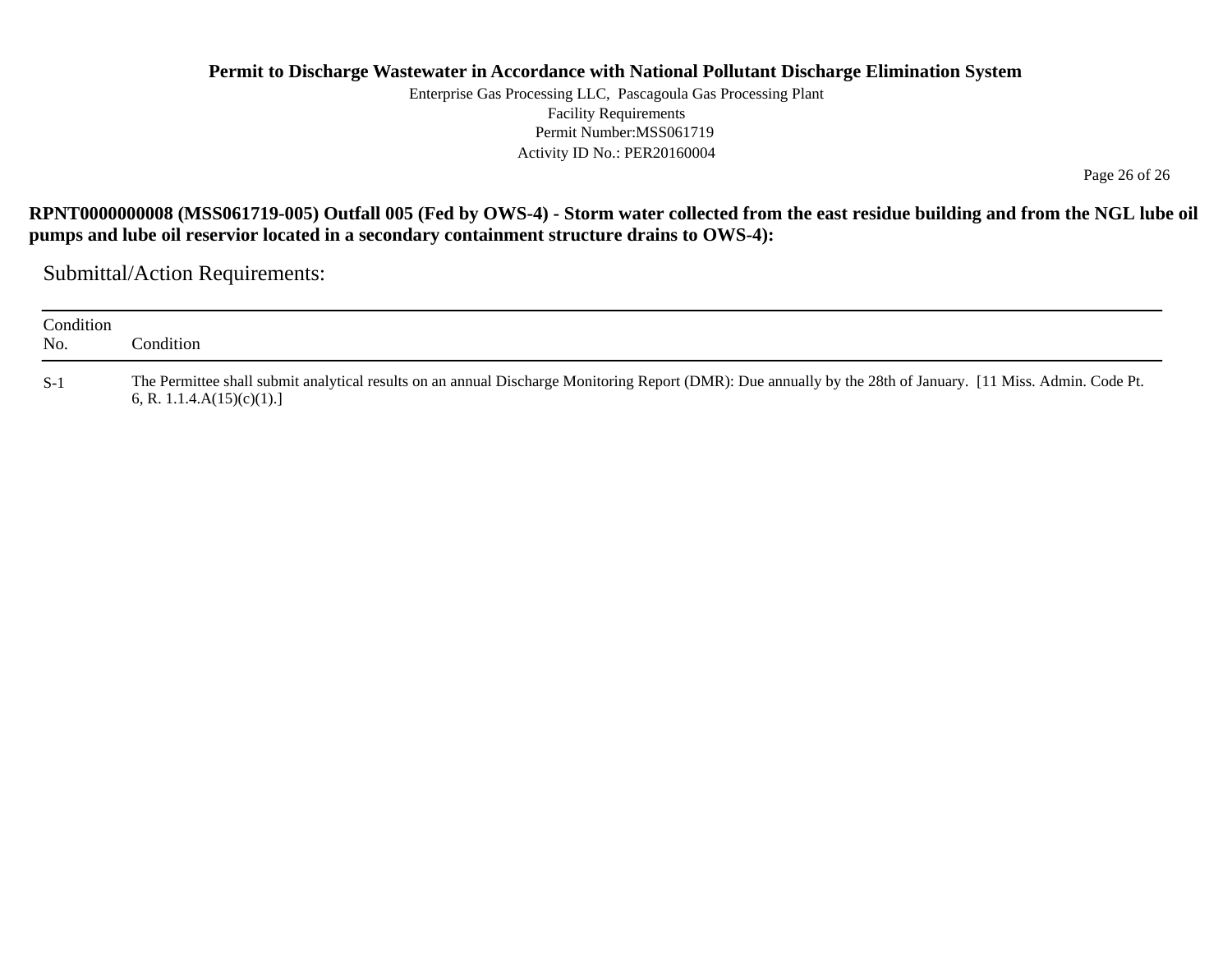# **GENERAL INFORMATION**

## 6800 Stennis Boulevard Moss Point, MS Jackson County Enterprise Gas Processing LLC, Pascagoula Gas Processing Plant

#### **Alternate/Historic Identifiers**

| ID         | <b>Alternate/Historic Name</b>                                   | <b>User Group</b>                       | <b>Start Date</b> | <b>End Date</b> |
|------------|------------------------------------------------------------------|-----------------------------------------|-------------------|-----------------|
| 6557       | <b>Enterprise Gas Processing, LLC</b>                            | <b>Official Site Name</b>               | 3/29/2016         |                 |
| 2805900115 | Enterprise Gas Processing, LLC, Pascagoula                       | Air-AIRS AFS                            | 10/12/2000        |                 |
| 128000115  | Amoco Production Company, Pascagoula Gas Plant                   | Air-State Operating                     | 5/13/1998         |                 |
| 128000115  | Amoco Production Company, Pascagoula Gas Plant                   | Air-Construction                        | 5/13/1998         |                 |
| 128000115  | Amoco Production Company, Pascagoula Gas Plant                   | Air-State Operating                     | 11/3/1997         | 11/3/1997       |
| 128000115  | Amoco Production Company, Pascagoula Gas Plant                   | Air-Construction                        | 11/3/1997         |                 |
| MSR001320  | Amoco Production Company, Pascagoula Gas Plant                   | GP-Baseline                             | 6/9/1998          | 11/3/2000       |
| MS0057568  | Amoco Production Company, Pascagoula Gas Plant                   | Water - NPDES                           | 11/19/2001        | 2/4/2002        |
| 6557       | Amoco Production Company                                         | Historic Site Name                      | 11/3/1997         | 12/31/2001      |
| MS0057568  | BP America Production Company, Pascagoula Gas Processing Plant   | Water - NPDES                           | 2/5/2002          | 10/2/2006       |
| MSG130021  | Amoco Production Company, Pascagoula Gas Plant                   | <b>GP-Hydrostatic Testing</b>           | 5/1/2002          | 12/17/2002      |
| MSR001320  | Amoco Production Company, Pascagoula Gas Plant                   | GP-Baseline                             | 11/3/2000         | 3/26/2003       |
| MSG130056  | BP America Production Company, Pascagoula Gas Processing Plant   | GP-Hydrostatic Testing                  | 3/14/2003         | 11/2/2006       |
| 128000115  | BP America Production Company, Pascagoula Gas Processing Plant   | Air-Synthetic Minor Operating           | 5/19/2004         | 1/22/2009       |
| MS0057568  | BP America Production Company, Pascagoula Gas Processing Plant   | Water - NPDES                           | 10/2/2006         | 9/30/2011       |
| 128000115  | BP America Production Company, Pascagoula Gas Processing Plant   | Air-Synthetic Minor Operating           | 1/22/2009         | 12/31/2013      |
| WQC1997194 | Amoco Production Company, Proposed Placement of Fill in Wetlands | <b>WQC</b> Number                       | 12/18/1997        |                 |
| MS9703963F | Amoco Production Company, Proposed Placement of Fill in Wetlands | <b>COE Public Notice/ Permit Number</b> | 11/14/1997        | 12/16/1997      |
| MSS061719  | BP America Production Company, Pascagoula Gas Processing Plant   | Water - NPDES                           | 12/19/2011        | 3/31/2016       |
| 128000115  | BP America Production Company, Pascagoula Gas Processing Plant   | Air-Synthetic Minor Operating           | 2/18/2014         | 3/31/2016       |
| 6557       | <b>BP</b> America Production Company                             | Historic Site Name                      | 12/31/2001        | 3/29/2016       |
| MSS061719  | Enterprise Gas Processing LLC, Pascagoula Gas Processing Plant   | Water - NPDES                           | 3/31/2016         | 11/30/2016      |
| 128000115  | Enterprise Gas Processing LLC, Pascagoula Gas Processing Plant   | Air-Synthetic Minor Operating           | 3/31/2016         | 1/31/2019       |